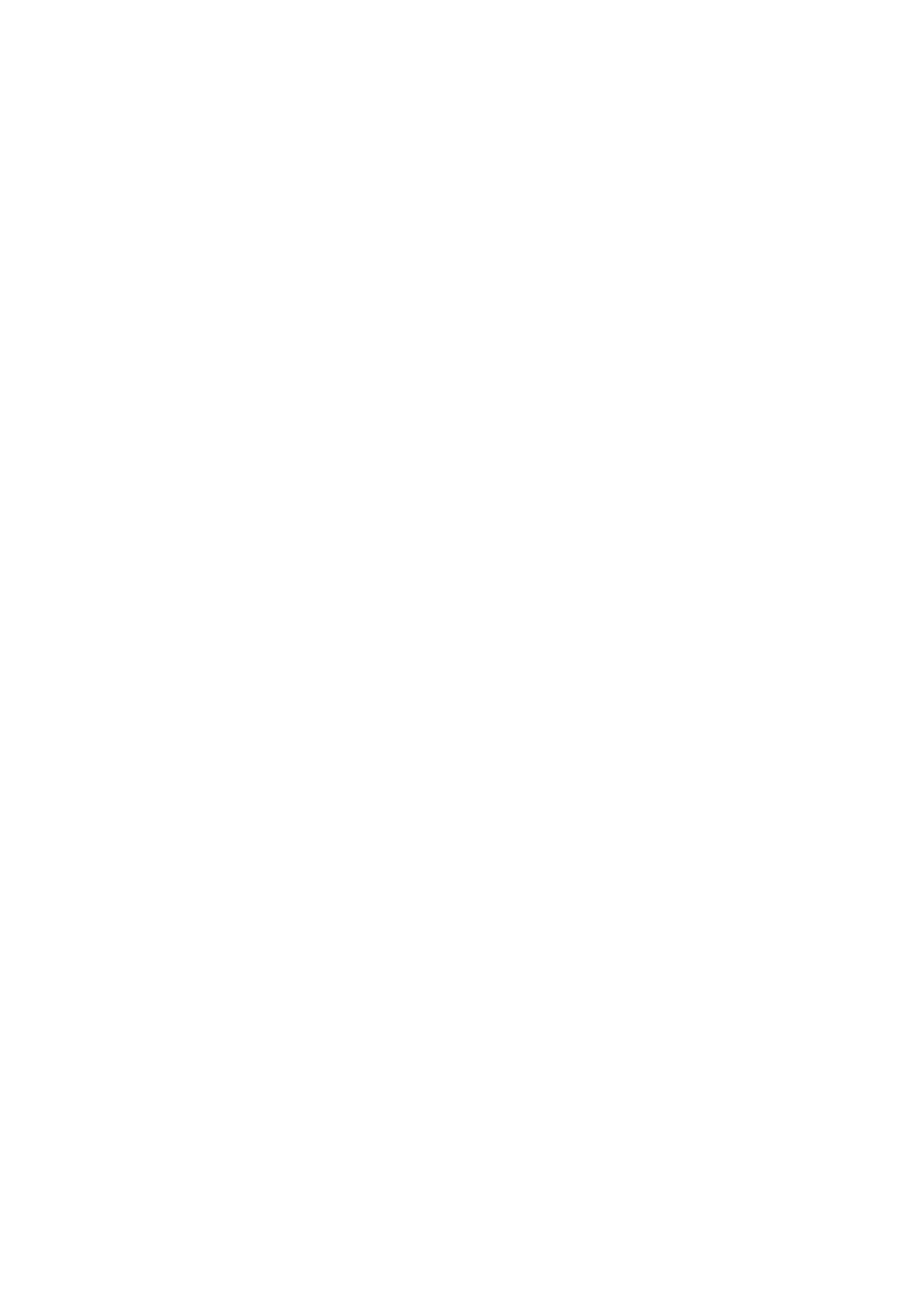# **Contents**

| <b>Section</b> |                                                                                    | Page |
|----------------|------------------------------------------------------------------------------------|------|
| 1              | <b>Executive summary</b>                                                           |      |
| 2              | Policy and legislative background                                                  | 6    |
| 3              | Local television licensing                                                         | 10   |
| 4              | Local multiplex licence: conditions and requirements                               | 15   |
| 5              | Local multiplex licence: licensing process                                         | 35   |
| 6              | L-DTPS licences: conditions and requirements                                       | 38   |
| 7              | L-DTPS licences: licensing process                                                 | 46   |
| Annex          |                                                                                    | Page |
| 1              | Responding to this consultation                                                    | 51   |
| $\overline{2}$ | Ofcom's consultation principles                                                    | 53   |
| 3              | Consultation response cover sheet                                                  | 54   |
| 4              | <b>Consultation questions</b>                                                      | 56   |
| 5              | Glossary                                                                           | 58   |
| 6              | The Commercial Viability of MuxCo: Report by FTI Consulting<br>[separate document] |      |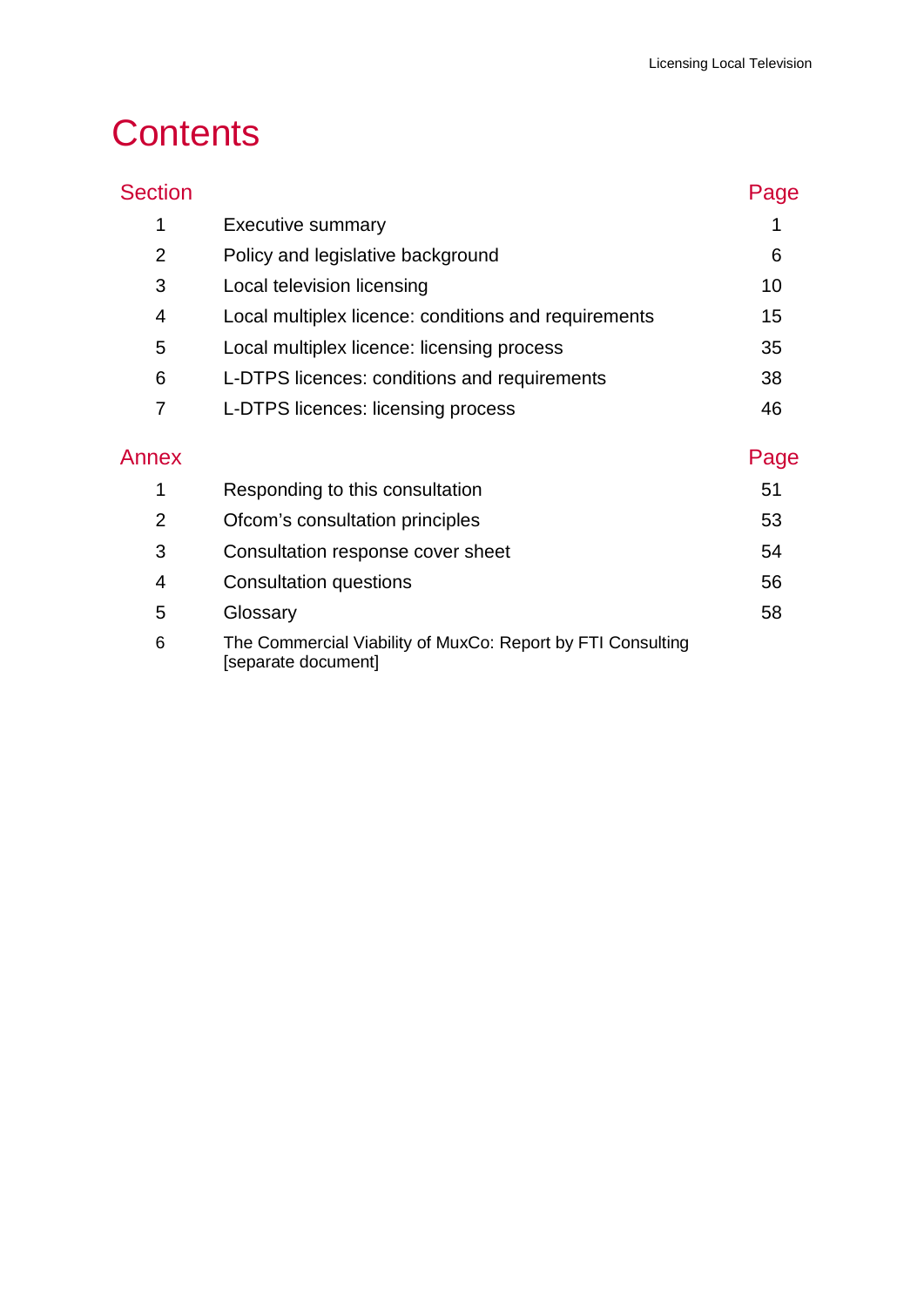#### **Section 1**

# <span id="page-3-0"></span>**Executive summary**

#### **Background**

- 1.1 Following the Government's statements of policy in *A new framework for local TV in the UK, Local TV: Pioneer locations,* and *Local TV: Making the vision happen*, it has laid three Orders before Parliament that, if they enter into force, would create a statutory framework for local television. These are the Local Digital Television Programme Services Order ('s.244 Order'), the Wireless Telegraphy Act 2006 (Directions to OFCOM) Order ('s.5 Order') and the Code of Practice for Electronic Programme Guides (Addition of a Programme Service) Order ('s.310 Order').
- 1.2 Respectively, the Orders would create a framework for licensing a new class of television services; direct Ofcom to reserve spectrum for these services; and establish the status of these services in relation to Electronic Programme Guides (EPGs).
- 1.3 Ofcom is consulting now so that we can advertise licences as soon as possible. The proposals in this document are based on the Orders being passed by Parliament, and all are conditional on that happening. If the Orders were not passed, Ofcom would withdraw this consultation and give notice to this effect.

#### **Structure of the licensing process**

- 1.4 The s.244 Order creates a class of licences called 'local digital television programme service' (L-DTPS) licences. It also modifies the statutory framework relating to the licensing of television multiplex services, to create a new type of multiplex service (a 'local multiplex service') which is licensed specifically for the purpose of carrying local digital television programme services. These two new types of service (and the licences which are required to provide them) are complementary, with the multiplex required to carry the local digital television programme service, and the L-DTPS licensee required to offer it to the local multiplex licensee, respectively.
- 1.5 Ofcom's previous technical report for Government identified 65 different locations where a local TV multiplex would be technically possible. It is necessary that a location should be economically viable, and that there should be demand there for a local service, if it is to be licensed and built-out.
- 1.6 We propose a minimum coverage requirement of any multiplex operator, and that potential multiplex operators should propose what additional areas they will cover, above that minimum.
- 1.7 This will allow us to advertise the local multiplex licence simultaneously with the first tranche of local area licences, as soon as this consultation is concluded, assuming the Orders are passed. This will be the first phase of licensing.
- 1.8 Any further locations proposed by the successful multiplex licensee will then form the second phase of local service licensing. We anticipate advertising these local service licenses soon after concluding the first round of awards.
- 1.9 There will be a number of concurrent processes relevant to the licensing processes described in this consultation, including the BBC's administration of its funding for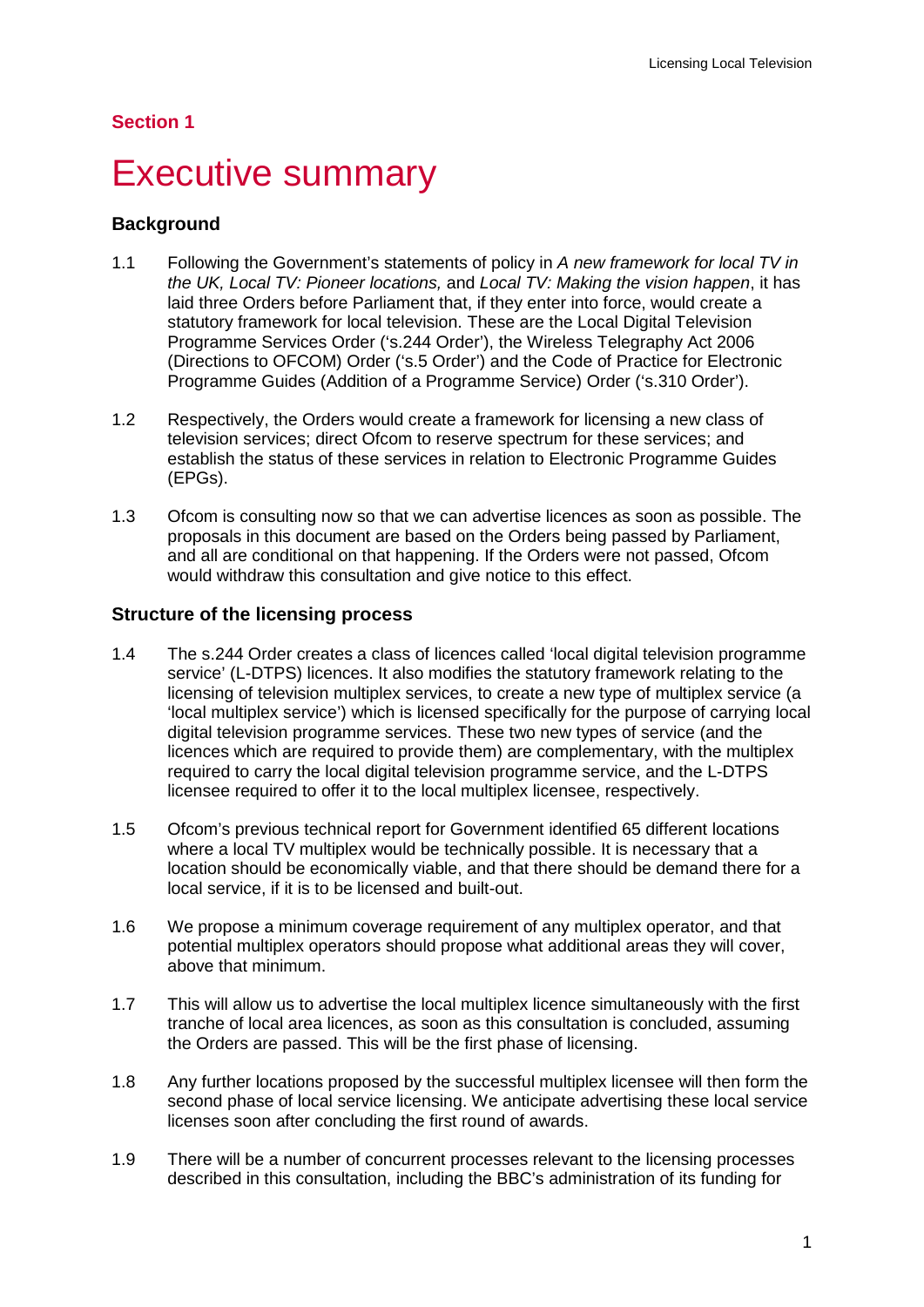transmission build-out, and an Ofcom review of the rules around Party Political Broadcasts. These are out of scope of this document.

#### **Local multiplex licence conditions and requirements – areas to cover**

- 1.10 Our financial modelling suggests that a minimum rollout of 20 locations will be viable in most scenarios, and so we are proposing 20 sites as a minimum coverage requirement. (In some scenarios a far larger number is possible, but these scenarios assume the multiplex operator being run as a non-profit business, which cannot be taken for granted, so we are proposing a minimum that we consider can be commercially viable.)
- 1.11 We are proposing 20 specific sites for the minimum rollout. These are selected from the sites where local TV is technically possible and we consider there is a potential local service operator, to achieve a range of locations across the UK, and a range of scales of operation. We also take into account evidence of strong local demand.
- 1.12 The 20 sites are: Belfast, Birmingham, Brighton & Hove, Bristol, Cardiff, Edinburgh, Glasgow, Grimsby, Leeds, Liverpool, London, Manchester, Newcastle, Norwich, Nottingham, Oxford, Plymouth, Preston, Southampton and Swansea. We are consulting on this list.
- 1.13 We are proposing that applicants for the multiplex licence should specify how many sites they will build out to on top of this minimum, and that the number of additional sites covered should be a criterion used to distinguish between applicants for the multiplex licence.
- 1.14 The sites to be covered in addition to this minimum should be sites where there is interest from a potential local service licensee. Based on responses to the DCMS consultation we believe there are 24 of these: Aberdeen, Ayr, Bangor, Barnstable, Basingstoke, Bedford, Cambridge, Carlisle, Derry/Londonderry, Dundee, Guildford, Hereford, Inverness, Kidderminster, Limavady, Luton, Maidstone, Malvern, Mold, Salisbury, Sheffield, Stoke on Trent, Stratford upon Avon and York. We are consulting on this list too, so any potential local service operators should respond to this consultation.
- 1.15 We expect coverage at any site that the multiplex operator is required to cover to be at least as good as that predicted by our modelling. We would consider requests to extend areas coming from the multiplex operator; and if local service operators wish to extend their areas, the multiplex operator must facilitate this, if the local service pays for the increased cost.
- 1.16 Each of these areas is named for the principal conurbation within the technicallypossible coverage area. Some transmission areas cover secondary conurbations too, and where coverage is good enough, we will consider applications for local services targeted at these.

#### **Local multiplex licence conditions and requirements – other terms**

- 1.17 We will seek to ensure that coverage is built-out to the 20 sites in the minimum requirement as soon as possible. Additional sites covered should be built-out as soon as these first 20 are complete.
- 1.18 The local multiplex licence will need to terminate simultaneously with the L-DTPS licences, because of their mutual obligations. It is plausible that both the multiplex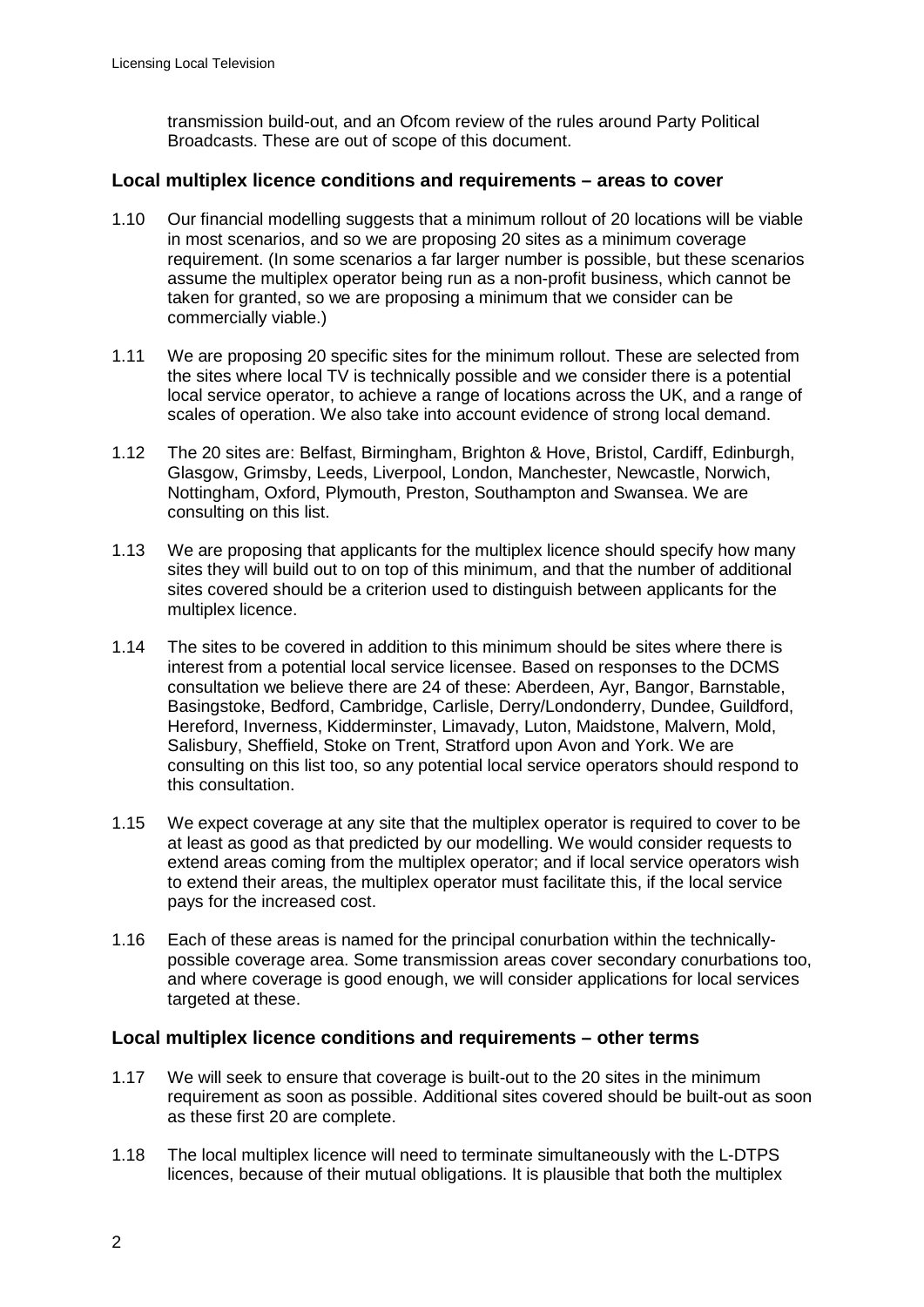operator and some local service operators could be at the margins of profitability, and therefore having the longest possible licence duration might be critical to their viability. We are therefore proposing to advertise the local multiplex licence for the maximum duration of 12 years. However we are open to other models that can deliver certainty for local services and secure a viable build out of the multiplex.

- 1.19 There may be wider spectrum developments that affect not only local TV but the whole DTT platform. If re-assignment of the frequencies assigned to local TV is proposed during the term of the multiplex licence then Ofcom would consult on that policy. The licence (and other DTT broadcasting licences that are affected) may be varied or terminated with no less than five years notice.
- 1.20 The local multiplex must reserve capacity for the local services at each site. There is additional capacity sufficient to carry two other standard definition video streams, and this is for the multiplex operator to use as they wish. Any other services broadcast using this capacity would need to be licensed by Ofcom.
- 1.21 The multiplex licensee is required to co-operate with the individual service licensees, and with a body consisting of all local service licensees.
- 1.22 The local service licensees should pay no more to the multiplex operator than the cost of their service being carried. Ofcom has a role resolving any disputes that arise as to this cost. We have set out a broad approach to resolving such disputes, based on cost orientation.
- 1.23 Following previous findings by Ofcom and by the Competition Commission, the transmission company Arqiva is bound by a number of Undertakings, including the production of Reference Offers for the provision of network access and managed transmission services. Ofcom is in the process of requesting such offers from Arqiva for the proposed local TV network. These will be published in the New Year. No potential multiplex operator is bound to use Arqiva for either network access or transmission services, but any who wish to will have an indication of the likely transmission costs.
- 1.24 Ofcom anticipates that any applicant for the local multiplex licence is likely to have a business plan that relies on the available funding from the BBC, so must demonstrate that they have satisfied any criteria that are necessary to secure this. We anticipate that the licence will not be granted until a funding contract has been signed.
- 1.25 We plan to propose fees based on our administered incentive pricing (AIP) principles for television multiplex licences from the end of 2014 onwards; we would consider the effect of this on Local TV and examine policy or regulatory changes that may be appropriate to address or mitigate any effects.

## **Local multiplex licensing process**

1.26 We will assess applicants' proposals against the statutory criteria and Ofcom's general duties. These include the extent to which award of the licence would promote the development of local digital television; the extent of coverage proposed by the applicant, and the timetable for coverage build-out; the ability of the applicant to establish the proposed service and maintain it for the duration of the licence; and proposals by the applicant for promoting local digital television programme services. We would particularly like to hear from those who might wish to apply for the multiplex licence. Any such expressions of interest would be non-binding and may be submitted in confidence.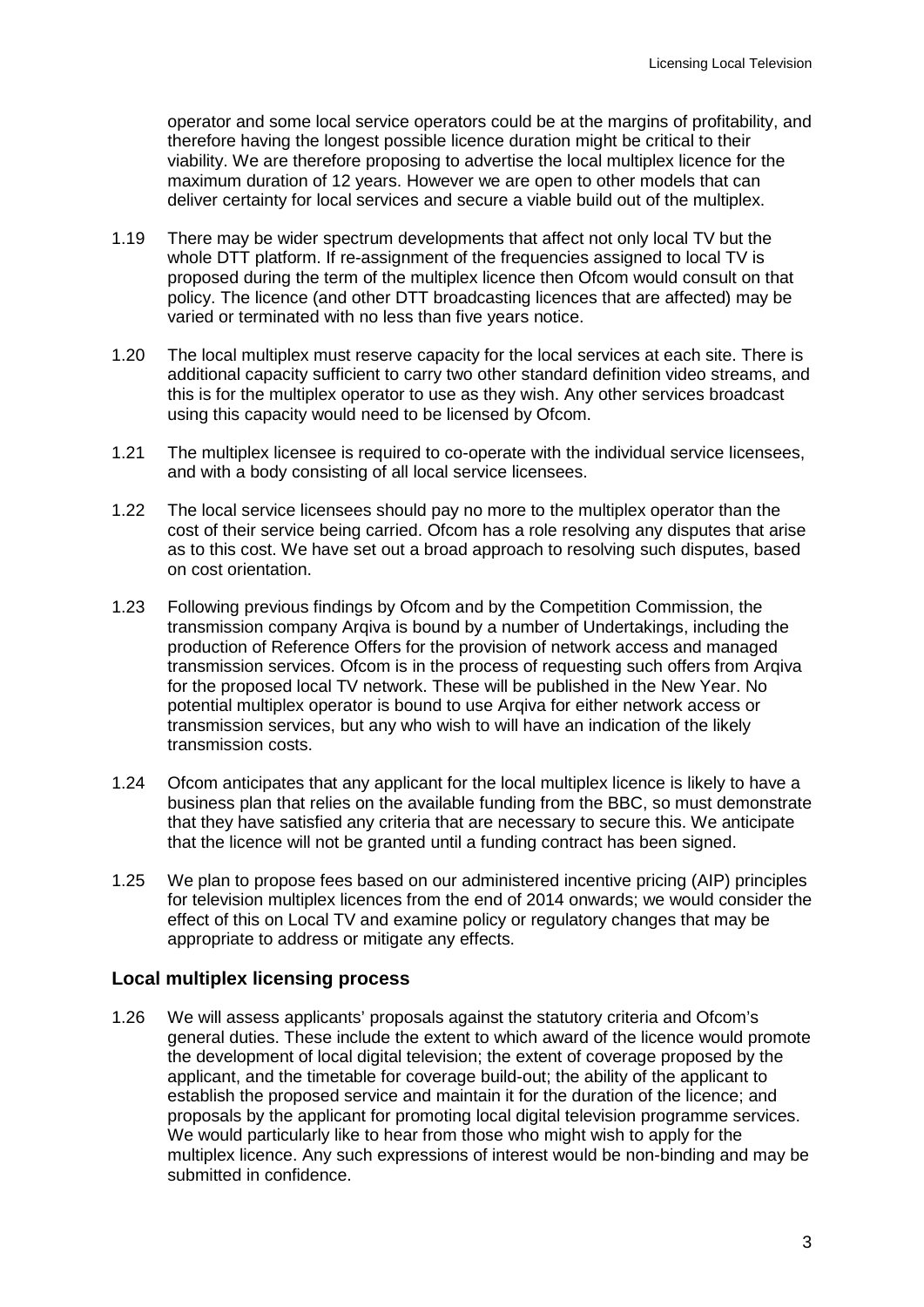## **Local service (L-DTPS) licence conditions and requirements**

- 1.27 Local services will have both content obligations that are specific to local television, and those that are general obligations for all television broadcasters.
- 1.28 We are proposing a localness requirement: that, in usual circumstances, the studio from which the service will be broadcast, and/or the main production base of the service, should be located within the licensed area.
- 1.29 We are proposing to invite applicants for a local service licence to describe their programming output and how it will satisfy the statutory criteria, particularly how it will serve the tastes and interests of the target community, and broaden the range of local services available in the area. These Programming Commitments, drafted as part of the licence application process, will be written into the licence of the successful applicant, so that their delivery becomes a binding licence condition.
- 1.30 Local services will be required to carry Party Political Broadcasts. Ofcom will be consulting on its guidance on this obligation, with a view to publishing a new set of guidance that includes guidance for local licensees, by the time any local services are broadcasting. More broadly, we expect local TV services to engage with the local democratic process. The licence application form will invite applicants specifically to consider what programming they propose to facilitate civic understanding and fair and well-informed debate through coverage of local news and current affairs.
- 1.31 Like any TV broadcast services, local services will have to comply with Ofcom's Broadcasting Code and the UK Code of Broadcast Advertising. Also, local services will need to comply with Ofcom's Code on Television Access Services setting out the requirements on subtitling, sign language and audio description (although we anticipate that many will be exempt due to their audience share).
- 1.32 Local services will specifically be prohibited from broadcasting pornography, and longer advertisements, including teleshopping windows, for chat content using premium rate phone calls. (There are no restrictions proposed for the other two video streams, other than any that apply generally.)
- 1.33 We anticipate that most local TV services will be broadcast only on via the local TV multiplex, and therefore will not be receivable outside the UK. This allows us to exempt them from the advertising minutage restrictions set out in the AVMS directive, and we propose to do this. There are some other rules concerning advertising scheduling that must be observed.
- 1.34 There is a requirement under the current UK legislation for a 10% independent production quota. The Government has proposed removing this, subject to a consultation and new legislation in the New Year.
- 1.35 The local service provider will need to make the service available to the multiplex operator at all times, at an interface point and in a specified technical format.
- 1.36 We propose that services should aim to begin broadcasting within two years of licence award. This is subject to network build-out by the multiplex operator, and we hope some services can begin broadcasting earlier. In any case, services must begin broadcasting within three years (unless coverage is not built-out).
- 1.37 Licences will be granted for a period such that they are coterminous with the local multiplex licence, because of their mutual interdependence. So the first 20 licences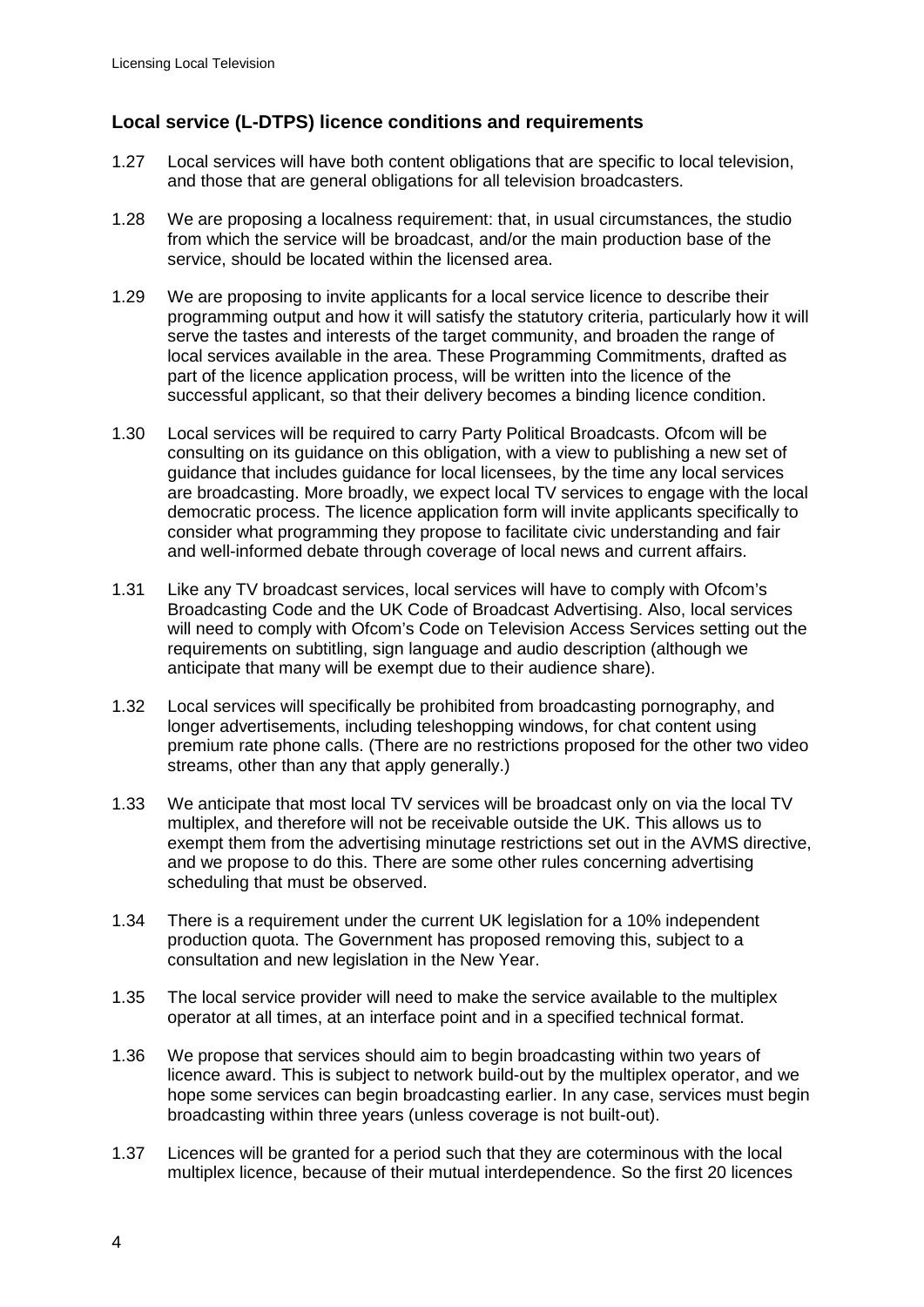will be for up to 12 years, depending upon their exact launch date in relation to the multiplex licence term, and any advertised subsequently will be granted for shorter periods.

- 1.38 Local services are required to keep full recordings for 60 days, and to complete a short annual return so that Ofcom can report on this emerging sector.
- 1.39 Local service operators must co-operate with each other and with the local multiplex licensee, to facilitate the provision of local TV, and to participate in the formation of a legal entity which is intended to facilitate that provision. They are required to seek to measure the number of viewers of the service in co-operation with the legal entity, and to engage that entity to apply for a local multiplex licence, should one be advertised or come available.

#### **Local service licensing process**

- 1.40 Ofcom's proposed approach to licensing will be first to establish that any applicant is eligible to hold a licence, then we will distinguish between applicants on a basis of how they compare on the statutory criteria: meeting the needs of an area, broadening the range of programmes available, and increasing local programmes; and also ability to maintain the proposed service.
- 1.41 The former criteria are to be demonstrated and enforced through programming commitments; the latter through financial analysis of the proposed business model.
- 1.42 We propose a series of questions encouraging applicants to consider aspects of local programming and scheduling as part of their application, including how much local programming will be in 'peak time', and how much broadcast material may be produced by a different organisation.
- 1.43 Although we are not setting quantitative requirements, we consider news to be the most important type of local television content, and applicants should propose a reasonable provision of news and current affairs, bearing in mind the public subsidy and public purposes of local TV. As a guide, we will be unlikely to consider less than one hour in total of broadcast news per day to be too burdensome for even the smallest licensee. We will judge commitments in the context of the scale of operation, and resources available.
- 1.44 To assess the ability to establish and maintain the proposed service, we will ask applicants to submit a clear business plan and strategy for the duration of the licence, including financial information – budgets and funding – for set-up and the first three years of operation.
- 1.45 We are asking applicants to propose a specific launch date. The proposed build-out schedule, when the multiplex licence is awarded, will be compared with proposed service launch dates, and as far as possible, these will be aligned.
- 1.46 We would particularly like to hear from those who might wish to apply for an L-DTPS licence to provide a local television service for any of the areas listed. Any such expressions of interest would be non-binding and may be submitted in confidence.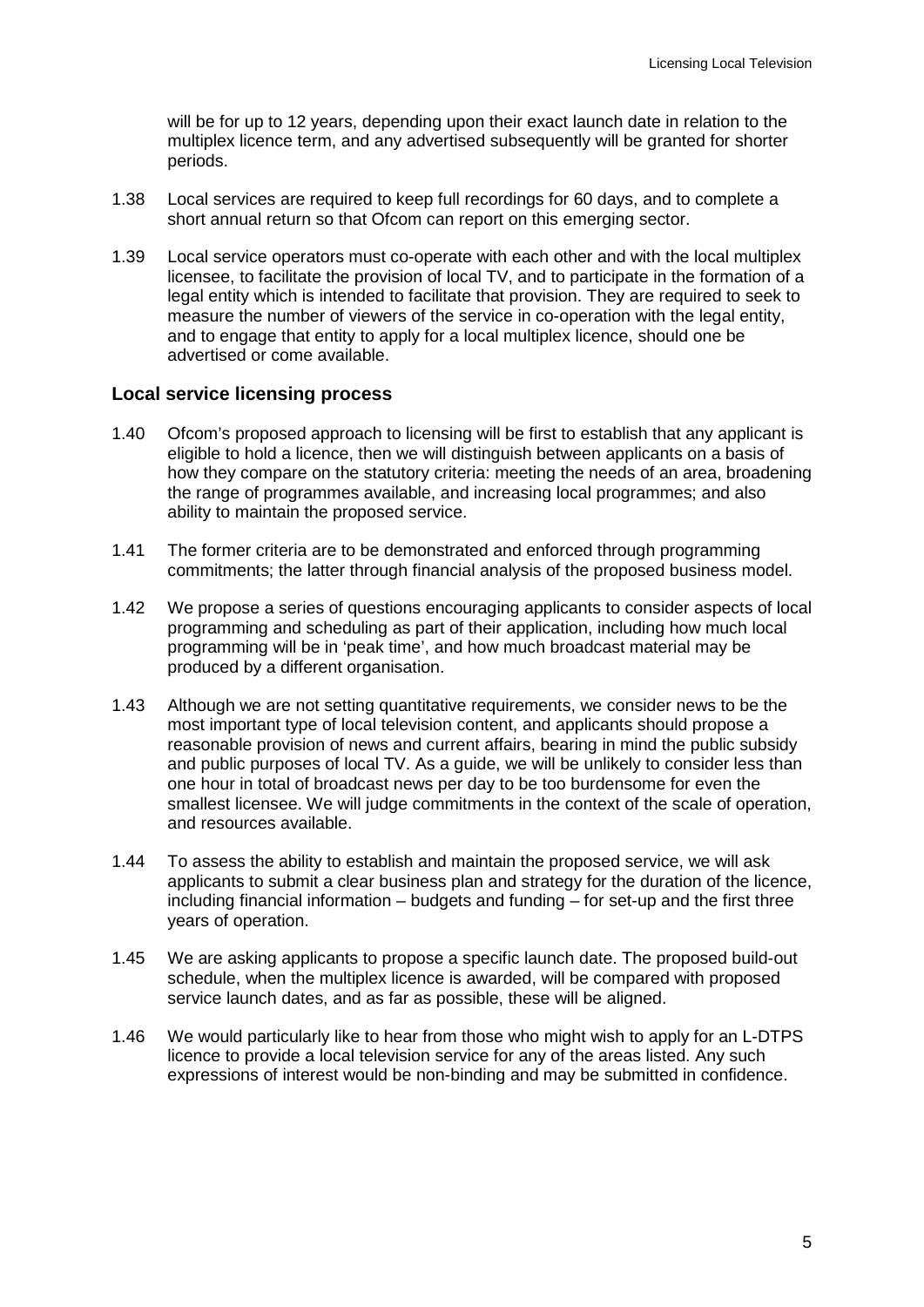# **Section 2**

# <span id="page-8-0"></span>Policy and legislative background

# **Government policy on Local TV**

- 2.1 The Government has set out a clear policy to create a new local television sector in the UK. The existing television broadcasting networks are not set up to target areas that are any smaller than the ITV regions or sub-regions. A new tier of broadcast infrastructure would enable services that were specific to conurbations smaller than this size.
- 2.2 Local TV has been previously licensed on a limited basis by the Independent Television Commission (ITC, the legacy regulator for television) in the form of a restricted television service licence (RTSL). In 2006 following the *Digital Local* report<sup>[1](#page-8-1)</sup> Ofcom offered to extend all existing RTSLs until shortly after digital switchover has completed, with an expectation that any future local TV licensing would take place after digital switchover has been completed. Currently only one service is broadcasting, Northern Visions in Belfast<sup>[2](#page-8-2)</sup>.

## **A framework for local television**

- 2.3 In July 2011, the Government published its consultation *A new framework for local TV in the UK<sup>[3](#page-8-3)</sup>*. This set out a specific vision of local TV. It will be carried on digital terrestrial television [DTT], i.e. the *Freeview* platform. It described how local television services would be created, with Ofcom awarding licences under a new statutory framework, following legislative change.
- 2.4 Local TV licences would be awarded in specific local areas. These new licensed services would all be broadcast by a single 'multiplex operator' (see following chapter), which would also be licensed by Ofcom.
- 2.5 The broadcasts would be possible using frequencies made available by digital switchover. There are two distinct categories of spectrum that will be available after switchover: the spectrum that by 2012 will be cleared of television transmissions (the cleared spectrum); and capacity available within the spectrum that will still be used for DTT after switchover. This second type – Ofcom has termed it 'geographic interleaved [GI] spectrum'<sup>[4](#page-8-4)</sup> – was proposed for local TV.

<span id="page-8-1"></span><sup>1</sup> http://stakeholders.ofcom.org.uk/broadcasting/reviews-investigations/public-servicebroadcasting/digital\_local/

<span id="page-8-2"></span><sup>2</sup> For more information about RSTLs including a list of licensees, see http://licensing.ofcom.org.uk/tvbroadcast-licences/current-licensees/restricted/<br>
<sup>3</sup> http://www.culture.gov.uk/images/consultations/Local-TV-Framework\_July2011.pdf

<span id="page-8-3"></span>

<span id="page-8-4"></span><sup>&</sup>lt;sup>4</sup> It is so called because for each channel within this spectrum there are geographic areas where not all of the channels will be used for existing DTT and in those areas these unused channels may be used for other services. For more detail, see

http://stakeholders.ofcom.org.uk/consultations/ddrinterleaved/summary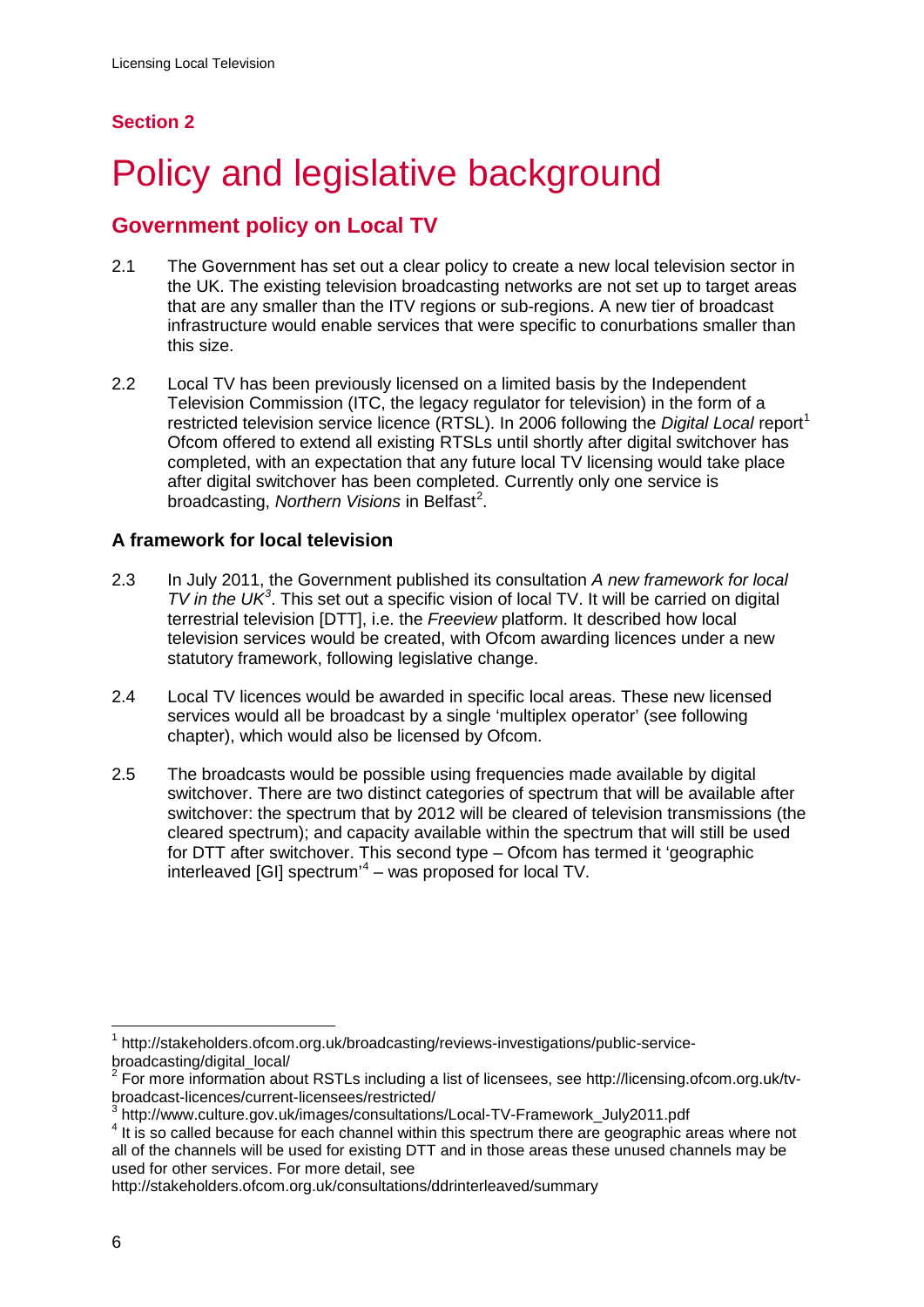## **Pioneer locations and indicative network planning**

- 2.6 In August, the Government published a second consultation, *Local TV: Pioneer*  locations<sup>[5](#page-9-0)</sup>, seeking views on potential local TV licence locations and the order in which they could be awarded.
- 2.7 This drew on a simultaneous Ofcom publication, *Indicative locations for local*  television multiplexes<sup>[6](#page-9-1)</sup>, which made an initial technical assessment of what local television coverage it would be possible to deliver, making certain assumptions and using GI spectrum.
- 2.8 This consultation closed on 23 September 2011 and DCMS has shared the responses with Ofcom, to inform Ofcom's selection of local areas to advertise licences for.

### **Government response to the consultations, and the Orders laid before Parliament**

- 2.9 On 13 December, the Government published the policy document *Local TV: Making the Vision Happen – Government response to the consultations on the Local TV Framework and Pioneer Locations[7](#page-9-2)* . This summarised responses to the *Framework for Local TV* and *Pioneer Locations* consultations. It also set out Government's final policy position and timetable.
- 2.10 In particular, this document called upon the local service providers once licences are awarded – to come together into a mutual organisation, which can act collectively in matters of common concern, such as audience research, national advertising sales, and broadcast transmission.
- 2.11 This document announced three Orders that DCMS proposed to lay before Parliament, which would create the statutory framework for Local TV. These were then laid before Parliament on 15 December ${}^{8}$  ${}^{8}$  ${}^{8}$ . These can be passed or not passed, but they cannot be amended by a vote in either House. Two are subject to a vote in each House.
- 2.12 Ofcom is therefore consulting in advance of it being granted the necessary powers and duties to create a licensing framework for local TV. We are doing this so as not to delay the timetable for launching new local TV services. We are consulting on a basis of the Orders as laid, and if they were to be withdrawn, amended and laid again, we may need to re-consult, or stop this consultation, as appropriate.
- 2.13 Additionally, it is hoped that the detail provided by this consultation may help inform any Parliamentary debate around the Orders.

## **Consultation on Independent Producers and local TV**

2.14 The Government's latest publication *Local TV: Making the Vision Happen* indicated that a further consultation would follow, on whether to enable independent producers to participate in local TV service provision by changing the ownership threshold. (The current rules would prevent an independent producer from owning more than 25% of

<span id="page-9-0"></span> $^{5}$  http://www.culture.gov.uk/images/consultations/Local-TV-Locations-August-2011.pdf  $^{6}$  http://maps.ofcom.org.uk/localtv/downloads/ofcom-uk-local-tv-report-2011.pdf  $^{7}$  http://www.culture.gov.uk/consultations/8699

<span id="page-9-1"></span>

<span id="page-9-2"></span>

<span id="page-9-3"></span><sup>8</sup> Links to the three Orders can be found at http://www.culture.gov.uk/publications/8718.aspx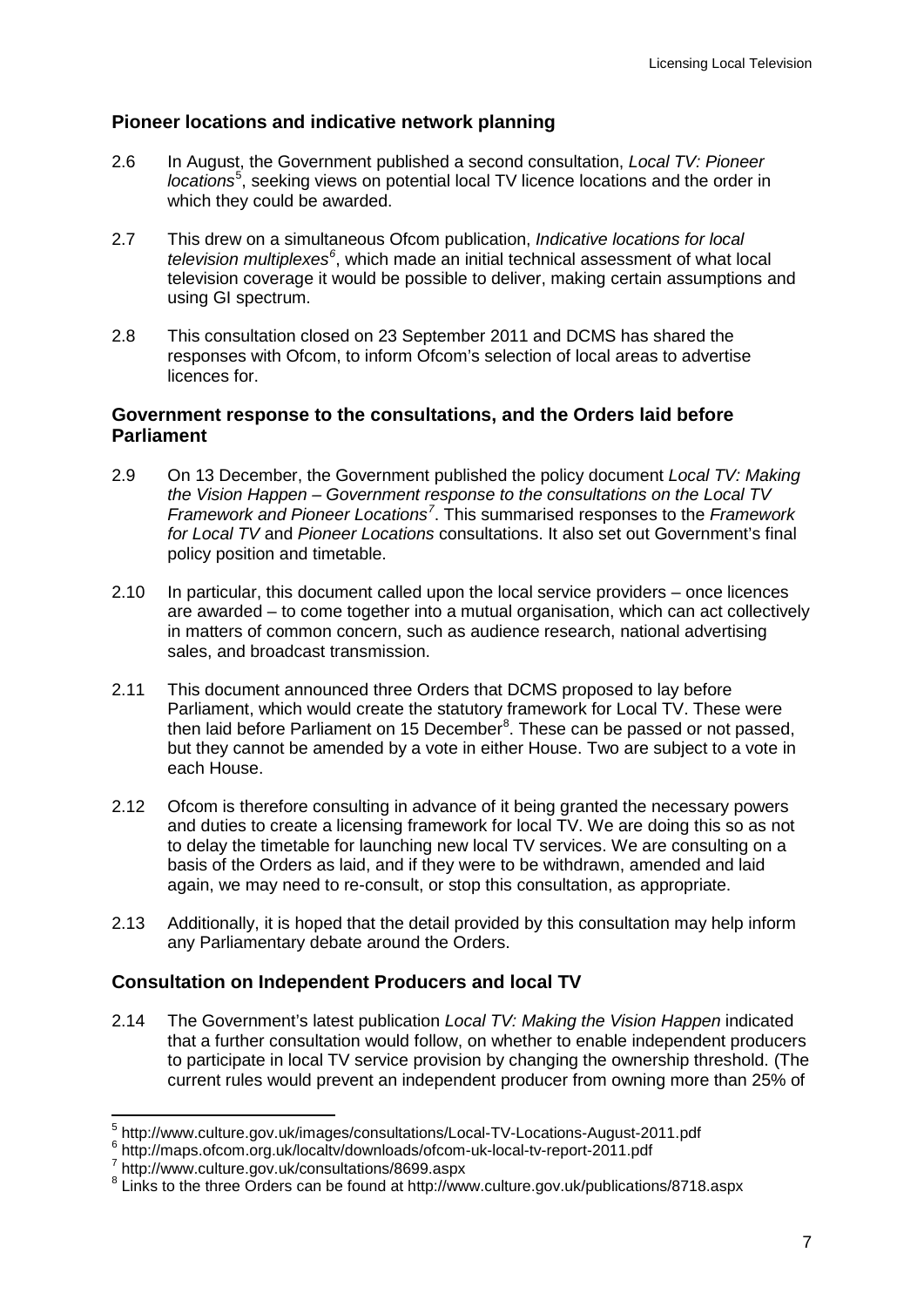a local TV broadcast licence without losing its independent status.) The Government is also considering removing the independent production quota requirement for local TV services.

2.15 As things stand, independent production companies are not prevented from applying to hold a local TV licence, but under current legislation, would lose their qualifying independent status if they were awarded a licence.

# **The statutory framework and the Orders that will modify it**

2.16 The Broadcasting Acts of 1990 and 1996, the Communications Act 2003, and the Wireless Telegraphy Act 2006 all provide the statutory basis for broadcasting licensing and regulation. They are however insufficient to achieve the Government policy of creating local television services, which is why three new Orders have been laid to modify the existing statutory framework.

## **The Local Digital Television Programme Services Order**

- 2.17 This Order<sup>[9](#page-10-0)</sup> is made under Section 244 of the Communications Act 2003 (and is referred to in this document as the 's.244 Order'). It modifies the Broadcasting Act 1996 and the Communications Act 2003.
- 2.18 It sets out the statutory framework for licensing local services. Specifically, it
	- sets out the definition of what is meant by a local digital television programme service (L-DTPS);
	- modifies the statutory framework for licensing television multiplex services, allowing the creation of a local TV multiplex;
	- specifies how these two types of licensed service should interact (the local multiplex is required to carry the local services at cost, and certain types of cooperation between the two are required);
	- sets out the framework for awarding L-DTPS and local multiplex licences; and
	- sets out some requirements and prohibitions for LDTPS licensees.

## **The Wireless Telegraphy Act 2006 (Directions to OFCOM) Order**

- 2.19 This Order<sup>[10](#page-10-1)</sup> is made under section 5 of the Wireless Telegraphy Act 2006 (and is referred to in this document as the 's.5 Order').
- 2.20 It will require Ofcom to reserve a single 8 MHz channel of geographic interleaved (GI) spectrum at suitable sites across the UK, for the purpose of broadcasting local TV. The capacity to be reserved will be sufficient to broadcast a local TV channel ('video stream'), along with other services.
- 2.21 This obligation is proposed to apply until 2018, at which time it would lapse. This is not to say that any licences awarded under the framework established by the s.244 Order (i.e. local multiplex and L-DTPS licences) would cease in 2018; once awarded, they would apply for their duration.

<span id="page-10-0"></span><sup>9</sup> http://www.legislation.gov.uk/ukdsi/2012/9780111518212/contents

<span id="page-10-1"></span><sup>10</sup> http://www.legislation.gov.uk/ukdsi/2012/9780111518229/contents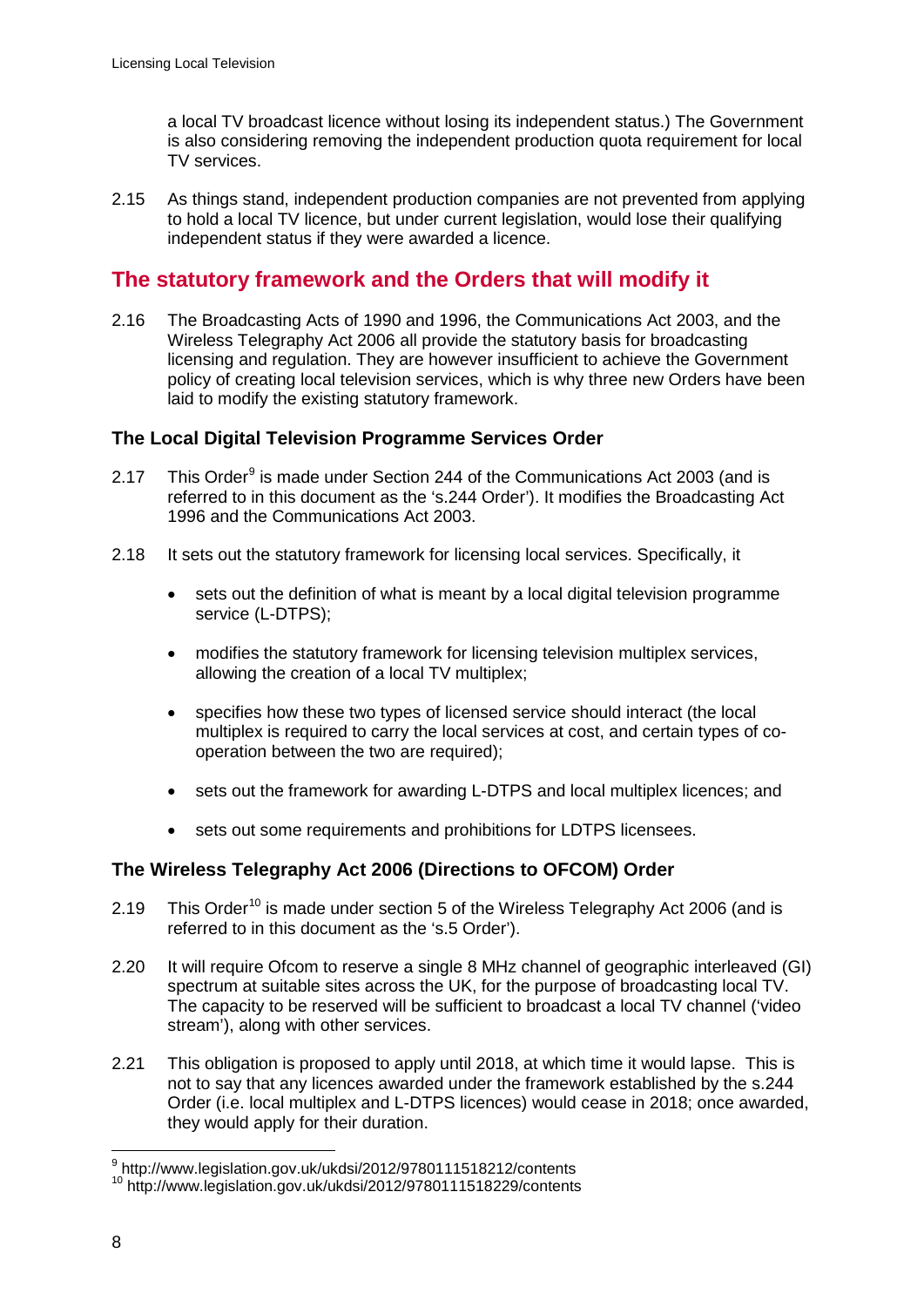### **Code of Practice for Electronic Programme Guides (Addition of a Programme Service) Order**

- 2.22 This Order<sup>[11](#page-11-0)</sup> is made under Section 310(5) of the Communications Act 2003 (and is referred to in this document as the 's.310 Order'); it modifies the Communications Act 2003.
- 2.23 The Order adds local digital television programme services to the list of public service channels which are required to be covered by Ofcom's published Code of Practice for Electronic Programme Guides, in accordance with section 310 of the Communications Act 2003. It also provides for a local service re-transmitted on another (non-DTT) platform (i.e. it makes a provision for any local services that decide also to go on satellite or cable).
- 2.24 Its effect is to make local television services eligible for EPG prominence in light of their public service broadcasting purposes.

## **Structure of this consultation**

- 2.25 This consultation on Ofcom's proposed approach to licensing Local TV sets out a specific interpretation of its powers and duties under these proposed changes to legislation, particularly the s.244 Order.
- 2.26 Next, Section 3 sets out a broad framework for licensing local TV. The following four Sections address the detail. First in relation to local multiplex licensing, Section 4 sets out our proposed approach to conditions and requirements for a local multiplex licence and then Section 5 explains how we would propose to award a local multiplex licence. Then Sections 6 and 7 respectively do the same in relation to L-DTPS licensing.
- 2.27 This is not a consultation on a single specific policy, but rather on an approach to a programme of work. Therefore we welcome views, particularly those supported by evidence, on any aspect of the approach. Where there is a particular issue that we would like views on, this is flagged in bold as a **Consultation Question**.

<span id="page-11-0"></span><sup>11</sup> http://www.legislation.gov.uk/uksi/2011/3003/contents/made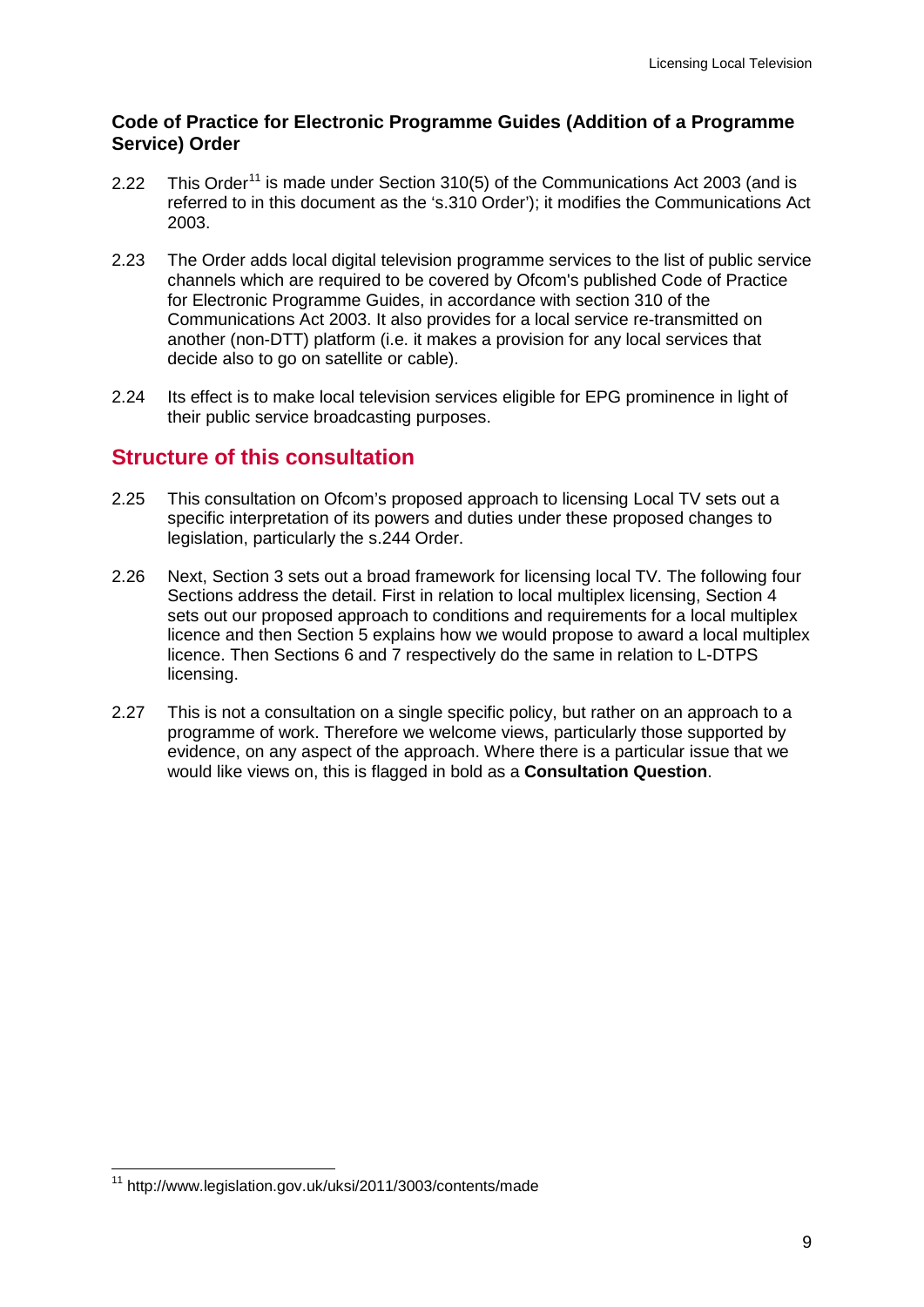# **Section 3**

# <span id="page-12-0"></span>**Local television licensing**

# **Structure of the proposed licensing processes**

## **Licence types for local TV**

- 3.1 For broadcasting local television services over digital terrestrial television (DTT) the policy proposed by Government for local TV – it is necessary for Ofcom to license both the service being broadcast, and the broadcast itself via a 'multiplex'. Multiplexing is the technology for bringing together multiple services to be transmitted on the same frequency. This, of course, is the same broad framework under which all existing DTT services are licensed by Ofcom.
- 3.2 Thus there are two types of licence holder proposed: the multiplex operator who holds a 'multiplex licence', who brings together the channel providers; and the content providers, each of whom must hold a digital service licence of some kind.
- 3.3 The s.244 Order would create a class of licences called 'local digital television programme service' (L-DTPS) licences. It also modifies the statutory framework relating to the licensing of multiplex services, to add certain obligations and remove others. A local multiplex service and local digital television programme service are specified as sub-types of the existing categories of multiplex licence and digital programme service licence respectively.
- 3.4 The two licence types are intended to be inter-linked by a number of provisions in the Order. Most crucially for designing the licensing process, there is proposed to be a mutual dependency in the form of an obligation on the local multiplex operator to carry a nominated L-DTPS at each location it serves; the L-DTPS licensee, on the other hand, must provide a video feed at each location to be broadcast. There are various other requirements for how the two entities must interact, described in the following chapters.

## **Local areas to be licensed**

- 3.5 The Government's policy is that a single local multiplex operator should provide the transmission infrastructure for L-DTPSs at multiple locations. Ofcom's previous technical report for Government identified 65 different locations where it was considered that a suitable frequency was available to support the transmission of a local TV multiplex (and thus an L-DTPS).
- 3.6 This was based on a number of assumptions, including the use of existing television transmitter sites, as viewers will already have their television aerials directed towards these sites. This means that a new service using these sites would stand a much better chance of being received by its target audience: sites not in the same direction would require households physically to redirect their aerials. However, we said we would not rule out the use of other sites proposed by applicants.
- 3.7 For a location to have a local TV service it is not sufficient for coverage to be technically possible; it is also necessary that the provision of coverage at that location by the multiplex operator is economically feasible, and that there is local demand for a service.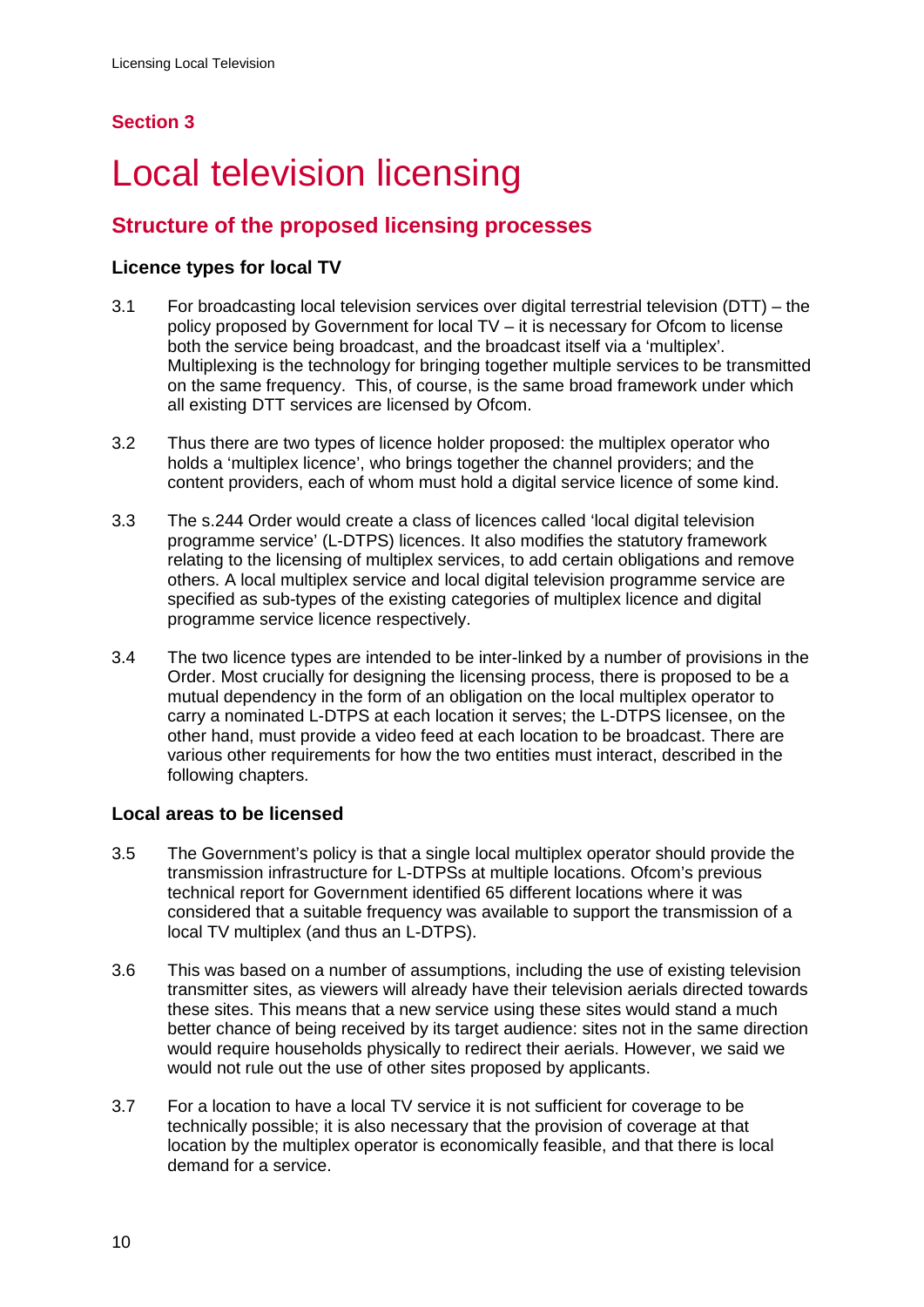- 3.8 It is difficult to predict the economic viability of the provision of coverage at specific locations, because until a potential multiplex operator enters into commercial negotiations, there are unknowns such as availability of space on transmission masts, how much commercial revenues might be expected to cover operating costs, etc. It is also difficult to know the local demand for a service, absent any market research. Nonetheless, Ofcom has an indication of both.
- 3.9 An independent study commissioned by Ofcom into the potential viability of a single local multiplex operator operating on a quasi-national basis (see Annex 6) suggests that the number of locations that may be viable depends on a range of assumptions made about the income and costs of the business, and can vary significantly, depending on what assumptions are made.
- 3.10 This work suggests that there is a minimum number of locations that would be viable across a range of scenarios, assuming the proposed BBC funding is used. It also suggests that, depending on the business model adopted by the multiplex operator, and the assumptions they choose to make, a number of locations above this minimum threshold may be served.
- 3.11 The responses to the DCMS consultation into Pioneer Locations give an indication of local demand for services. These can be categorised as two types of local demand: demand from potential service operators, and demand from local stakeholders who would like to see a service but did not propose to operate it themselves.
- 3.12 It is demand from potential local operators that is crucial in deciding which areas Ofcom would advertise an L-DTPS licence for, and therefore which areas we would wish the multiplex operator to serve.
- 3.13 It would be possible to invite applicants for the local multiplex licence to propose what locations they would serve, without specifying any minimum requirements. However, there is a risk that potential applicants would not cover a sufficient number of areas to justify the reservation of spectrum for this purpose. Also, this would prevent Ofcom from exercising its discretion in selecting a list of locations to be licensed first. This is necessary because we wish to employ criteria in selecting the first areas to have a local TV service, which may be different from the criteria employed by a potential multiplex operator (for example, a commercial multiplex operator is likely to only have regard for cost of deployment and numbers of households covered). Having a list also allows us to consult on it to be sure of local demand, and to give all stakeholders an opportunity to comment.
- 3.14 For these reasons Ofcom's proposed approach will be to award a local multiplex licence and specify that it must serve a minimum, specified list of locations. It will be for applicants for the multiplex licence to propose which locations they will serve, over and above that minimum (choosing from a list that Ofcom will publish), and one of the criteria competing applications will be judged against will be this additional coverage proposition.
- 3.15 In the following section we set out the minimum specified list, and the analysis behind it. We are consulting on this list and welcome responses that present evidence of demand from local areas and particularly from potential local operators. It may be the case that now the Orders are fully specified and before Parliament, and the proposed licensing and regulatory framework set out for local TV, there are new potential operators who did not respond to the DCMS. Conversely, there may be some potential operators who are no longer keen to bid.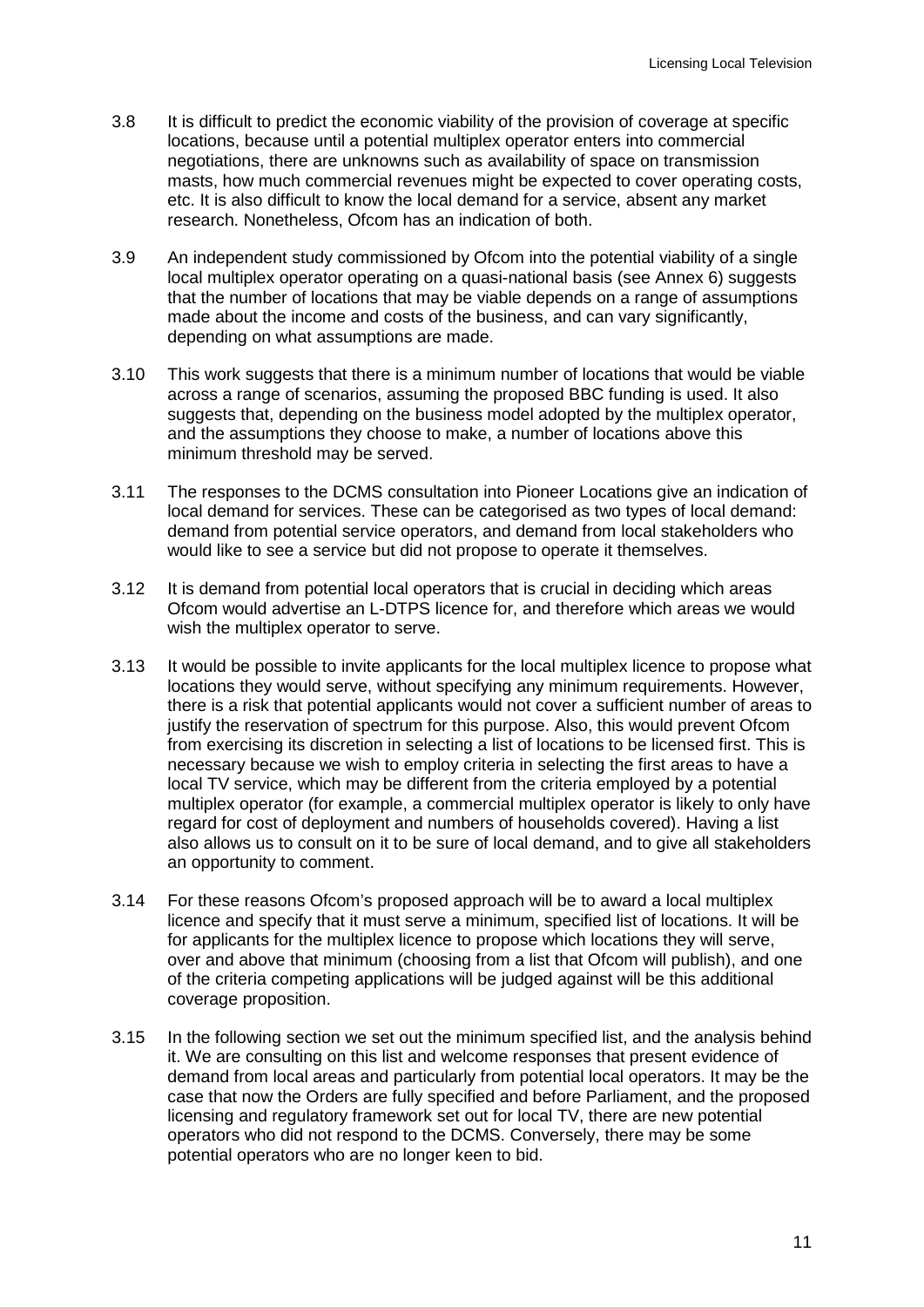3.16 Ofcom's approach to defining the local areas, and to minimum coverage within each area, is set out in Section 4 below.

#### **The two additional video streams**

- 3.17 The local multiplex will have the technical capacity to carry three standard definition TV services at each location; only one will be required by the L-DTPS. Ofcom's duties are limited to ensuring that this local service is carried; there are no provisions in the Orders for the other two video streams.
- 3.18 We anticipate that the most likely source of commercial revenue for the local TV multiplex operator would be joining up these two video streams across all the local areas it covers, in order to create two quasi-national channels. These could be sold to service providers, which would require to be licensed as digital television programme services.

#### **Advertising the local multiplex licence and the first L-DTPS licences**

- 3.19 Licensed local channels cannot begin broadcasting before coverage is built-out. Therefore the first stage of the licensing process must include advertising the local multiplex licence.
- 3.20 The requirement for a minimum build-out of locations will allow Ofcom to advertise a first tranche of L-DTPS licences simultaneously with the local multiplex licence, because otherwise we would not know which locations to advertise; this first tranche will be identical with the minimum list of areas.
- 3.21 The minimum list will also have the effect of ensuring that services can launch within a reasonable time frame, as the simultaneous licensing will allow licensed services to prepare to launch whilst transmitters are being built-out.
- 3.22 However, the final build-out commitment of the local multiplex operator will not be known until the local multiplex licence is awarded (at the same time as the first tranche of L-DTPS licences). This is because the commitment will be made by applicants for the licence.
- 3.23 At that point, it will be possible to advertise further L-DTPS licences, at the locations that the multiplex operator proposes to serve, over and above its required minimum. We would expect multiplex licence applicants to take into account the results of this consultation – in particular the interests of potential local operators – in drawing up their list of additional proposed areas.
- 3.24 There will be a future Ofcom statement to confirm the details of any second phase of L-DTPS licensing, including the advertisements for specific areas. We anticipate this will shortly follow the award of the first such licences.
- 3.25 This consultation, following standard Ofcom policy, will be open for 12 weeks. We anticipate publishing a statement as soon as possible, possibly in around four weeks, although this will depend on the volume of responses and the evidence they contain. That statement will be the advertisement of the local multiplex licence and first tranche of L-DTPS licences.
- 3.26 Following standard broadcast licensing practice for Ofcom, those advertisements will be open for a further 12 weeks, to allow interested parties to assemble their business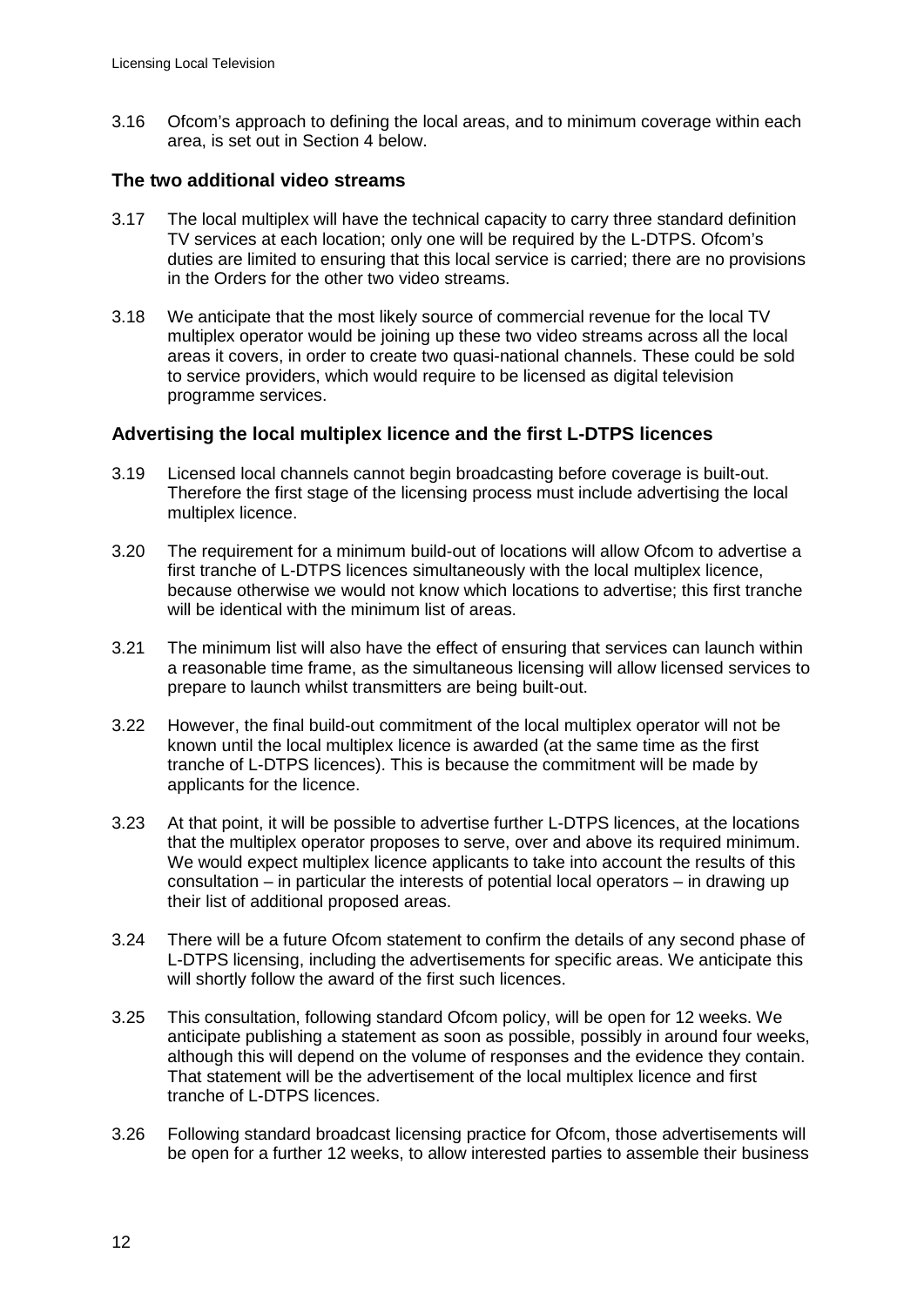cases and apply. Depending on the volume of applications again, we would seek to make licence awards as soon as possible after the deadlines for applications.

3.27 Figure 1 below summarises the processes and likely timing of the first phase of licensing local TV.



## **Figure 1: First phase of licensing Local TV**

## **Re-advertisement of L-DTPS licences**

- 3.28 The process outlined in Figure 1 assumes that all L-DTPS licences can be awarded and that the licensees successfully go on to launch their licensed services. There are certain scenarios where this may not happen.
	- Despite Ofcom's endeavours to advertise L-DTPS licences in areas where there is a declared demand, when it comes to the actual applications process, there might be no applicants in some areas.
	- Also, applicants for an advertised licence might not meet the minimum statutory criteria that would enable a licence to be awarded.
	- The licensed entity may be unable to deliver on its licence obligations (e.g. if it ceases trading), after licence award.
- 3.29 Ofcom's presumption would be that L-DTPS licences would be re-advertised wherever we think that we will be able to make an award. Given evidence that it was an aspect of our proposed approach that led to one of these outcomes, we would seek to review our approach if we thought that could increase the chances of success following re-advertisement.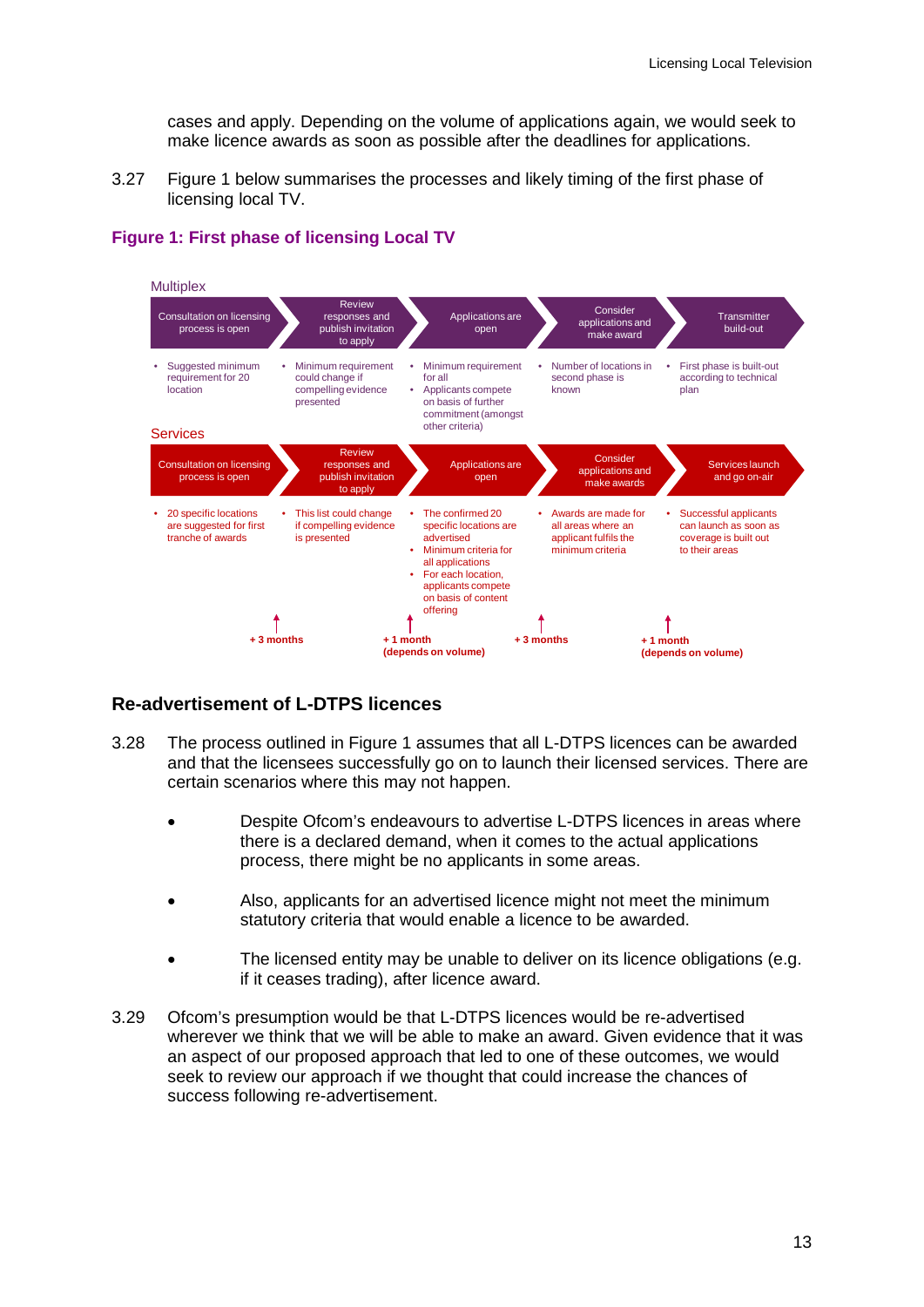# **Related processes and projects**

3.30 A number of related processes and projects are relevant to the licensing of local TV services. These are not the subjects of this consultation, either because they are distinct, wider policy projects within Ofcom, or because they involve other authorities. But because they are linked to the licensing process, they are briefly described here for the benefit of readers.

## **The BBC funding for local TV build-out**

- 3.31 The Government and the BBC have agreed that up to £25m will be available from the licence fee settlement to fund transmission for local TV. The main principles of the BBC's proposed funding arrangements for the multiplex operator are set out in the most recent Government publication *Local TV: Making the Vision Happen*. The BBC Trust will have oversight of the funding, and a responsibility to ensure value for money.
- 3.32 The BBC Trust will publish further details on the proposed terms and conditions of its funding.

## **Ofcom rules on Party Political Broadcasts**

- 3.33 One of the requirements in the s. 244 Order for the L-DTPSs is that they must carry party political broadcasts ('PPBs'). Below we describe how a condition will be inserted in L-DTPS licences to achieve this.
- 3.34 Ofcom sets broadcasting rules for elections and referendums, including in relation to party election broadcasts and party political broadcasts. The rules are minimum requirements set by Ofcom to assist broadcasters (with the exception of the BBC) in deciding the allocation, length, frequency and scheduling of party political and party election broadcasts. Ofcom applies the rules in determining any disputes referred to it by political parties or broadcasters.
- 3.35 Ofcom proposes to review the arrangements for party political and party election broadcasts in 20[12](#page-16-0)/13 $^{12}$  to ensure that they remain fit for purpose.
- 3.36 We anticipate consulting on a new set of rules, in time for these to be in place by the time that the first L-DTPSs would start broadcasting.

## **DMOL statement/consultation on the EPG Code**

- 3.37 DMOL DTT Multiplex Operators Limited –is a company owned by the operators of the six digital terrestrial television (DTT) multiplexes. Its purpose is to provide technical platform management for the DTT platform, including assigning logical channel numbers (LCN) to channels through the EPG.
- 3.38 The EPG prominence of local digital television programme services will be achieved through the DMOL code. DMOL have indicated that they will consult publicly on a new code in Q1 2012.

<span id="page-16-0"></span><sup>&</sup>lt;sup>12</sup> See Draft Annual Plan, http://stakeholders.ofcom.org.uk/binaries/consultations/plan2012-13/summary/condoc.pdf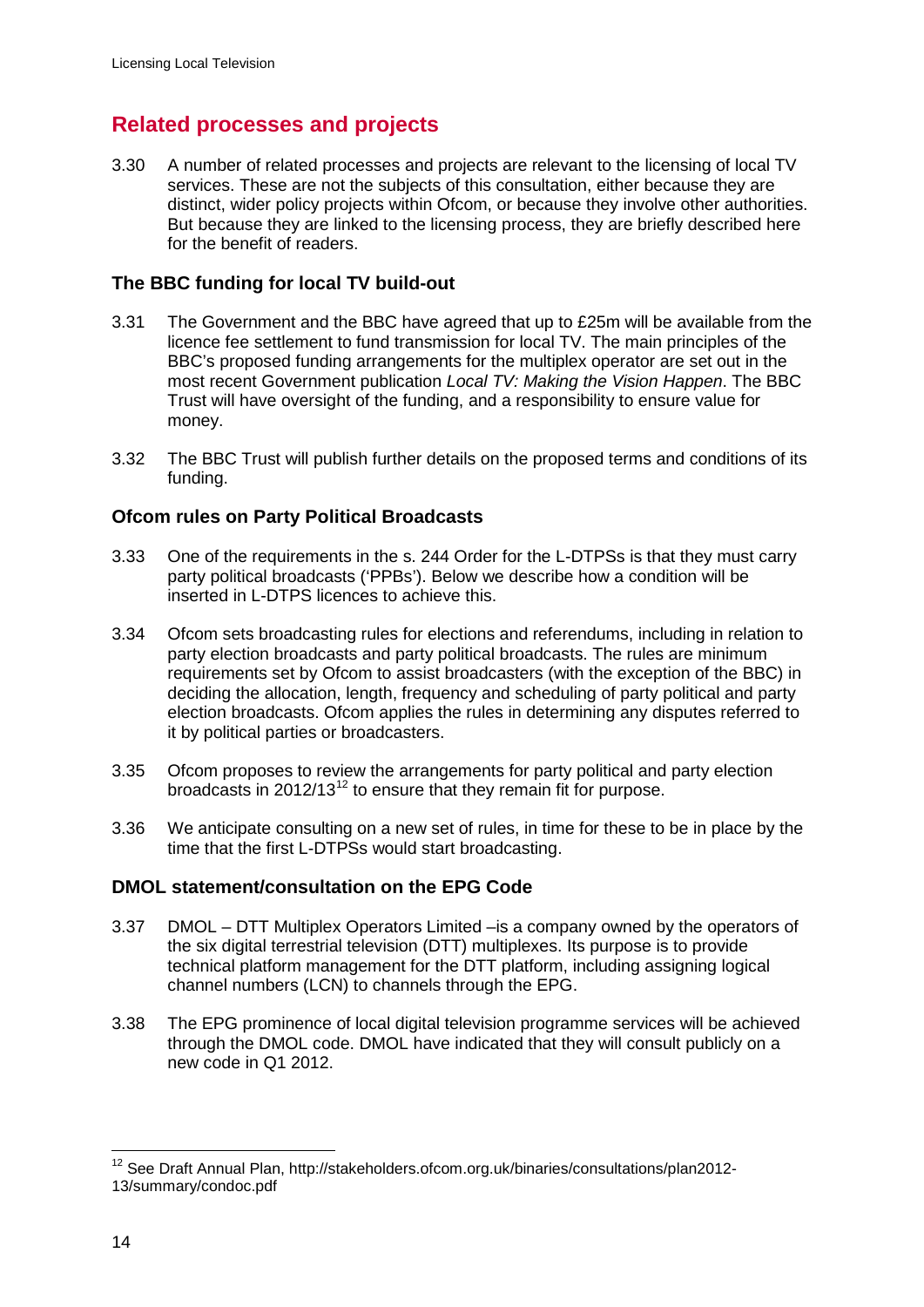## **Section 4**

# <span id="page-17-0"></span>Local multiplex licence: conditions and requirements

- 4.1 This section sets out the conditions and requirements that would be placed upon any local multiplex licensee, including the minimum list of locations to be covered. It seeks to describe in full the relevant policies, for all stakeholders. Potential applicants for the multiplex licence, and stakeholders wanting more detail, should read this section in conjunction with the draft *Invitation to Apply* (to be published shortly), which contains a fuller and more technical treatment of the multiplex conditions and requirements.
- 4.2 The following chapter then describes the proposed process for awarding the multiplex licence. The following two chapters do likewise for the local service licences.
- 4.3 As such Sections 3 to 7 consider a number of options regarding policy issues, for example, as stated above, minimum roll-out requirements. As defined in Section 7 of the Communications Act 2003 (the Act) an impact assessment is required for such policy issues. The analysis contained in these sections constitutes an impact assessment for these purposes.
- 4.4 Impact assessments provide a valuable way of assessing different options for regulation and showing why the preferred option was chosen. They form part of best practice policy-making. Under Section 7 of the Act, we have to carry out impact assessments where our proposals would be likely to have a significant effect on businesses or the general public, or when there is a major change in Ofcom's activities. In addition, as a matter of policy, we are committed to carrying out and publishing impact assessments in relation to the great majority of our policy decisions.<sup>[13](#page-17-1)</sup>

# **Multiplex coverage**

## **Reservation of spectrum and frequency plan**

- 4.5 The s.5 Order requires Ofcom to reserve sufficient spectrum for broadcasting one standard definition local digital television service and two further standard definition digital television programme services at each identified location across the UK. The licensee can use or sublet the capacity for these two services on a commercial basis<sup>[14](#page-17-2)</sup>. Any television service carried using this capacity would require a standard Ofcom digital television programme service (DTPS) licence. The Order does not require that they are used for television services.
- 4.6 There has been some discussion of a Scottish DTT network. It is possible that, at Scottish local TV sites, the multiplex operator might negotiate with local parties and

<span id="page-17-1"></span> $13$  For further information about our approach to impact assessments, see the guidelines, Better policy-making: Ofcom's approach to impact assessment, which are on our website: [http://www.ofcom.org.uk/consult/policy\\_making/guidelines.pdf](http://www.ofcom.org.uk/consult/policy_making/guidelines.pdf)

<span id="page-17-2"></span><sup>&</sup>lt;sup>14</sup> The impact assessment regarding the use of spectrum for Local TV was included in the consultation *A new framework for local TV in the* UK published by the Government in July 2011. As such we do not repeat the analysis laid out here.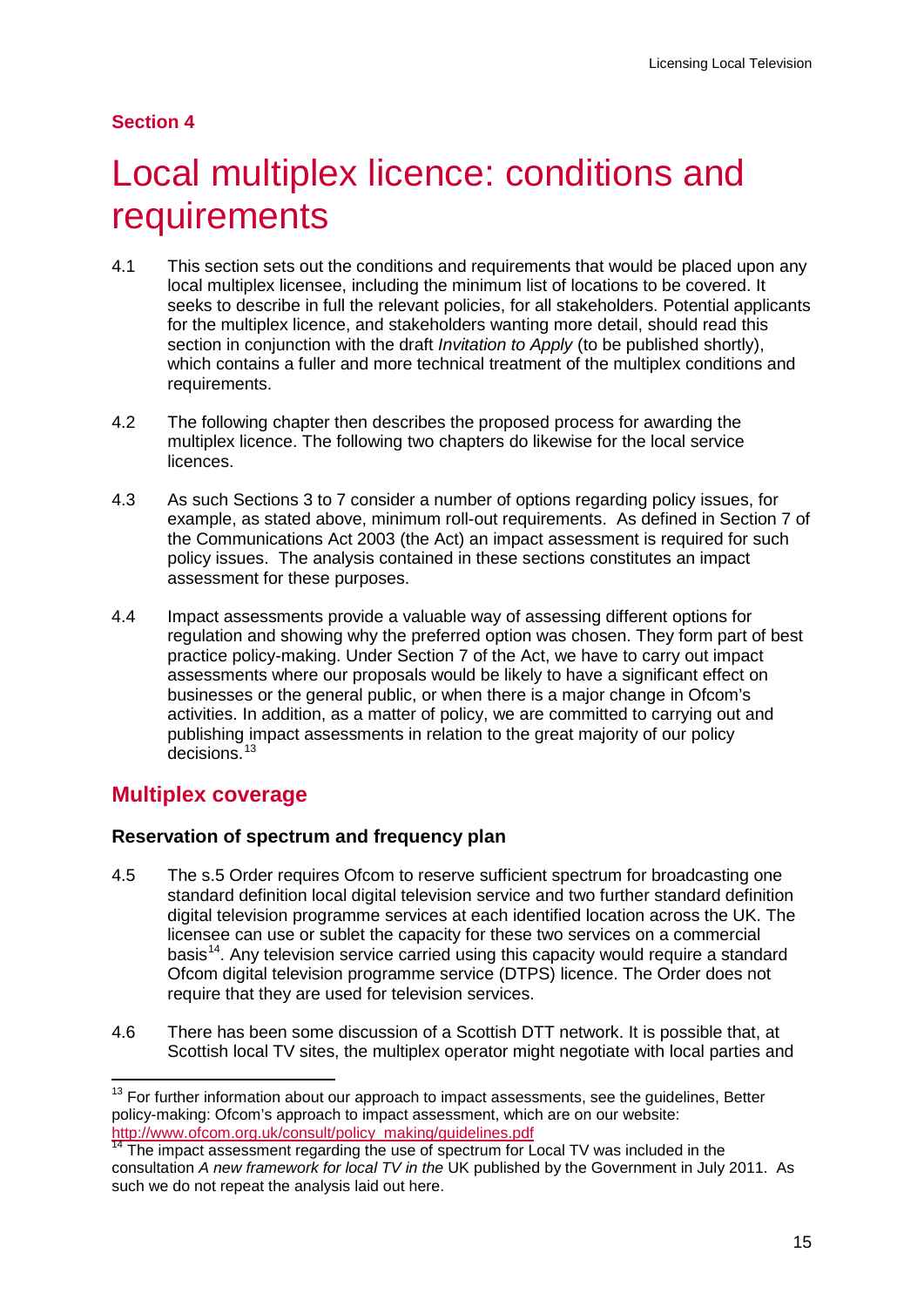one or both of the additional video streams, appropriately licensed, could form the basis of a wider network.

- 4.7 We have produced an outline technical plan for the frequencies and locations for local television broadcasting on DTT using GI spectrum. Applications for the local multiplex licence are to be made on the basis of the provisional plan, but changes could be necessary, and the draft *Invitation to Apply* (to follow) will set out the process for any changes, both before and after the licence award.
- 4.8 We are working on revised proposals for coverage based on the locations proposed below. These will be contained in a Coverage Note that will accompany the draft ITA.

#### **Minimum roll-out requirement: number of sites**

- 4.9 On 13 December Ofcom published a list of 20 locations where we would propose to advertise local TV licences first. We also published a further list of 24 locations, which we indicated would be the areas that might be advertised after the first  $20^{15}$  $20^{15}$  $20^{15}$ . The following paragraphs give the rationale behind these lists, which we are consulting on.
- 4.10 Our proposed approach set out in the previous chapter, is to require a minimum number of locations to be covered by the local TV multiplex that will be licensed. There are two policy questions that follow: how many should be in that minimum, and at which locations they should be.
- 4.11 In relation to the first question, the options range from placing no minimum all the way to requiring all of the 65 possible locations set out in our publication, *Indicative locations for local television multiplexes*.
- 4.12 In order to inform how many sites the multiplex operator should be required to build, Ofcom commissioned an independent study from the consultants FTI to build *a financial model of the multiplex operator's busine*ss (Annex 6). The study needed to make assumptions about the structure of the business, the technical constraints, and the likely costs and income of the business. None of these are fully defined, and we would expect potential multiplex operators to develop their own business plans and their own sources of information that may provide quite different inputs to the assumptions made by FTI. The study also looked at the viability of the multiplex both with and without external funding provided by the BBC. We set out below some of the scenarios modelled by FTI.

#### **No BBC funding (Scenarios 1 and 2)**

4.13 The study concluded that although a number of locations could generate more income than they would cost to run, the local TV multiplex overall would almost certainly make a loss in the absence of external funding (Scenarios 1 and 2 in the Annex).This underlines the necessity of the BBC funding for local TV transmission.

#### **With BBC funding (Scenarios 3, 4a, 4b, 4c, 5 and 6)**

4.14 If external funding is available to pay for the local multiplex operator's capital expenditure (but no contribution towards operating costs) an increased number of locations could be covered. Depending on the level of payment that the multiplex

<span id="page-18-0"></span>15http://stakeholders.ofcom.org.uk/broadcasting/tv/local-tv-services/local-tv-locations/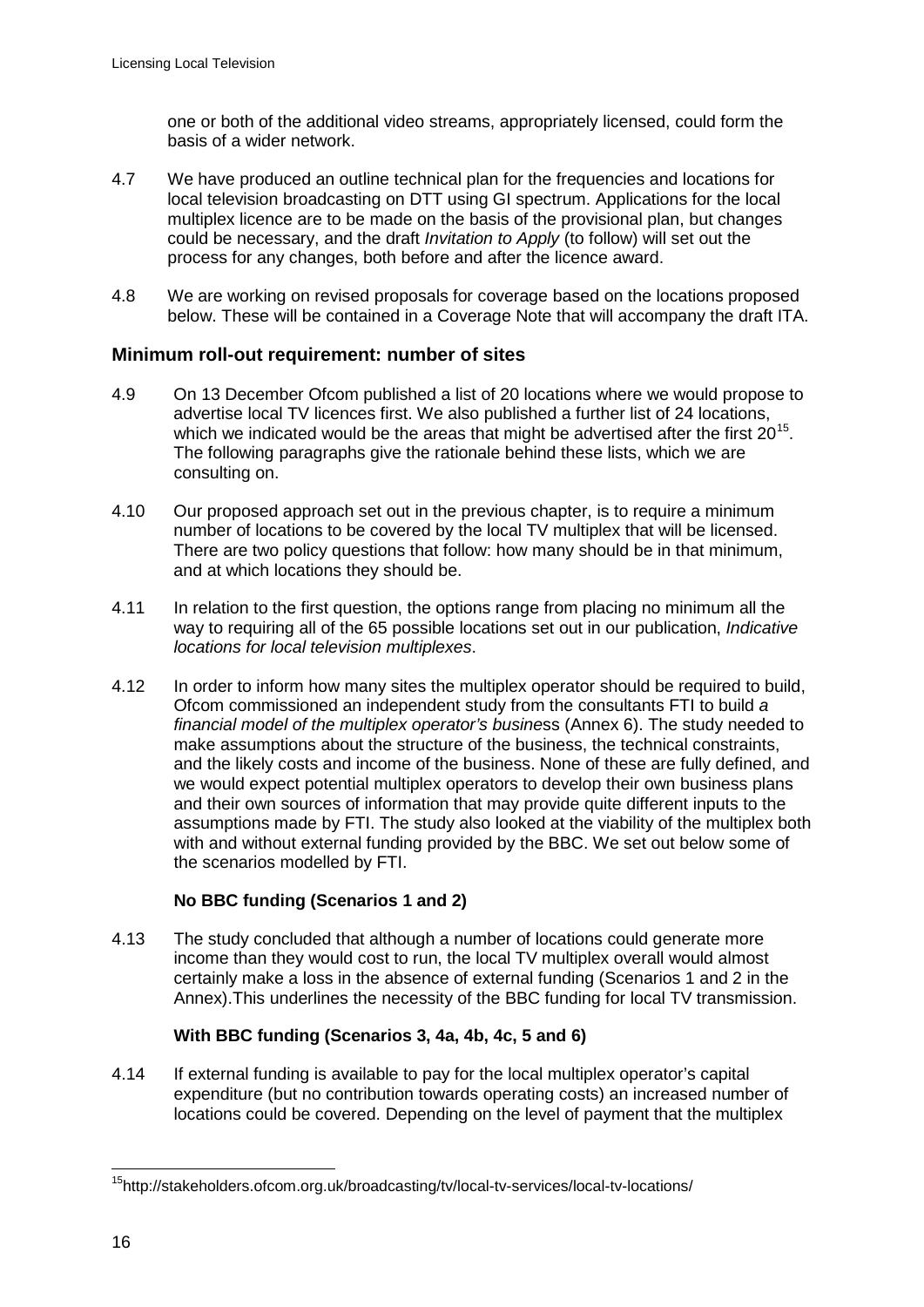operator receives from local services, between 17 and 25 locations could be viable, i.e. generate more cash than they would cost to run (Scenario 3).

- 4.15 The s.244 Order sets out that the multiplex operator should charge the local services a carriage cost that is no more than what is needed to cover net operating costs. In the FTI modelling, where the local services pay the local operating cost but no more (no profit margin, no contribution to capital expenditure and no contribution to central costs), 23 locations could be viable for the term of the licence.
- 4.16 In this scenario it is not clear whether the multiplex would be able to be run as a viable commercial (i.e. profitable) business: the study found it 'unlikely'. However as previously noted, we would expect potential operators to carry out their own modelling, and come to their own judgements. The statutory criteria for multiplex licence award specify 'ability to maintain service' (see discussion of this below), and not any particular business model.
- 4.17 On a variant of this scenario, if the multiplex chose to increase capital expenditure in order to increase population coverage, then it could make a small profit running 23 sites, and a slightly larger profit running 25, depending on the operating cost assumptions. This is set out in Scenario 5.
- 4.18 If it were possible for the BBC funding to be used to make pay for capital expenditure and also to make a contribution towards operating costs, the modelling found that all 65 sites could potentially be covered. Payment for the operating costs would have to be 'front-loaded' and so the multiplex might have to operate under a not for profit model (Scenario 4).
- 4.19 A final option modelled by FTI investigated the situation where the BBC funding is used for capital contribution only, and the multiplex operator adopted a non-profit business model and did not seek to raise commercial revenues from the two other video streams. As the central multiplexing and distribution costs of the multiplex would be removed, FTI found that all 65 sites could potentially be covered (Scenario 6).

#### **Conclusion on minimum number of sites**

- 4.20 As discussed above there are a range of options that are available when considering the minimum number of sites to be required. We have considered the following three:
	- Firstly, there is the option that no minimum requirement is needed, However as discussed above, we consider that it is reasonable to require a minimum number of locations to be specified;
	- Secondly, there is the option that all 65 sites should be required. However the analysis produced by FTI suggests that this is not commercially viable, it is only viable if it is run as a not-for-profit business. As such it would be inappropriate to use such criteria as a minimum; and
	- Thirdly, there is the option based on the FTI analysis to set the minimum criteria in the range of 17-25 sites which were considered commercially viable, under scenario 3.
- 4.21 These options, therefore give a narrower range for the minimum requirement of between 17-25 sites. Thus, based on the above analysis, we therefore propose a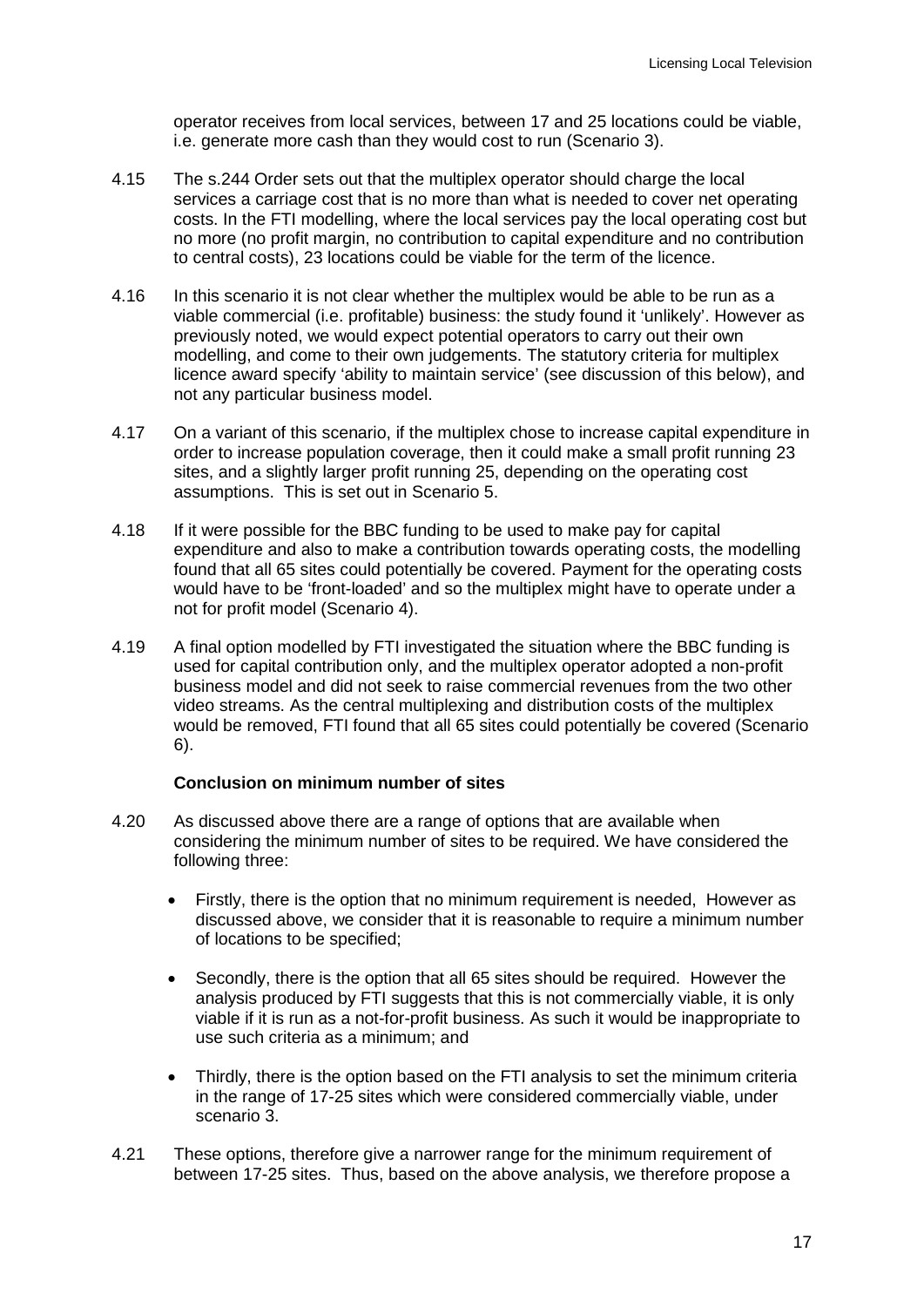minimum roll-out requirement of 20 sites. We consider that this is the appropriate figure as it should permit a potential local multiplex operator to operate under a number of different business models. In addition due to the complexity of the model and the number of assumptions that have needed to be made, we consider a more conservative approach, for example taking a mid-range point for the number of sites, to be more appropriate. We welcome views on whether respondents agree with this number and this analysis.

4.22 We would particularly like to hear from those who might wish to apply for the multiplex licence. Any such expressions of interest would be non-binding and may be submitted in confidence.

#### **4.23 Consultation question: Do you agree that 20 locations should be set as a minimum roll-out obligation?**

## **Minimum roll-out requirement: selection of specific sites**

- 4.24 Our starting point was the 65 sites where we have previously said that Local TV is technically possible.
- 4.25 One of the necessary requirements in selecting a site is that there is at least one potential local digital television programme service provider in that location. Using the DCMS consultation responses to provide an indication of this gives a list of 45 locations, from the 65.
- 4.26 The financial modelling (discussed above) added sites in descending order of population coverage, making the assumption that this would maximise commercial viability<sup>[16](#page-20-0)</sup>. It would seem important for the multiplex to be as viable as possible and therefore to maximise the opportunity for local TV to be successful. There is also a good policy reason to prioritise larger areas: in doing so, local TV services will be available to a greater number of people. Serving a larger audience also provides the potential for content providers to generate more revenue from advertising. Therefore our starting point in ordering this list of 45 locations is population covered (using the DPSA<sup>[17](#page-20-1)</sup> measure of coverage, i.e. households that are likely to be able to receive the services from a particular transmitter, without changing their existing TV aerial).
- 4.27 We removed Falkirk from the list, because although there was a large population that could be covered by the transmitter at this location, most of that population in the area covered lives in Edinburgh. There may therefore be merit in combining that transmitter into the Edinburgh area (for which there is already another transmitter), increasing coverage area but also the cost. **We welcome views on this possibility.**
- 4.28 We considered that any area with a strong demonstration of local support (from general stakeholders, rather than prospective licensees) would be likely to have a greater chance of successfully launching a service. For example, it might be easier for a prospective licence holder to get advance agreement of support from potential advertisers. Surveying the DCMS consultation responses, two locations stood out– Grimsby and Brighton & Hove – and so these are both in the first 20.

<span id="page-20-0"></span><sup>&</sup>lt;sup>16</sup> This was based on the costs of operating the transmitter not exceeding the likely revenues based on the local population that is covered, notwithstanding any external sources of revenue such as the BBC funding.

<span id="page-20-1"></span>Digital Preferred Service Area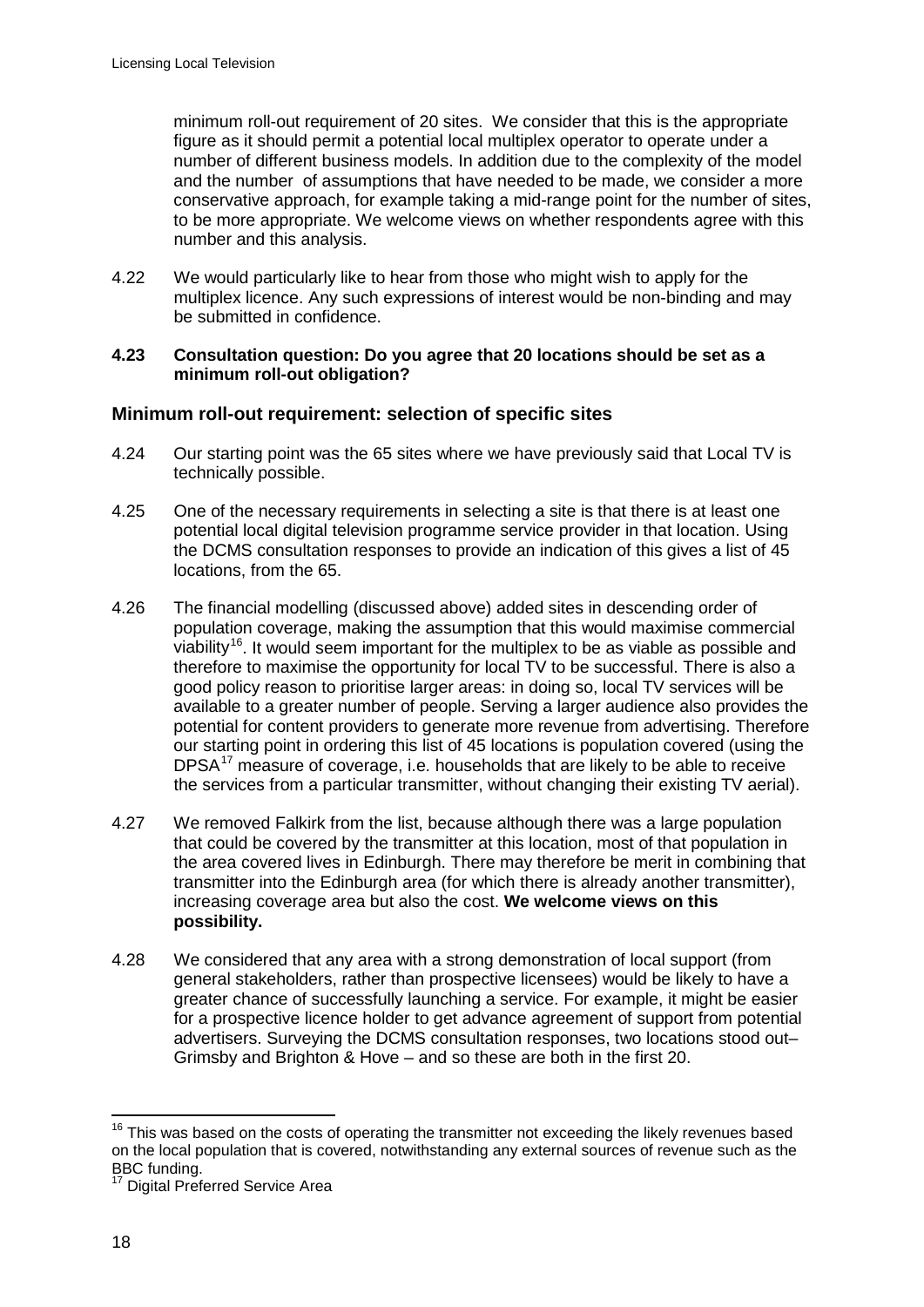- 4.29 Next, we considered that there should be a spread of locations across the whole UK, given the public purposes of Local TV. To satisfy this criterion, we moved the following locations into the first 20: Norwich (to provide a service in East England), Oxford (to provide a service in Central Southern England), and Swansea (to provide a second service in Wales).
- 4.30 Finally, we considered that it would be desirable that the first 20 locations should include a range of sizes of community. This is because we anticipate local TV services to adopt a range of business models, ranging from a purely commercial model of operation (likely for larger services), to a more community-focused, volunteer-led and probably non-profit operation (likely in smaller communities). There is value in testing different business models in the first phase of licensing, in order to inform future licensing and regulatory decisions. There is also value in a diverse sector where local operators at different levels of scale have comparable stations elsewhere, so that they can learn from each other, and co-operate in areas of mutual interest.
- 4.31 The 20 proposed sites are: Belfast, Birmingham, Brighton & Hove, Bristol, Cardiff, Edinburgh, Glasgow, Grimsby, Leeds, Liverpool, London, Manchester, Newcastle, Norwich, Nottingham, Oxford, Plymouth, Preston, Southampton and Swansea. We are consulting on this list.
- 4.32 Of these 20 locations, assessing them in terms of size, using our predicted population coverage:
	- Seven might be termed large (greater than 500,000 households these are London, Birmingham, Manchester, Leeds, Newcastle, Liverpool and Glasgow);
	- Eight medium (500,000 to 150,000 households Cardiff, Preston, Bristol, Edinburgh, Nottingham, Grimsby, Belfast and Southampton);
	- Four small (150,000 to 100,000 households Norwich, Oxford, Plymouth and Brighton & Hove); and
	- One micro (less than 100,000 households Swansea).

This seems to be a good range, with a skew towards the more easily viable services, which would be appropriate in the first phase of licensing.

- 4.33 The specification of locations will impact on the multiplex and local operators, as well as on the population as a whole. For example, for the multiplex operator because the mix of locations and households is not solely determined by size, this may have an effect on the profitability of the service. However, it is unclear whether this could be negative or positive because demand for the local service will play a large role here through advertising revenues. Although if these locations are successful then it should form a solid foundation on which the multiplex operator can build. Furthermore it will also show whether the size of the area is a large factor in its success.
- 4.34 For local operators there may be some who wish to apply for a L-DTPS licence, but are not able to because the area they would like to provide a service for is not one of the initial 20 locations. However, as discussed below, further roll-out of locations is also being consulted on, which will help to mitigate these effects.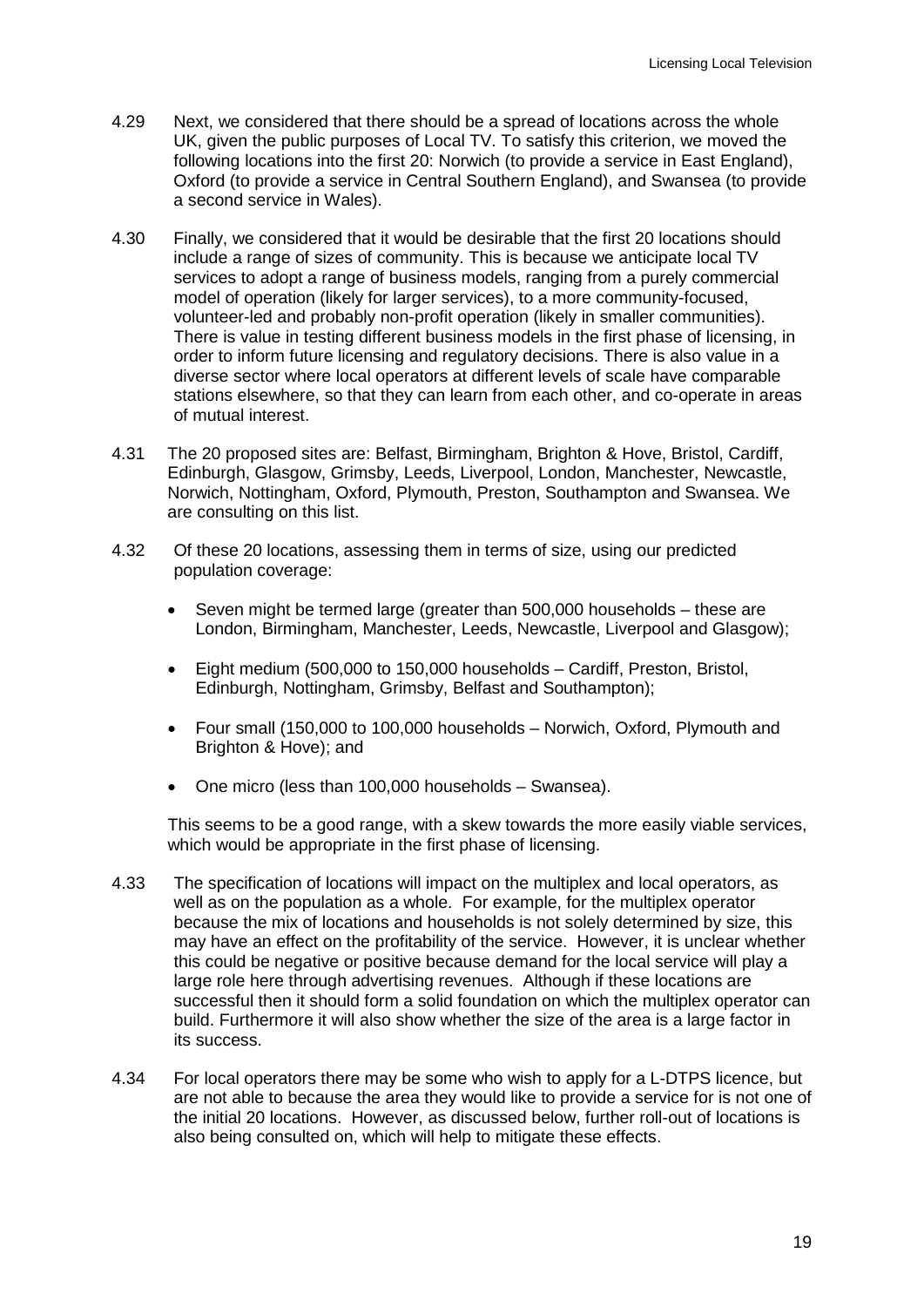#### **4.35 Consultation question: are the 20 proposed locations in our minimum roll-out list the right ones?**

- 4.36 The sites to be covered in addition to this minimum should be sites where there is an interested local service licensee. Based on responses to the DCMS consultation we believe there are 24 of these<sup>[18](#page-22-0)</sup>: Aberdeen, Ayr, Bangor, Barnstable, Basingstoke, Bedford, Cambridge, Carlisle, Derry/Londonderry, Dundee, Guildford, Hereford, Inverness, Kidderminster, Limavady, Luton, Maidstone, Malvern, Mold, Salisbury, Sheffield, Stoke on Trent, Stratford upon Avon and York.
- 4.37 We are consulting on this list too. We are keen to hear from any prospective providers of local television services, particularly any who did not respond to the DCMS consultation earlier this year.

#### **4.38 Consultation question: are the 24 locations the ones, from our list of 65 sites where local TV is technically possible, where there is a demand from local service operators? Should any locations be added to, or subtracted from, this list?**

- 4.39 A map showing the coverage of the proposed first 20 locations is at Figure 2 (the different shades of colour are used to distinguish adjacent areas). This uses the coverage predicted in our initial study of 65 locations; we are currently in the process of updating our coverage predictions.
- 4.40 We would particularly like to hear from those who might wish to apply for an L-DTPS licence to provide a local television service for any of the areas listed. Any such expressions of interest would be non-binding and may be submitted in confidence.

<span id="page-22-0"></span><sup>&</sup>lt;sup>18</sup> The 45 sites mentioned in 4.24, minus Falkirk as discussed in 4.26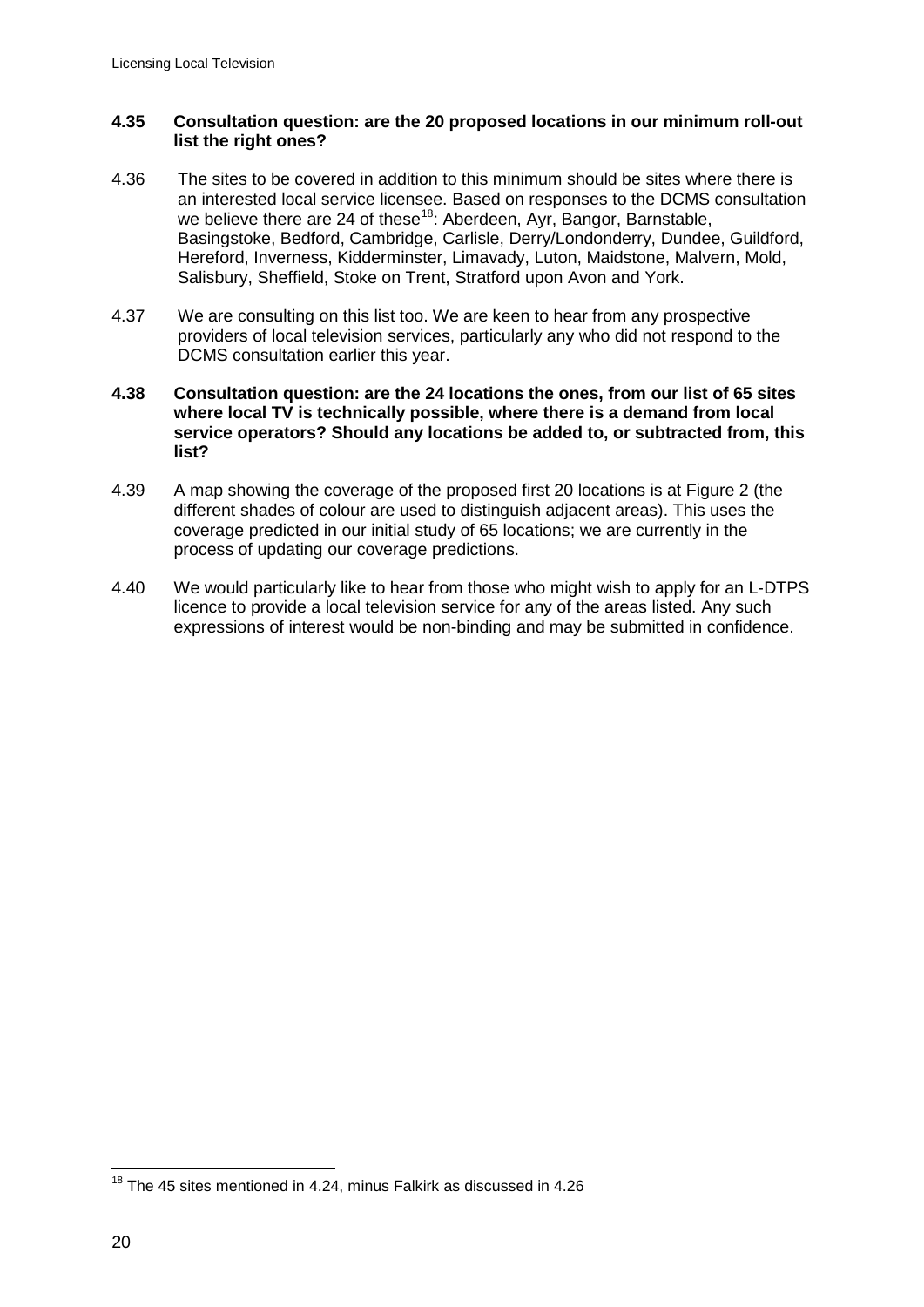

#### **Figure 2: Predicted coverage of the proposed first 20 locations for local TV**

#### **Further roll-out: Phase 2**

- 4.41 We are asking applicants for the multiplex licence to propose which areas they will cover beyond the first 20 locations in this list. The locations where we believe there is interest from a local service operator would be the list that any potential multiplex operator would select from for this further proposed coverage.
- 4.42 The list of 24 such locations above is subject to consultation, which is to say both the inclusion of the specific locations on the list, and the length of the list itself, will be confirmed following responses to this consultation, and may change.
- 4.43 We would anticipate that potential multiplex operators will have their own conversations with potential local service providers.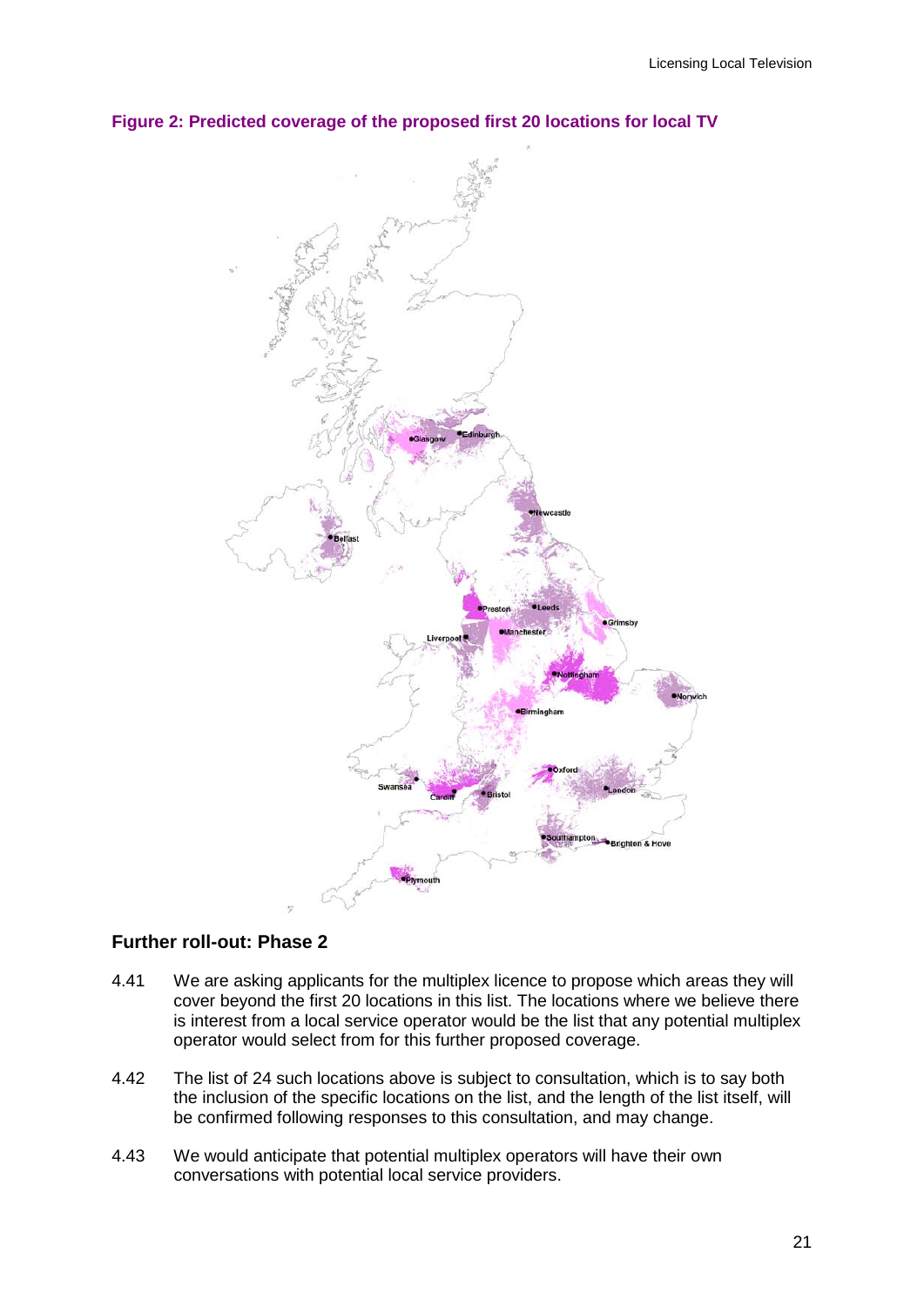- **4.44 Consultation question: Do you agree with our approach to selecting sites for the second phase of local service licensing: inviting the multiplex applicants to select from the further list of locations where there is demand from potential service providers?**
- 4.45 The technical plan proposed by the successful multiplex licence applicant will include a commitment to build out a further number of locations on top of the minimum 20. The multiplex licensee will be held to this further commitment, and these additional locations will be advertised in a second round of L-DTPS licensing.
- 4.46 While there may be interest from a local operator, Ofcom cannot guarantee in advance that it will be able to award a licence given the statutory criteria for licence award. Ofcom will therefore only ask for roll-out to these further locations when there is an L-DTPS licensee in place.
- 4.47 Because the objective is to achieve local TV coverage at as many locations as possible, we propose to hold the multiplex operator to the number of additional locations that they have proposed to serve in their technical plan, but not to the specific locations they propose, if an L-DTPS licence cannot be awarded after it is advertised. Ofcom would propose to substitute an equivalent-sized area, for any locations where we cannot award an L-DTPS licence.

#### **4.48 Consultation question: Do you agree with our proposed approach to building out and substituting further areas, in the second phase of licensing?**

## **Definition of areas: technical plan**

- 4.49 We would expect coverage at any location that the multiplex operator is required to cover to be at least as good as that predicted by our modelling exercise, which produced indicative plans for the list of 65 areas where local TV is technically possible<sup>[19](#page-24-0)</sup>.
- 4.50 We are conducting further planning for the proposed first 20 areas, which takes into account interference between these new sites and existing DTT transmitters. The results of this work were not complete in time to publish alongside this consultation, but we anticipate it being available shortly, and it will be published on the Ofcom website alongside this consultation.
- 4.51 We do not anticipate a significant difference between these planning exercises in most local areas. We propose to consider consultation responses based on either set of plans. The eventual minimum coverage requirements in the *Invitation to Apply* will be based on the second set of plans*.*
- 4.52 These modelling exercises aim to provide an indication of the coverage that the local services could achieve. They are based upon certain assumptions (such as availability of space about half way up the broadcast masts), intended to represent a realistic estimate of the coverage that might be achievable. The eventual technical plan supplied by applicants for the multiplex licence will need to be based on their actual proposed plans.
- 4.53 In particular, the prospective multiplex operator may be able to develop and suggest alternative technical proposals that achieve improvements in coverage, for example if there is space higher on a transmitter mast. Such coverage improvements would

<span id="page-24-0"></span><sup>19</sup> http://maps.ofcom.org.uk/localtv/downloads/ofcom-uk-local-tv-report-2011.pdf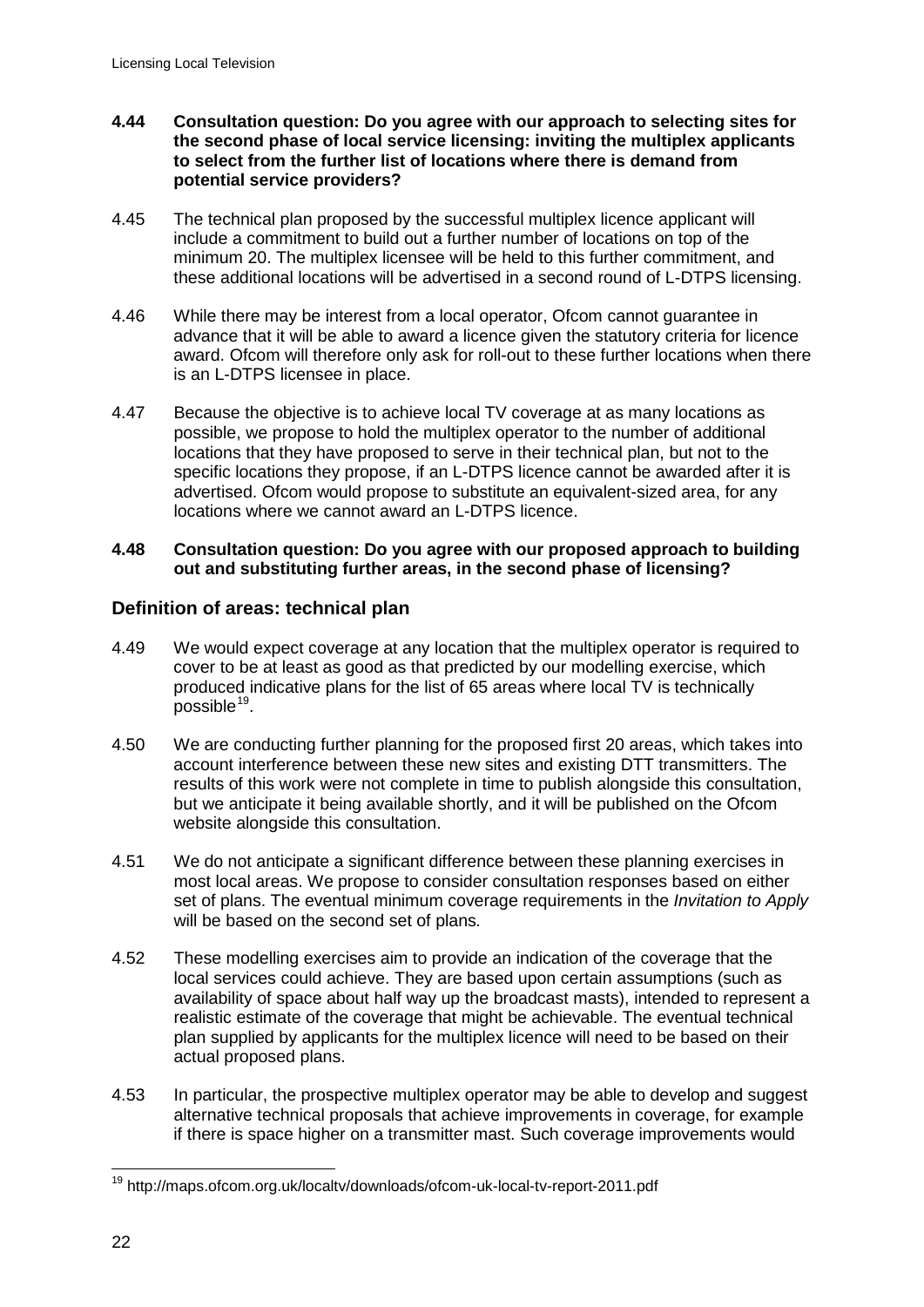need to be assessed by Ofcom against the requirement not to cause a material increase in interference to other DTT multiplexes.

#### **Definition of areas: principal conurbations**

- 4.54 The locations named above, and in our longer list of 65 potential areas, are named for their principal towns/cities, following the Government's policy of targeting local TV at specific conurbations rather than geographic regions. A principal town/city is the conurbation best served within a coverage area. In some cases, it has a considerably smaller population than the wider area covered. In others, most of the population covered by the wider area is within the principal town/city.
- 4.55 We have also identified secondary towns/cities that are wholly or partially within the likely coverage area, but served less well than the principal towns/cities, given the technical planning assumptions we made. These are in Table 1, below.

| <b>Primary Location</b>    | <b>Area also includes</b>                             |
|----------------------------|-------------------------------------------------------|
| Aberdeen                   |                                                       |
| Ayr                        | Kilmarnock                                            |
| Bangor                     |                                                       |
| Barnstaple                 |                                                       |
| Basingstoke                |                                                       |
| <b>Bedford</b>             | Sandy                                                 |
| <b>Belfast</b>             | Lisburn                                               |
| Birmingham                 | Part of Wolverhampton, Walsall, Dudley                |
| <b>Brighton &amp; Hove</b> |                                                       |
| <b>Bristol</b>             |                                                       |
| Cambridge                  |                                                       |
| Cardiff                    | Newport, Bridgend                                     |
| Carlisle                   |                                                       |
| Derry/Londonderry          |                                                       |
| Dundee                     | Arbroath, Perth                                       |
| Edinburgh                  |                                                       |
| Glasgow                    | East Kilbride, Motherwell, Paisley                    |
| Grimsby                    | parts of Kingston upon Hull                           |
| Guildford                  | parts of Woking                                       |
| Hereford                   |                                                       |
| Inverness                  |                                                       |
| Kidderminster              |                                                       |
| Leeds                      | Dewsbury, Halifax, Huddersfield, Wakefield            |
| Limavady                   | parts of Ballymoney & Coleraine                       |
| Liverpool                  | St Helens, Widnes, Wigan, Wirral                      |
| London                     | Greater London area                                   |
| Luton                      |                                                       |
| Maidstone                  |                                                       |
| Malvern                    |                                                       |
| Manchester                 | Bolton, Bury, Oldham, Rochdale, Salford,<br>Stockport |
| Mold                       | Denbigh, Ruthin                                       |
| Newcastle                  | Gateshead, South Shields, Sunderland                  |
| Norwich                    |                                                       |
| Nottingham                 |                                                       |

#### **Table 1: Primary and secondary conurbations within local areas[20](#page-25-0)**

<span id="page-25-0"></span> $20$  Phases 1 and 2 combined in this table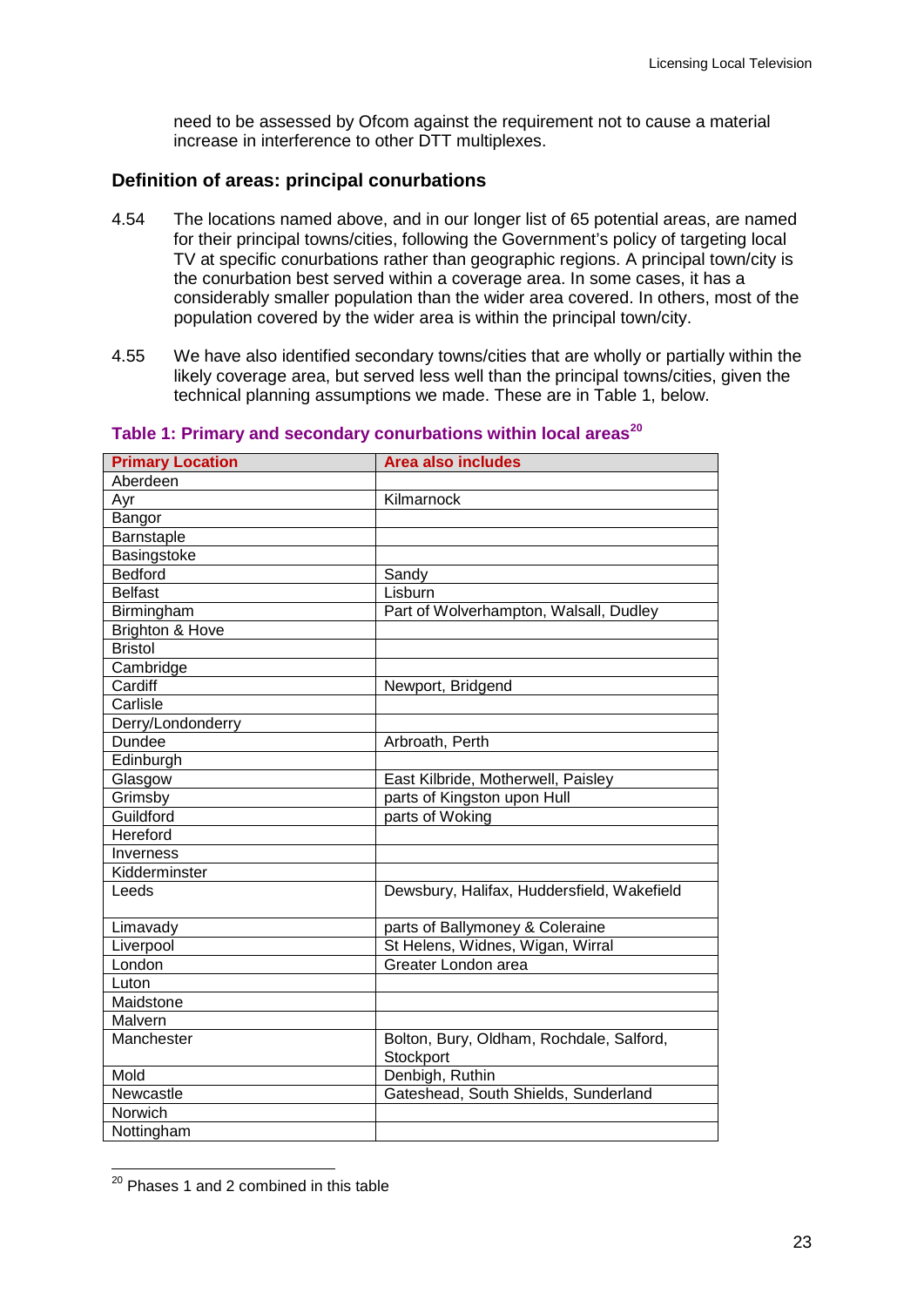| <b>Primary Location</b> | <b>Area also includes</b>                   |
|-------------------------|---------------------------------------------|
| Oxford                  | Abingdon, Didcot                            |
| Plymouth                |                                             |
| Preston                 | Blackpool                                   |
| Salisbury               |                                             |
| Sheffield               | parts of Rotherham                          |
| Southampton             | Eastleigh, Fareham, parts of Isle of Wight, |
|                         | parts of Portsmouth, Winchester             |
| Stoke on Trent          | Newcastle under Lyme                        |
| Stratford upon Avon     |                                             |
| Swansea                 | Llanelli                                    |
| York                    |                                             |

4.56 Because these are the conurbations best served by DTT coverage, we anticipate prospective local service licensees to propose services targeted at these primary towns/cities. However – and particularly if the further planning exercise significantly changes the areas covered – we will consider propositions for services targeted at other conurbations within the coverage area, or at combinations of conurbations that make sense in terms of local affinities.

#### **Extension of areas – requests by multiplex operators**

- 4.57 Post licence award, the multiplex operator may wish to extend coverage of areas covered in Phases 1 and 2 beyond that set out in the Technical Plan. Coverage extension might take the form of extension of existing areas (perhaps due to being able to secure a better position upon the broadcast mast than anticipated) or through building supplementary relay transmitters.
- 4.58 The operator may alternatively wish to target additional areas, perhaps in response to subsequent changes in business plan.
- 4.59 Ofcom will consider requests from the multiplex operator for extensions to coverage taking into account the impact on other spectrum users (e.g. interference to other DTT multiplexes) and also on local service providers. In the latter case, we will need to consider if the increase in coverage represents a natural extension of an existing area (with an existing local service provider carried in the extended area) or whether the extension results in a material difference to the originally licensed service, in which case it may be appropriate to consider an award for a separate local content licensee. For example, extension of coverage of a town to a county-wide service might be acceptable, whereas increasing overspill into an adjacent conurbation might not be acceptable.
- 4.60 Multiplex operators should also bear in mind the cost implications to the local service provider of extending coverage. Carriage fees are dealt with below.

## **Extension of areas – requests by local service providers**

4.61 The s.244 Order makes provisions for the situation where the local service provider might wish to increase coverage beyond what the multiplex operator is obliged to provide in the technical plan<sup>[21](#page-26-0)</sup>.

<span id="page-26-0"></span> $21$  Section (7)(m) and (n)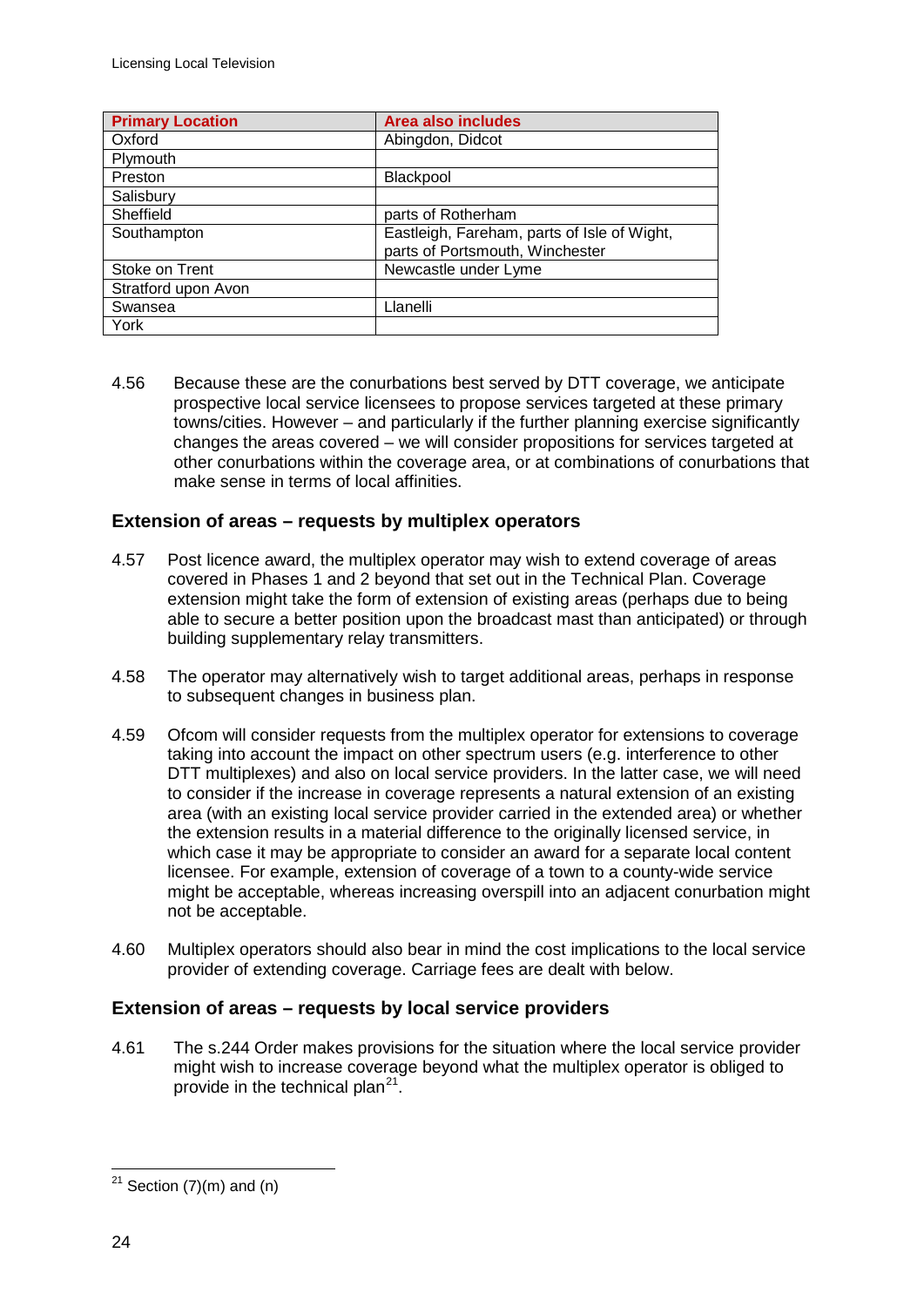- 4.62 This may be through the extension of coverage at sites proposed by the multiplex operator, or through the building of relay transmitters to fill in coverage in otherwise un-served areas.
- 4.63 The Order requires the multiplex operator to facilitate any extension of coverage that is requested by the local service provider, provided that the local service provider covers the cost of the coverage extension. We do not anticipate that the BBC's funding will cover the funding of additional coverage, but it is for the BBC Trust to specify its terms.
- 4.64 Ofcom will consider applications for extension of coverage taking the same considerations into account as for requests originated by the multiplex operator.
- 4.65 In the event that coverage is extended either in response to requests originated by the multiplex operator or the local service provider, the new coverage area will be formalised as an update to the technical plan.

#### **4.66 Consultation question: Do you agree with our approach to dealing with requests for extension to coverage?**

## **Timetable of roll-out**

- 4.67 To give L-DTPS licensees certainty about when they might be able to launch their services, and to ensure that allocated spectrum is used for the public purposes that Ofcom has been directed to allocate it for, we will seek to ensure that coverage is built out to the sites in the minimum requirement as soon as possible.
- 4.68 We are asking applicants for the local multiplex licence to include in their technical plan a detailed roll-out schedule, specifying dates from which all locations will start broadcasting. We will be assessing applications against this criterion.
- 4.69 As an indicative guide, we would expect the first site to begin broadcasting no later than one year from the date of the licence award, and most if not all of the remaining sites in the minimum requirement to be added within two years.
- 4.70 We do not propose to specify the order in which sites in the minimum requirement must be built-out: this is for multiplex licence applicants to propose. We expect the successful applicant to liaise with the successful applicants for L-DTPS licences, to ensure that as far as possible, locations are served from around the time that the local service is ready to begin broadcasting.
- 4.71 The sites over and above the minimum requirement that the successful multiplex licensee proposes to serve should be built-out after the first tranche is all complete. The timetable for this additional build-out should also be specified in the technical plan.
- 4.72 These commitments will be included as conditions in the local multiplex licence when granted, with a suitable degree of flexibility to reflect factors outside the multiplex operator's control, for example if unusual weather conditions resulted in the seasonal period during which outdoor transmitter work is possible, being shortened.

#### **4.73 Consultation question: is our proposed approach to multiplex roll-out timetable the right one?**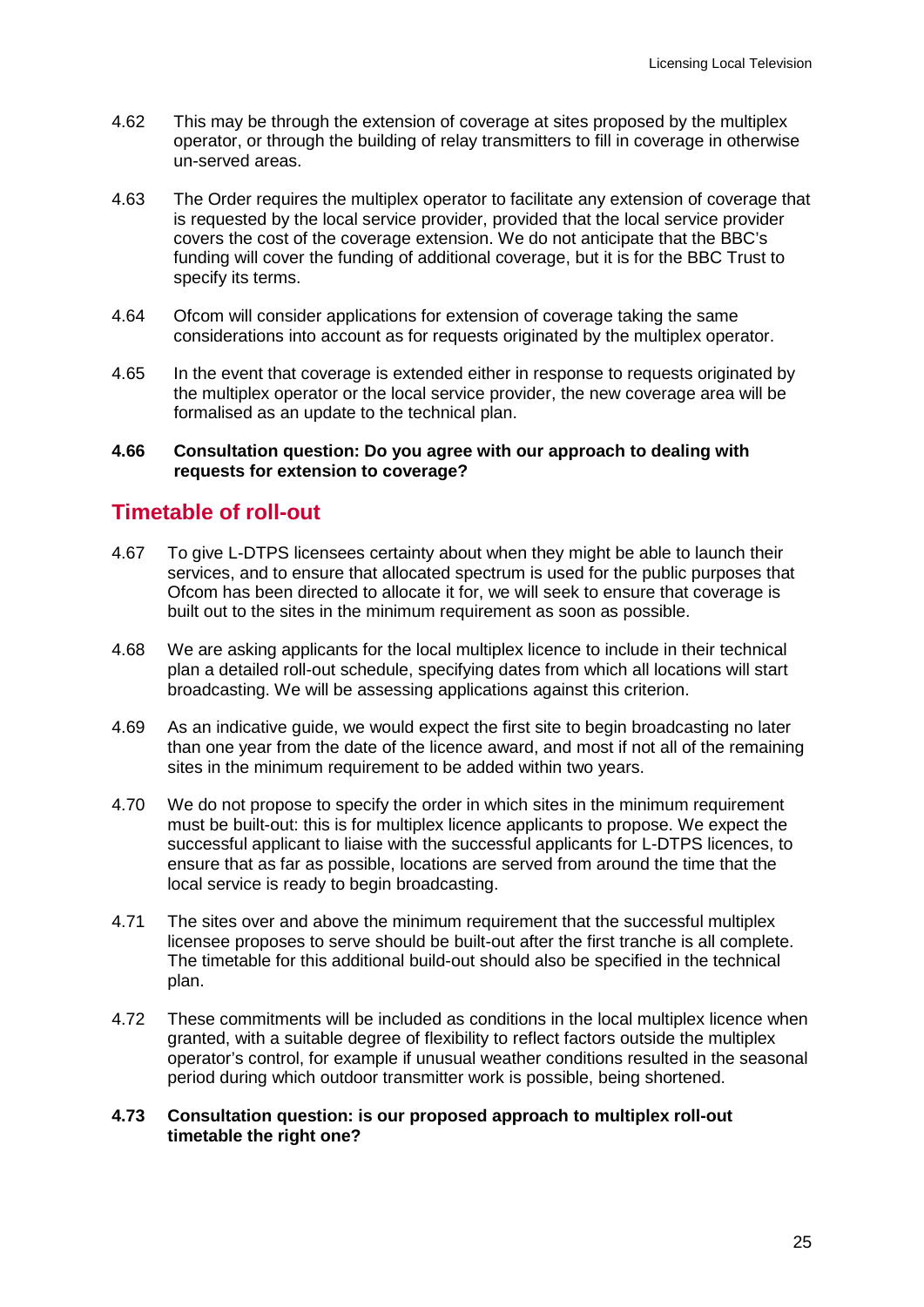# **Licence term**

## **Duration of the local multiplex licence**

- 4.74 The s.224 Order gives Ofcom the power to award a local multiplex licence for a period of up to twelve years.
- 4.75 The duration of the local multiplex licence is of course a significant factor for any applicant to take into account in their business planning, and it will also have a direct impact on the duration for which L-DTPS licences are awarded. Because of their interdependency, these licences need to terminate at the same time. It would be highly undesirable for Ofcom to have to revoke L-DTPS licences after they were forced to stop broadcasting by the multiplex licence coming to an end. The Orders do not give us the power to renew L-DTPS or local multiplex licences, only to readvertise them.
- 4.76 There is an option to award the local multiplex licence for less than the statutory maximum period, or we could award the licence for the maximum duration.
- 4.77 The multiplex business will need to recover its costs over the duration of the licence; and our modelling (see Annex 6) suggests that the business may have marginal profitability. For any commercial business operating the multiplex, the duration will be critical.
- 4.78 We also need to consider the effect of the multiplex licence duration on the licence durations of the L-DTPS licences, given that they need to terminate at the same time. Although Ofcom has not conducted equivalent financial modelling of the local services, we consider it more than likely – for example, reading across from our experience of commercial radio – that some local business may be operating at the margins of profitability, and that licence duration will have a major impact on these businesses too.
- 4.79 These considerations would lead us to advertise the local multiplex licence for the maximum duration (and the L-DTPS licences so as to be coterminous).
- 4.80 However, under a scenario with a multiplex licensee operating on a non-profit basis, there could be other considerations, and a longer licence term may not be automatically desirable. Ofcom's concerns are that there should be certainty for L-DTPS licensees, and a viable build-out. It is possible that there are models for operating the local multiplex that can deliver these without the maximum licence duration, or with an application for the local multiplex licence that sees a transfer of ownership of the licensed entity during the term $^{22}$  $^{22}$  $^{22}$ .
- 4.81 We are particularly mindful that if local service operators were given the opportunity to come together to take over the multiplex licence, this might be a desirable outcome for the sector.
- 4.82 We welcome responses that set out different models for the operation of the local TV multiplex.

<span id="page-28-0"></span> $22$  A transfer of ownership of a multiplex licence is possible under the Broadcasting Act 1996, 3 (6), as is a change of control. Ofcom must approve a licence transfer; and must be notified of a change of control. In the case of a licence transfer, the test that Ofcom would apply is, could the entity seeking to hold the licence comply with all the licence conditions [3 (7)].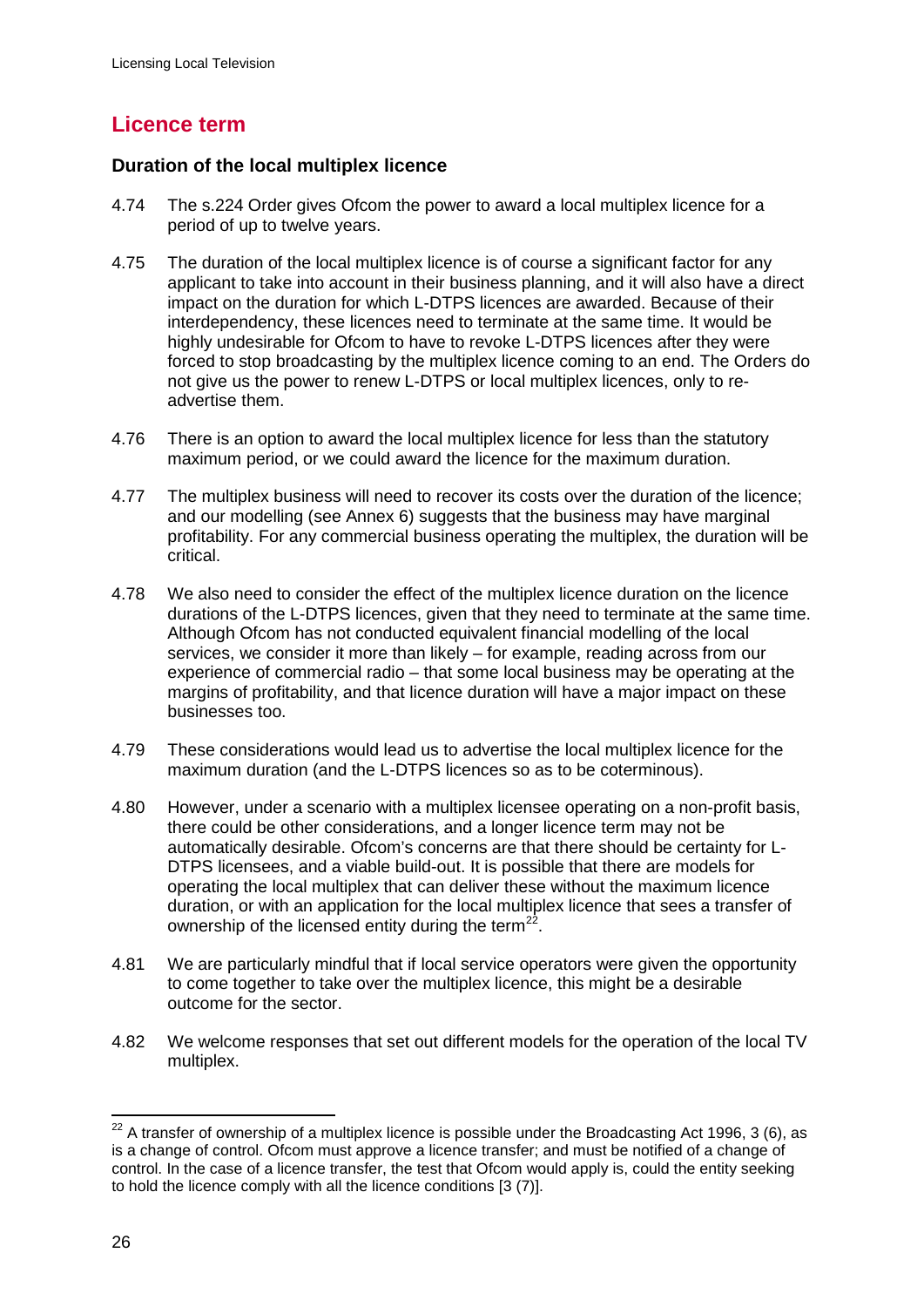- 4.83 We also propose that the ITA for the local multiplex licence will give applicants the opportunity to add further information that is relevant to their application, including proposed transfers of ownership. Applicants will be asked to explain how their proposed model will deliver the statutory criteria for the award of the local multiplex licence.
- **4.84 Consultation question: Do you agree with Ofcom's proposal to advertise a multiplex licence for the maximum 12 year duration, but to be open to other models, provided they deliver certainty for broadcast licensees and a viable build out?**

#### **Wider spectrum strategy**

- 4.85 There are also a number of developments starting to raise questions on the balance of the use of UHF spectrum in the longer term. Of particular note is an international debate starting to emerge within both the International Telecommunications Union (ITU) and European Union around future spectrum needs for wireless broadband. This debate will include discussion of access to UHF spectrum that could have an impact on the continued use of GI spectrum by the planned new local multiplex as well as the established national DTT multiplexes.
- 4.86 Changes to the pattern of spectrum use are only likely to take place over the longer term and there are no plans at present to change the balance between broadcasting and non-broadcasting uses and their access to UHF spectrum. While we cannot at this stage be certain if, or when, changes may be required, the subject of future uses of UHF spectrum use is likely to be debated at the World Radio Conference in 2015 or 2016. After this time there should be greater clarity on the scope of changes to UHF spectrum use, the possible impact on existing licensees and the timescales under which they might need to happen.
- 4.87 The knock-on of these changes might be to modify the transmission characteristics that can be used by licensees (e.g. the frequencies, powers, antenna patterns at certain transmitters) to enable a reorganisation of frequency use to take place. In these circumstances, Ofcom would make reasonable endeavours to identify alternative frequencies for the licensee to use that provide equivalent coverage. Should this not be possible, the licensee may have to cease operation at some or (in extremis) at all transmitters.
- 4.88 One approach to addressing the above considerations would be to award the local multiplex licence with a shorter duration (less than 12 years), although this would not allow either the multiplex licensee or the L-DTPS licensees to build a business model over the maximum period, and would have the disadvantages discussed above. Therefore we propose not to make these wider spectrum issues a consideration in deciding the duration of the local multiplex licence.
- 4.89 Applicants should however be aware that Ofcom may need to respond to changes that occur over the coming years internationally in the harmonisation of frequencies for non-broadcast uses. Such developments may require us to consider making changes to the frequencies used by the local multiplex before twelve years have elapsed.
- 4.90 Should it become apparent that a rebalancing of frequency use might become likely, Ofcom would consult on the measures that it proposes to take, including managing the impact on existing licensees.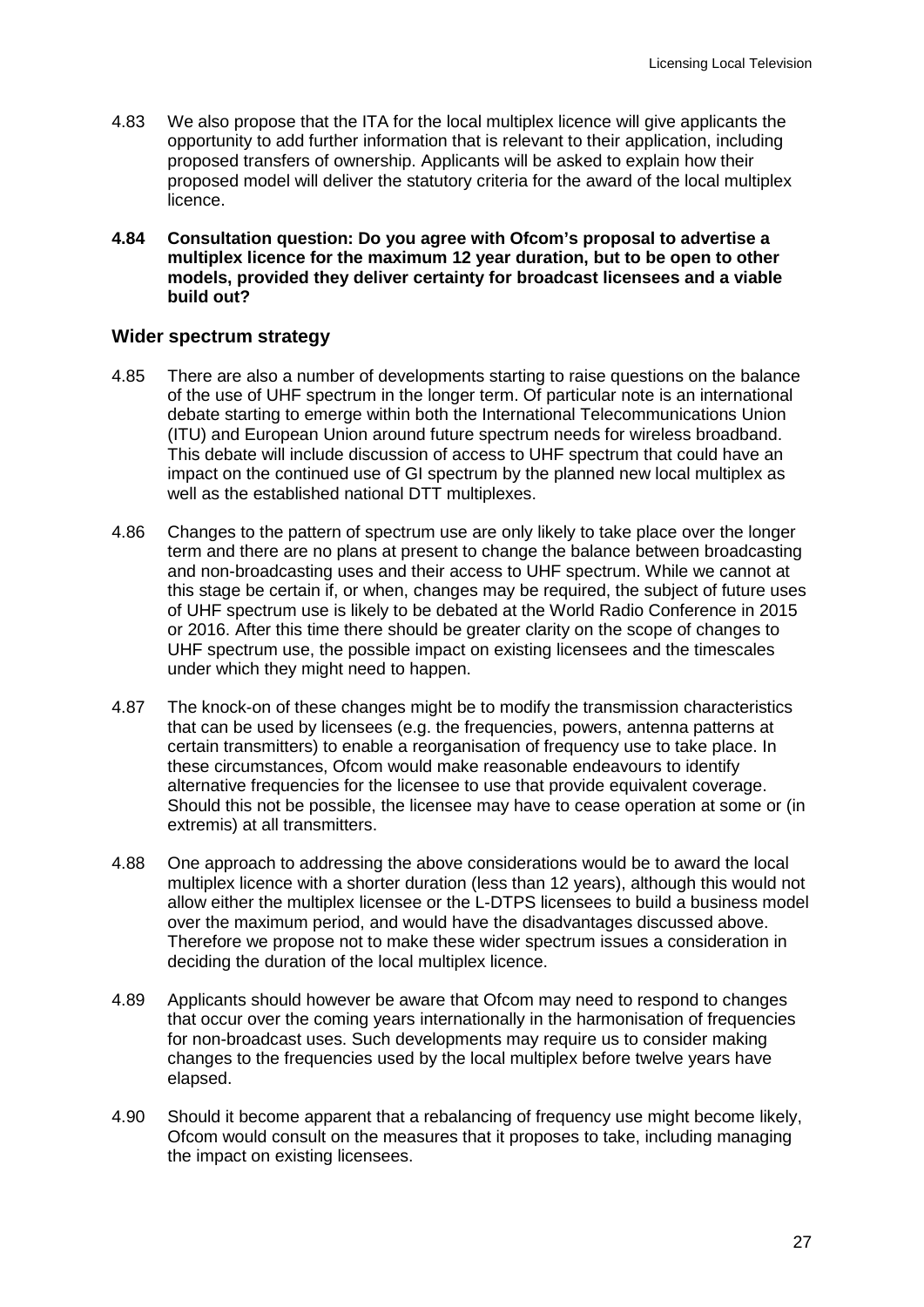- 4.91 In the event of the need to terminate the licence, Ofcom may do so by notice served on the licensee, although such notice will be provided not less than five years before the licensee would be required to cease operation.
- **4.92 We are not consulting here on any wider spectrum policies, but we would do so if the need arose.**

# **Interaction with local licensees**

- 4.93 Following the s.244 Order, these aspects of how a local multiplex licensee must interact with L-DTPS licensees will be specified in conditions included in the multiplex licence:
	- The multiplex licensee must reserve capacity for, and carry, the local service in each location;
	- It must not charge the local service operator more than sufficient to cover the operating costs of carrying the service;
	- It must co-operate with persons notified to it by Ofcom, to facilitate the provision of local TV services; and
	- It must, if notified by Ofcom, participate in or facilitate the formation of a legal entity which is intended to facilitate the provision of local TV services.
- 4.94 The first requirement means that the local multiplex licensee must reserve capacity on the multiplex which is sufficient for the carriage of a single standard definition video stream.
- 4.95 The second requirement is explained further below.
- 4.96 Ofcom proposes, following the Government's policy set out in *Local TV: Making the Vision Happen*, to interpret the third and fourth requirements in terms of an industry body comprising all L-DTPS licence holders. (The s.244 Order requires Ofcom to place parallel obligations on L-DTPS licensees, see Section 6.)
- 4.97 We envisage that the co-operation requirement may take the form of consulting the industry body on matters relating to local TV transmission and promotion.

# **Technical standards**

- 4.98 The choice of transmission mode and encoding technologies are important choices as they govern the likely coverage that might be achieved by the local multiplex and the number of services that can be carried within the multiplex.
- 4.99 We are proposing that the local multiplex licensee should adopt a DVB-T QPSK signal mode. QPSK provides a robust signal that will permit the local multiplex to maximise its coverage whilst operating with modest transmitter powers. We have considered whether the multiplex should adopt DVB-T or DVB-T2 technology and whether the encoding should be MPEG-2 or MPEG-4. Although the number of households with DVB-T2/MPEG-4 equipment has now exceeded 3 million (and is expected to continue to increase) we propose that the local multiplex should operate using DVB-T and MPEG-2 to maximise the number of consumers that could receive the service.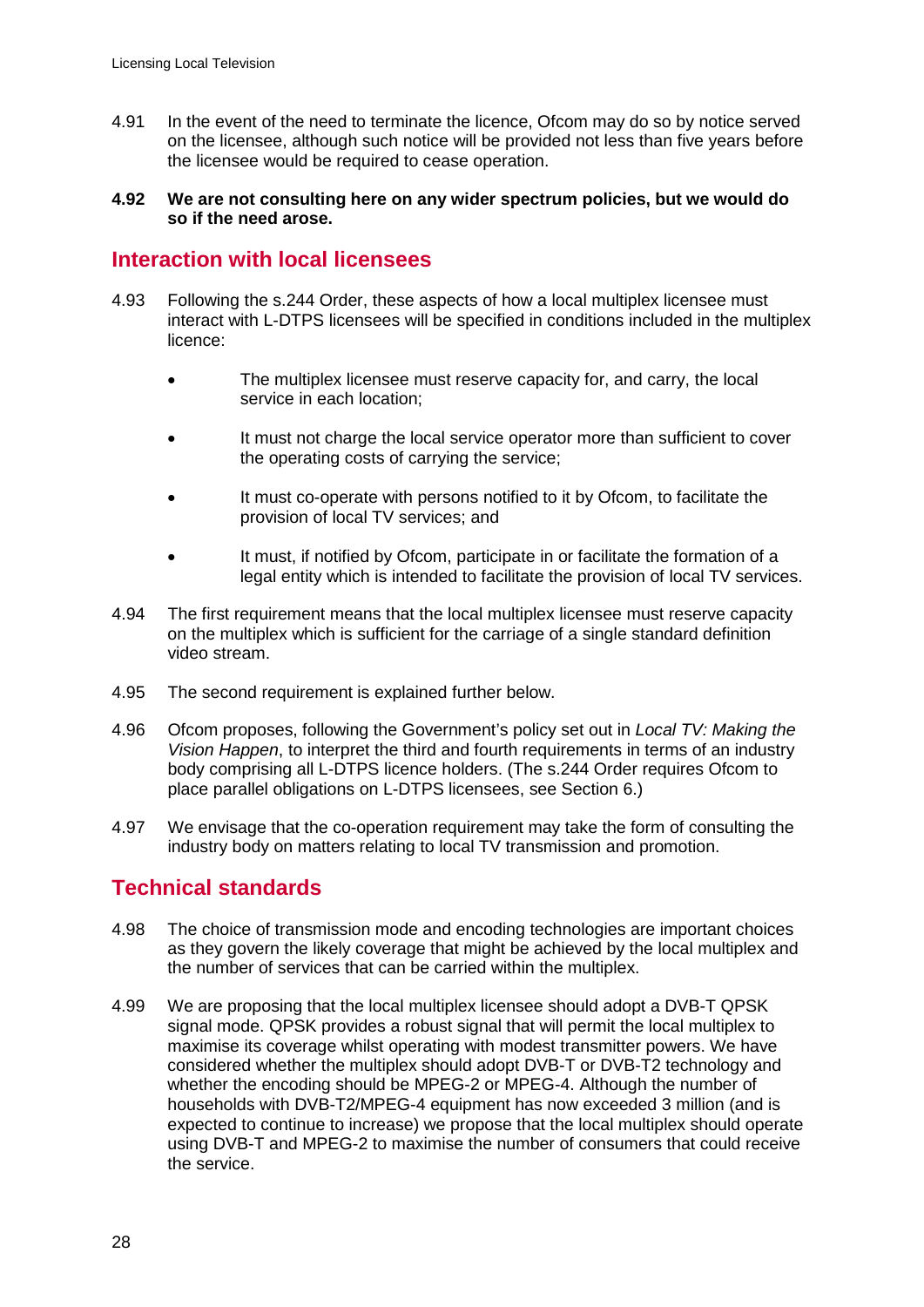- 4.100 We have not yet reached a final decision on the exact signal mode for the local multiplex and seek views from stakeholders, including on the choice between DVB-T/MPEG-2 and DVB-T2/MPEG-4. We are also carrying out two further pieces of work which we expect to publish in the New Year that will inform our decision. One piece of work will test the compatibility of existing DTT receivers with QPSK signal modes. Another will investigate the technical feasibility of accommodating three services within a QPSK multiplex. Our initial coverage planning has been based upon QPSK rate 2/3 1/32 guard interval which yields a net capacity of 8Mbit/s.
- 4.101 The multiplex licensee will also need to ensure that its services are compatible with the technical arrangements described in the *Reference parameters for Digital Terrestrial Transmissions in the United Kingdom[23](#page-31-0)* . This includes a requirement to cross-carry Service Information with the other DTT multiplexes to ensure reliable operation of the DTT EPG on viewers' receivers.
- 4.102 Further information on the proposed Technical Standards to be adopted by the multiplex licensee will be provided in the Coverage Note that accompanies the Draft Invitation to Apply for the Multiplex Licence, which we will publish shortly.
- 4.103 The diagram in Figure 3 illustrates the connections between the multiplex licensee, local content operators and national multiplexes.
- **4.104 Consultation question: Do you agree with our approach to technical standards? Do you have any views on the choice of transmission mode or encoding standards?**

<span id="page-31-0"></span><sup>23</sup> http://stakeholders.ofcom.org.uk/binaries/broadcast/guidance/tech-guidance/dttt\_uk.pdf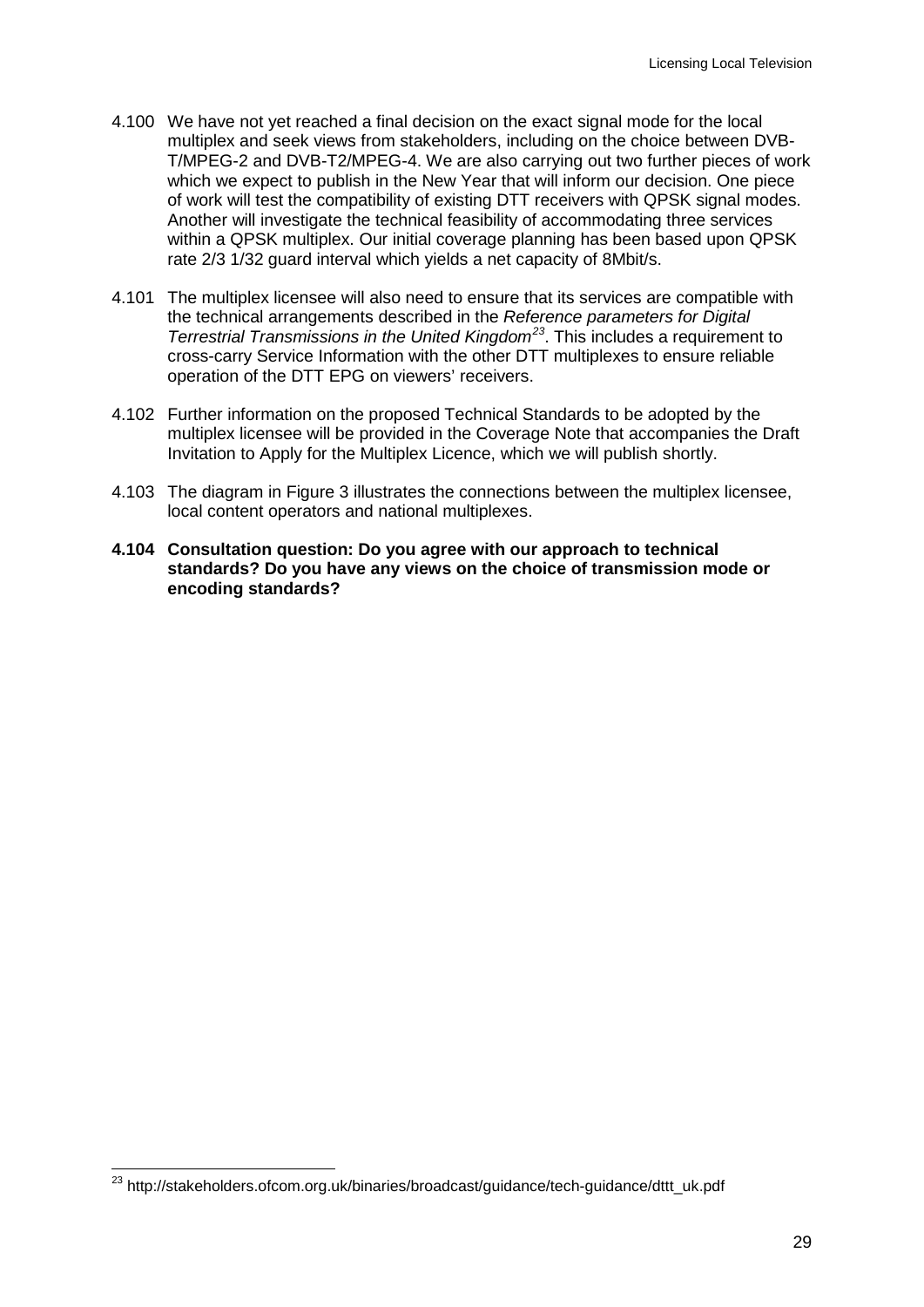

#### **Figure 3 Connection between local multiplex licensee, local content operators and UK-wide multiplexes**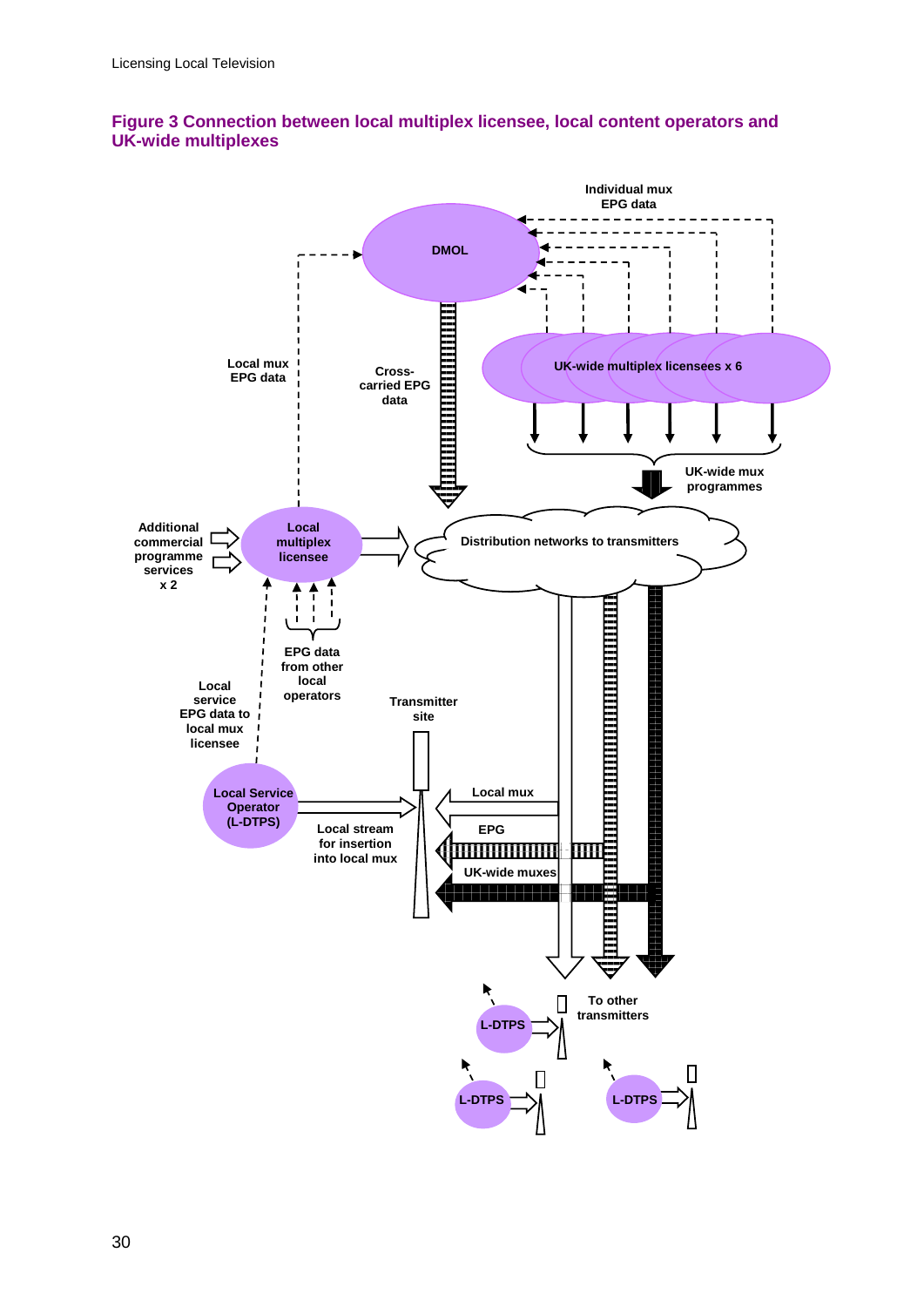# **Eligibility**

4.105 The s.244 Order does not direct Ofcom to award the MuxCo licence to a specific class of person. Existing licence holding restrictions will apply as defined in Schedule 2 to the Broadcasting Act 1990.

# **Regulated fees and income**

## **Carriage costs**

- 4.106 The s.244 Order specifies that L-DTPS licensees should not pay any more to the holder of a local multiplex licence than the cost of their service being carried<sup>[24](#page-33-0)</sup>. This policy was set out in the DCMS statement of 12 December 2011, which stated that the local multiplex operator should not make a profit from the local service providers.
- 4.107 The Order gives Ofcom the role of resolving any disputes where the local service providers and the local multiplex operator cannot agree about the cost charged, but we hope that the two parties would resolve costs between themselves wherever possible, as a regulated solution may delay services getting on air.
- 4.108 Ofcom would be likely to apply the following principles, based on cost orientation, in the event of having to determine the appropriate cost payable by an L-DTPS licensee to the holder of a local multiplex licence:
	- It is up to the local multiplex operator to demonstrate the basis of their cost calculations.
	- Central costs of the multiplex operator should only be reflected in the cost of carriage for a local service if they are not attributable to commercial deployment of the additional two video streams. So office/staff costs would be reflected, but not, for example, national satellite distribution if this is used to carry the two commercial video streams to local sites, or any central multiplexing costs. The main components of local costs are managed transmission services (MTS). network access, and electricity.
	- If the BBC funding includes a contribution towards the multiplex operating costs, we would expect this to be reflected in the cost calculation for local services.
	- If the business model of the multiplex operator includes monetising the additional capacity at a local site (the two extra video streams) then we would still expect the local service to have to make a contribution towards the locally attributable costs.
	- Conversely, however, if the local service is the only service carried, then all locally attributable costs would need to be covered. The viability research published at Annex 6 suggests that in this scenario, the costs would not be too great a burden for local services to bear.
	- Should the multiplex operator seek to increase its coverage though transmitter enhancements that would result in a potential increase in the cost to the local service, then the increase in cost should only be passed on to the local operator if the increase in coverage is of benefit to the local service. For example, increasing

<span id="page-33-0"></span> $24$  S.244 Order, (7)(j)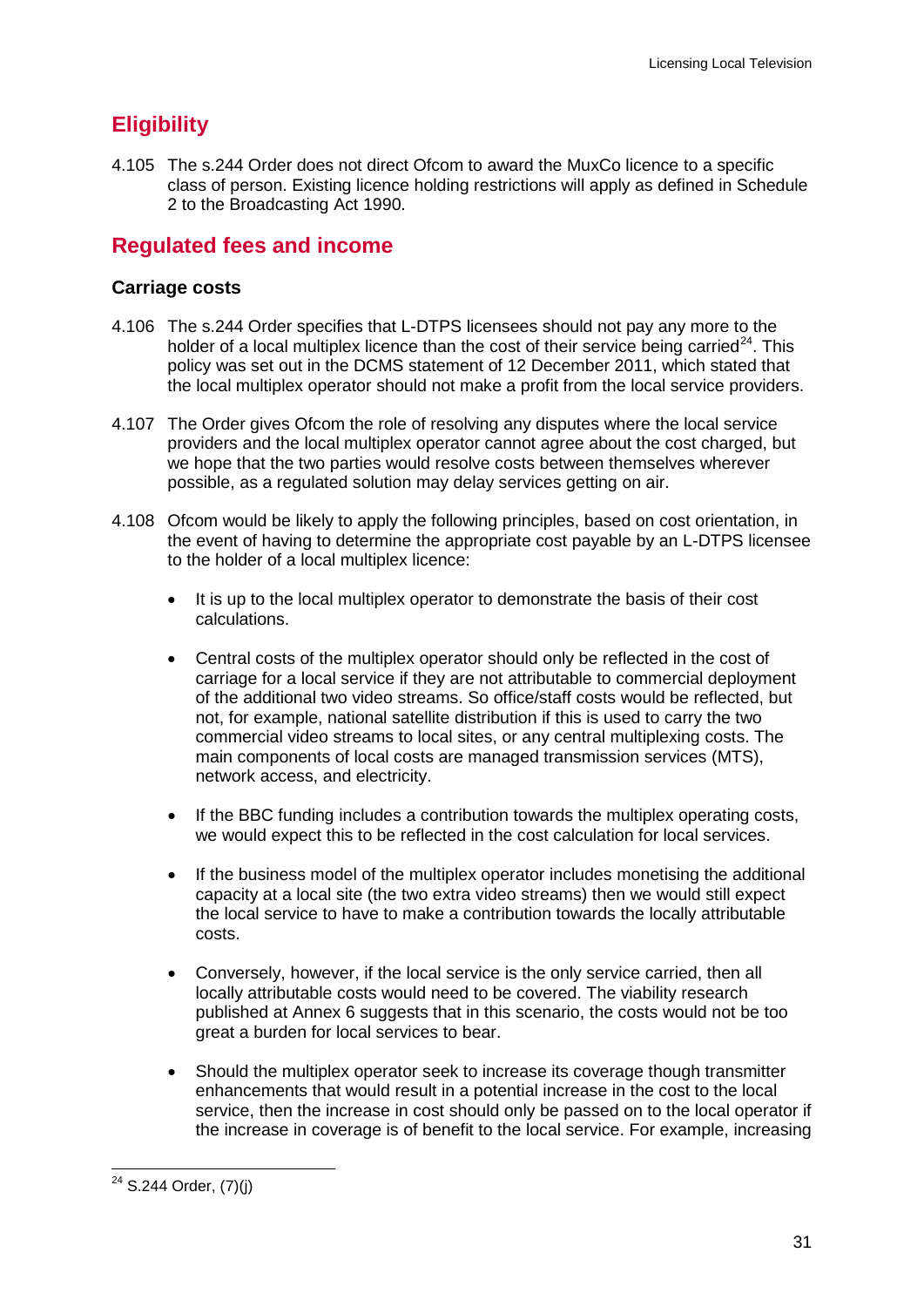coverage in an area where there is no natural affiliation to the local service's core target area may not be of any benefit to the local service.

- 4.109 These principles act as a guide to how Ofcom may calculate the carriage cost, and so while we welcome any general views on this question, we would set out our approach in the event of any disputes being raised.
- 4.110 It is a consequence of this framework that changes to the technical plan, for example to facilitate the coverage enhancements mentioned above, could result in changes in carriage costs. We would expect the local multiplex licensee to offer a reasonable notice period to local services if this was to happen.

## **Reference offer**

- 4.111 Television broadcasting is largely based upon reception by fixed receivers, the majority of which are connected to rooftop or loft aerials that point at one specific transmitter. Although local multiplex operators could in principle build their transmitters at alternative locations, if they are not in the line of sight of existing aerials, their chance of achieving reliable reception are greatly reduced.
- 4.112 The existing DTT multiplexes all share common transmitter sites which provides a consistent experience for viewers. In the past, two transmission companies, Crown Castle and ntl:broadcast (ntl) owned approximately half of the sites each.
- 4.113 Following the coming into force of new EU communications directives in 2003, Ofcom carried out a market review of broadcast transmission services $25$ . Ofcom found the two transmission companies did have Significant Market Power in Network Access<sup>[26](#page-34-1)</sup>. In practice, this meant that it would be difficult for alternative suppliers to bid to provide transmission services to customers as they would not have access to cost information for a large portion of the transmission chain. Ofcom therefore imposed several obligations on Crown Castle and ntl:
	- a requirement to provide network access to their respective masts and sites on reasonable request;
	- a requirement not to unduly discriminate in that provision of network access;
	- a requirement to provide network access to their respective masts and sites on cost-orientated terms; and a
	- requirement to publish a Reference Offer for that provision of network access (i.e. to set out the costs of access to the masts and sites that other organisations could include in bids to provide managed transmission services).
- 4.114 In 2008, a round of ownership changes and consolidation occurred that resulted in both transmission companies coming under the ownership of a single company, Macquarie Broadcast Holdings Ltd. The Competition Commission found that this consolidation would lead to a substantial lessening in competition for both network access and also for Managed Transmission Services<sup>[27](#page-34-2)</sup> in the broadcast television

<span id="page-34-1"></span><span id="page-34-0"></span><sup>&</sup>lt;sup>25</sup> http://stakeholders.ofcom.org.uk/consultations/bcast\_trans\_serv/?a=0<br><sup>26</sup> Network Access covers part of the transmission chain including broadcast masts, antenna systems, power and buildings.

<span id="page-34-2"></span>Managed transmission Services includes the transmitters and monitoring equipment that together with the Network Access elements form the broadcast transmission chain.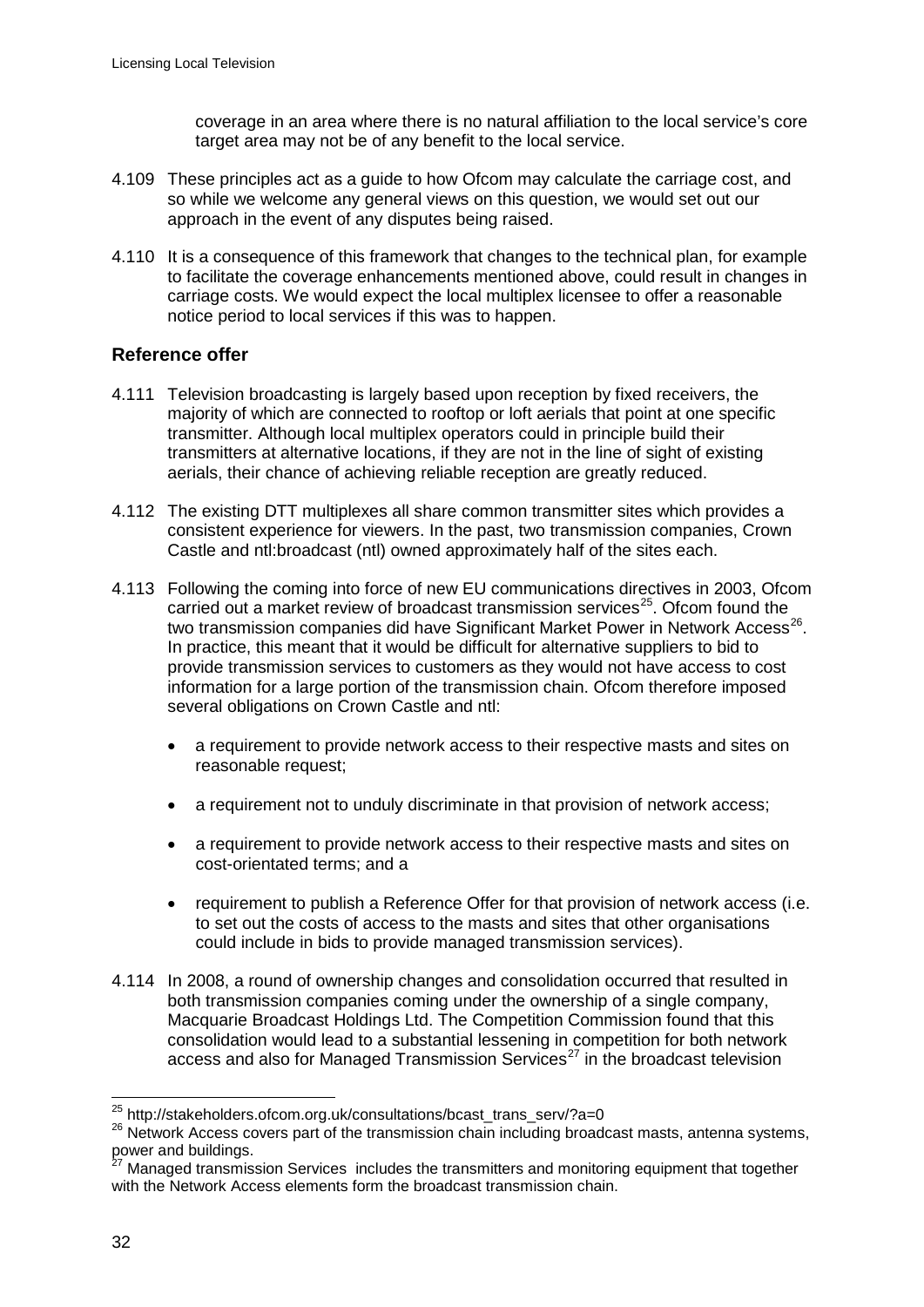market. In order to obtain clearance for the acquisition to take place, Macquarie gave certain Undertakings<sup>[28](#page-35-0)</sup> to the Competition Commission, including producing Reference Offers for Transmission Services as well as for Network Access. Both companies have now been merged into the single transmission company Arqiva which either owns or leases all of the existing transmission sites used to broadcast television services in the UK.

4.115 Figure 4 sets out a typical transmission chain and how these break down into Network Access and Managed Transmission Service.





- 4.116 We are in the process of requesting that Arqiva provides Reference Offers for both Network Access and Transmission services for a putative local television multiplex for the locations set out above. The Reference Offer will provide an indication of the likely costs of providing transmission facilities for a local multiplex service covering those locations.
- 4.117 A local multiplex operator will be able to procure transmission services from alternative transmission companies. Use of alternative sites may be permissible, if the multiplex operator can demonstrate that
	- there will not be a detrimental impact upon reception of other DTT multiplexes through interference (coverage 'hole punching')
	- the alternative site is in a position where it is in line with the majority of viewers' TV aerials in the target area

<span id="page-35-0"></span><sup>28</sup> http://www.adjudicator-bts.org.uk/documents/Undertakings%20-%20Nonconfidential%20version.pdf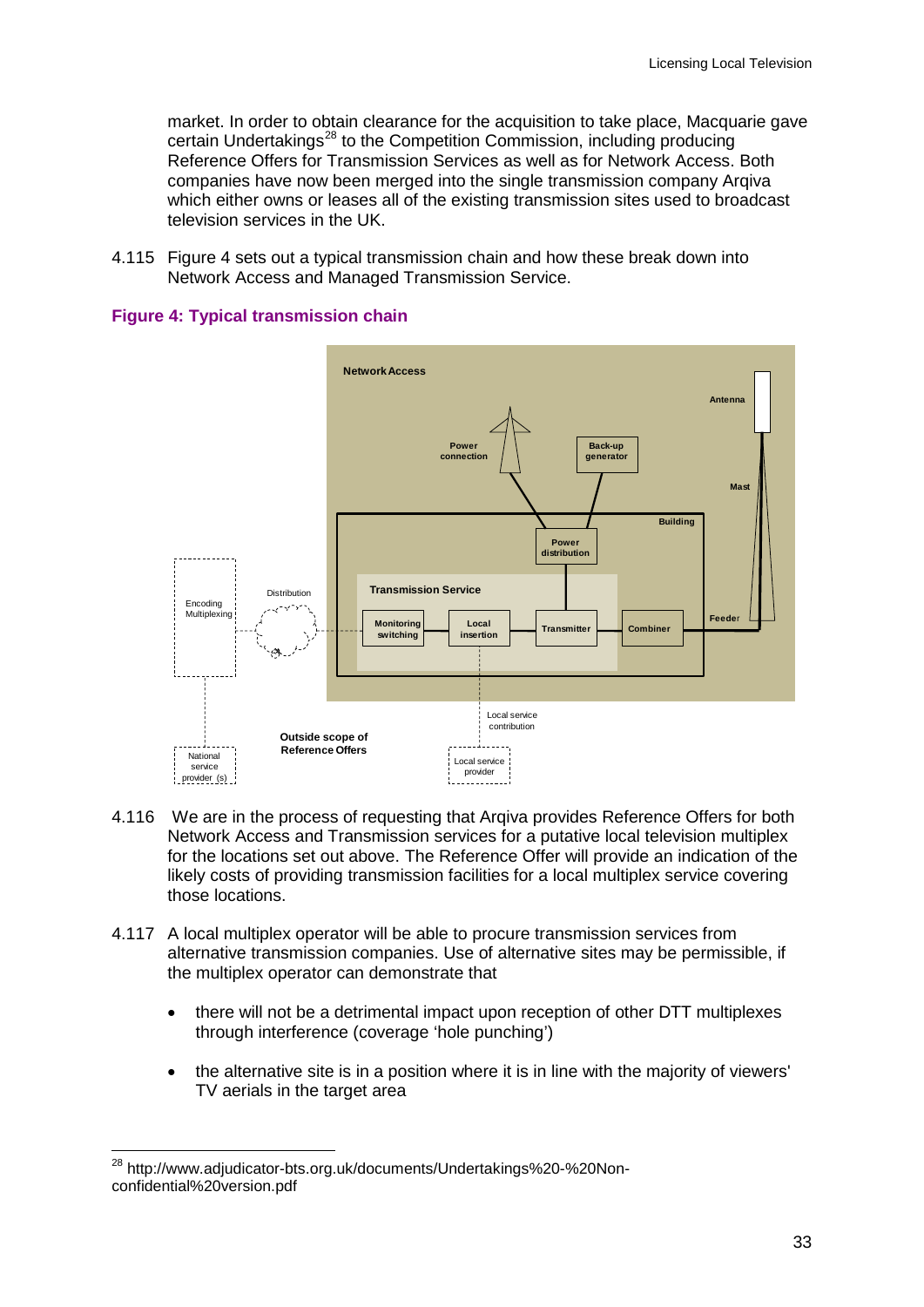- 4.118 It is likely that the Arqiva sites will need to be used in a large number of cases due to their position and size of the structure. As noted above, alternative transmission companies will be able to provide transmission services for the multiplex licensee. Arqiva's Network Access Reference Offer will provide a cost basis for access to those sites that other transmission companies can use as the basis of developing proposals for applicants. Arqiva's Transmission Service Reference Offer provides an indication of cost should the licensee wish to use Arqiva to provide transmission services.
- 4.119 We expect that Arqiva will publish the Reference Offers in the early part of next year.

## **BBC funding**

- 4.120 Ofcom anticipates that any applicant for the local multiplex licence is likely to have a business plan that relies on this funding. Therefore it will be important that any applicant has available to them the BBC criteria for funding, and is able to satisfy these criteria<sup>[29](#page-36-0)</sup>.
- 4.121 Similarly, the BBC Trust may require technical advice from Ofcom in order to ascertain whether the local multiplex licensee has satisfied its criteria, for example, achieving a certain level of coverage at a given site.
- 4.122 Therefore there will be a flow of information in both directions between the BBC Trust and Ofcom from the point of our receipt of multiplex licence applications onwards. The application form for the local multiplex licence will explain further where information may be shared.
- 4.123 We anticipate that the local multiplex licence will not be granted until a funding contract has been signed between the successful applicant and the BBC  $Trust^{30}$  $Trust^{30}$  $Trust^{30}$ .

#### **Fees for terrestrial broadcasting spectrum licences/AIP**

- 4.124 In line with our wider policy on fees for terrestrial broadcasting spectrum licences<sup>[31](#page-36-2)</sup> set out in June 2007, we plan to propose fees based on our administered incentive pricing (AIP) principles for television multiplex licences from the end of 2014 onwards. This will help to improve efficiency but could also reduce the ability of broadcasters to fund public service content.
- 4.125 We would include consideration of the opportunity cost of the spectrum used by local TV, and other relevant factors including the potential effects on public service broadcasting output, and the expected impact of fees set at that level, as part of the wider consultation process for all broadcasting spectrum licences. We will examine policy or regulatory changes that may be appropriate to address or mitigate any effects.

<span id="page-36-0"></span><sup>&</sup>lt;sup>29</sup> To ensure that licence fee funding is well used and represents value for money, the BBC Trust has determined that the £25 million will be made available within the certain parameters. These are described at para 91 of the DCMS *document Local TV: Making the Vision Happen*, see

<span id="page-36-2"></span><span id="page-36-1"></span> $30$  The granting of a licence occurs after a licence has been awarded to the successful applicant.<br> $31$  http://stakeholders.ofcom.org.uk/consultations/futurepricing/statement/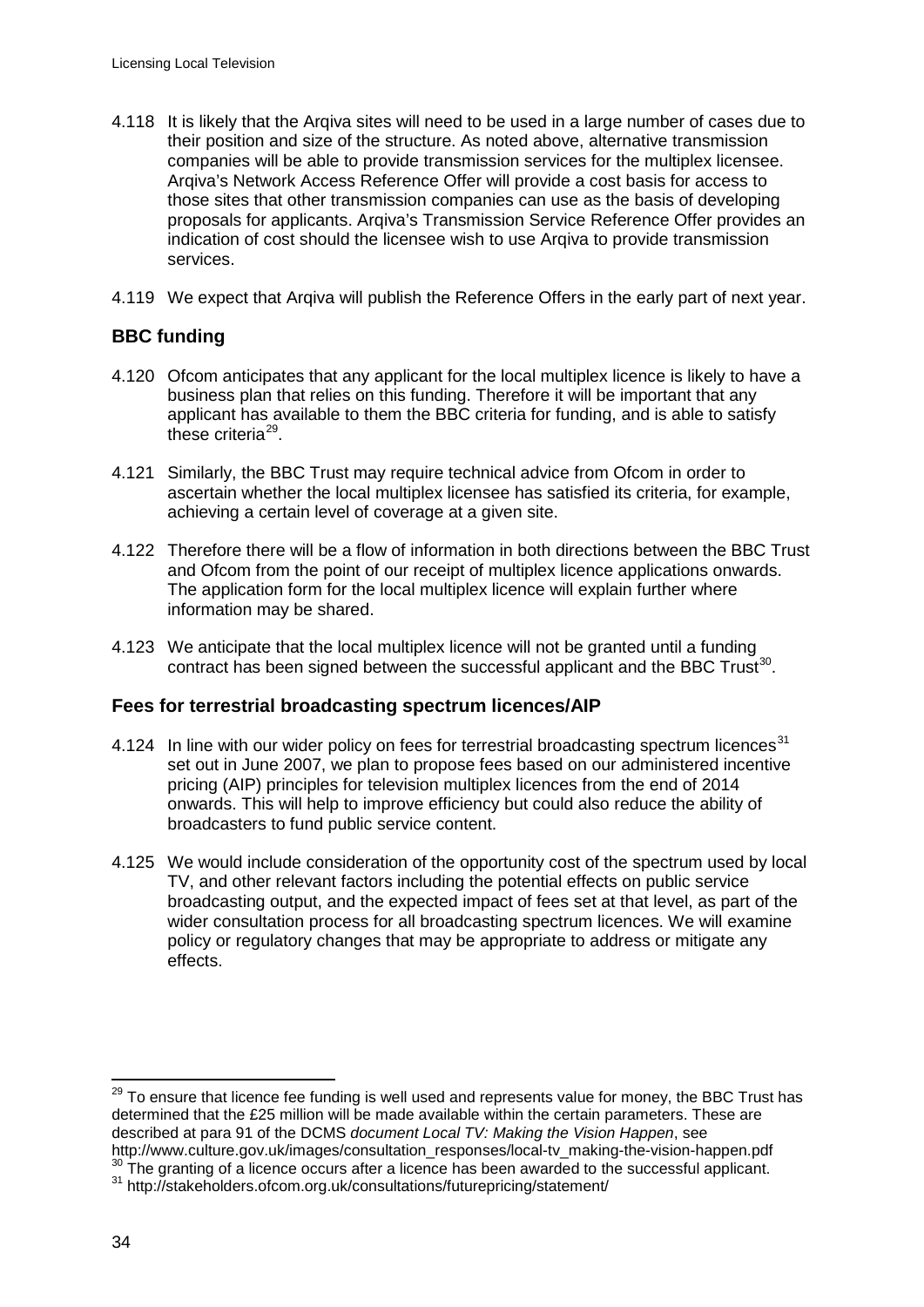## **Section 5**

# <span id="page-37-0"></span>5 Local multiplex licence: licensing process

5.1 This part of the document is a guide for potential applicants for the local multiplex licence, and provides an overview of the licence application and assessment process.

# **Application form**

5.2 Full details of how applications should be presented will be set out in the Invitation to Apply for a local television multiplex (ITA). A draft version of the ITA will be made available shortly.

# **Approach to assessment**

- 5.3 We will make an assessment of the applicants' proposals against the statutory criteria and Ofcom's general duties. In the context of making an award for the multiplex licence for reserved GI capacity, the proposed relevant statutory criteria include:
	- A technical plan including details of the extent of the areas to be served and the coverage in those areas, the timetable for achieving this coverage and the technical means for delivering the coverage
	- The financial position of the applicant and the ability of the applicant to establish the service and to maintain it for the duration of the licence period
	- The applicant's proposals for supporting local digital television services
- 5.4 It will be the applicants' responsibility to ensure that we are provided with complete applications as set out in the ITA once received, applications may neither be amended nor new material introduced. We may however contact applicants should it be necessary to seek clarification of any proposals or information provided.
- 5.5 For transparency, after the closing date, all applications (except for confidential information) will be published on the Ofcom website.
- 5.6 The Ofcom Board will set up a Committee with delegated authority to carry out Ofcom's functions in relation to broadcast licensing. Once established details of the Committee will be published, including members and terms of reference, on the Ofcom website.
- 5.7 The decision to make an award or not to make an award for the reserved spectrum will be taken by that committee, and each application will be considered with regard to how far the proposals appear, in the committee's opinion, to meet the assessment criteria.
- 5.8 Any determination to make an award or not will be announced as soon as practicable after the decision has been taken. In the case of making an award, we would also look to publish the key determining factors which led to the decision.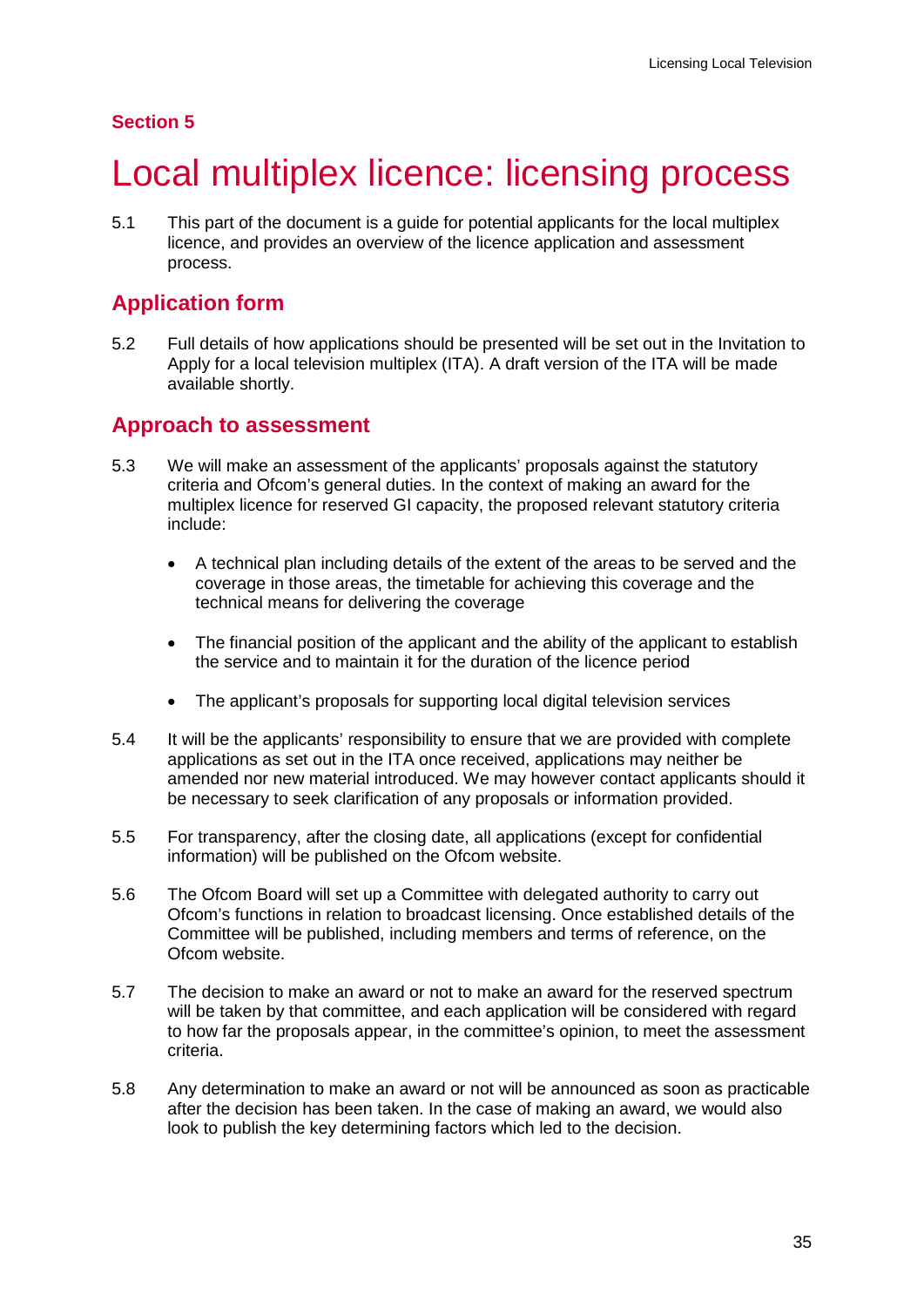#### **5.9 Consultation question: Do you agree with the criteria for assessing proposals from applicants for the multiplex licence?**

## **Technical plan**

- 5.10 Having refined our preliminary assessment of the available GI spectrum where local TV services might be available, as stated in Section 4, we are now proposing a minimum requirement for the multiplex licensee to build a network serving a core of 20 locations (Phase 1). We have also listed a further 24 locations (Phase 2) where responses to the DCMS consultation indicated interest from potential operators. These lists of locations are subject to consultation and we may revise them subject to feedback to this consultation.
- 5.11 Our published coverage predictions have been based on certain assumptions as certain technical information (such as the availability of space at certain heights on the broadcast masts) is not yet available. We are working with Arqiva on the production of a Reference Offer for Network Access and Transmission Services that will increase certainty on some of these matters; this will be published next year.
- 5.12 In the meantime, applicants should refer to the sample technical arrangements annexed to the ITA (to be published shortly) as an appropriate starting point in determining proposed technical plans to support their proposals. We are satisfied that these provide a good basis for the preparation of a technical plan, with appropriate engagement with transmission companies as necessary.

## **Financial position**

- 5.13 In making an award for a multiplex licence Ofcom is required to have regard to the applicant's ability to establish and maintain the service for the duration of the licence term (s8(2)(c) of the Broadcasting Act 1996). Applicants will therefore be expected to submit a detailed business plan, including financial information projected up to the full licence term, as well as information on key staff and the management structure. This information is relevant for Ofcom's assessment on whether the applicant can meet this requirement.
- 5.14 We recognise that a significant assumption of the business plan is likely to be an applicant's ability to access BBC funding for capital expenditure. Applicants are reminded that the BBC Trust will have criteria that must be met in order to access this support $^{32}$  $^{32}$  $^{32}$ .

## **Proposals to support local TV**

5.15 As noted above, it is proposed in the s.244 Order that Ofcom will be required to have regard to any proposals by the applicant for promoting local digital television programme services. In addition, conditions that will oblige the holder of the local multiplex licence to co-operate and co-ordinate with local service providers will be included in the licence. We will therefore be looking for applicants' plans to engage with local operators, promoting local TV, positive steps to extend roll-out and/or any financial or technical assistance that can be provided.

<span id="page-38-0"></span> $32$  To ensure that licence fee funding is well used and represents value for money, the BBC Trust has determined that the any funding will only be made available within certain constraints. These are described at para 91 of the DCMS document *Local TV: Making the Vision Happen*, see http://www.culture.gov.uk/images/consultation\_responses/local-tv\_making-the-vision-happen.pdf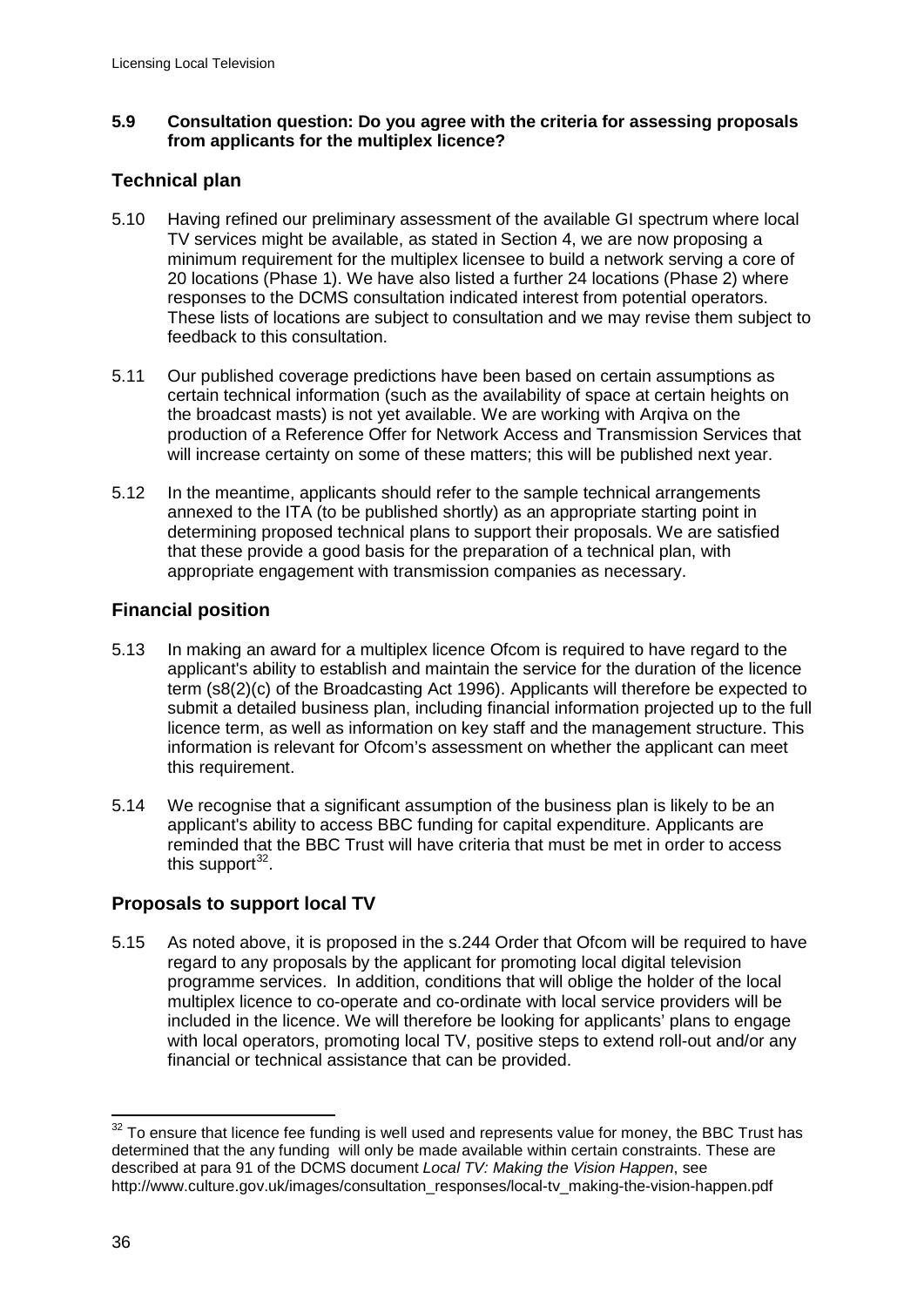# **Local multiplex licence fees**

5.16 There will be a licence application fee of £10,000 and an annual licence fee of £5,000 for the local TV multiplex licence. Any transfer of the local multiplex licence would also incur a fee equivalent to the annual fee, of £5,000.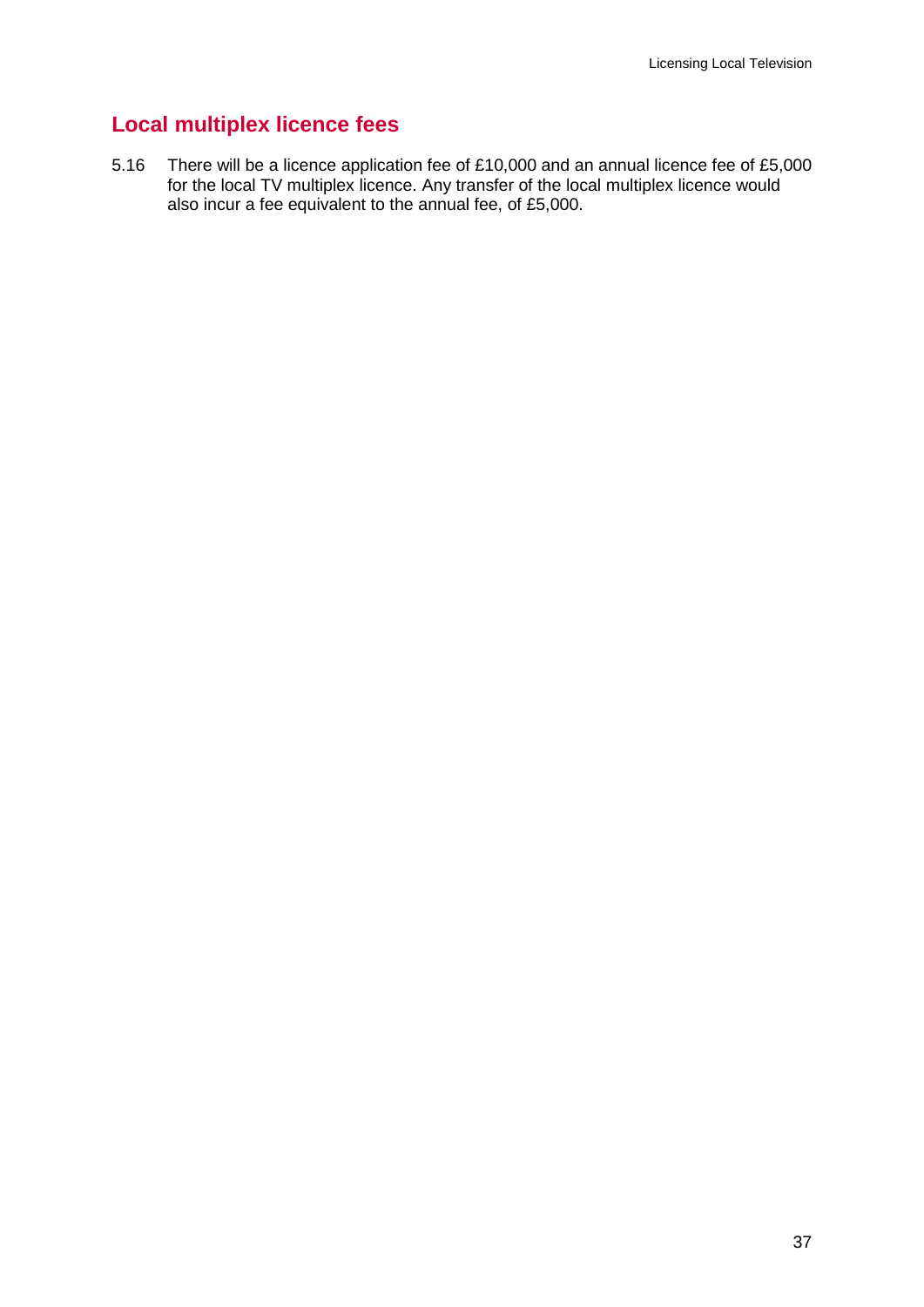# **Section 6**

# <span id="page-40-0"></span>L-DTPS licences: conditions and requirements

- 6.1 This section sets out the conditions and requirements that would be placed upon any L-DTPS licensee. It includes content obligations that are both specific to local television, and general obligations that by virtue of applying more widely across television broadcasters would also apply to local television services.
- 6.2 Where Ofcom proposes to exercise its discretion in relation to a particular requirement, our proposed policy is described and justified. It also covers obligations not directly related to the programme content of a service (for example, the retention of recordings)<sup>[33](#page-40-1)</sup>.
- 6.3 In considering how these statutory requirements, if enacted, might be interpreted and implemented, we have been mindful not only of the specific framework that would be created by the Orders, but also of the purposes for which these new local TV services have been created. DCMS has described these services as local public service television, and Article 3 of the s.244 Order sets out the description of a local digital television programme service for the purposes of the proposed statutory framework.
- 6.4 Potential applicants for the L-DTPS licences, and stakeholders wanting more detail, should read this section in conjunction with the *Draft L-DTPS Application Form* (to be published shortly).The following section – and final section of this document – then describes the proposed process for awarding the L-DTPS licences.
- 6.5 Some of the requirements described below will be familiar to any local service licence applicants coming from a broadcasting background. Some derive from the Orders and will not be familiar to any applicants. Ofcom will engage with all potential applicants to ensure that they are sufficiently informed about the obligations that a local TV licence entails.

# **Specific content requirements**

## **Localness requirement**

6.6 We are proposing that, in usual circumstances, the studio from which the service will be broadcast, and/or the main production base of the service, should be located within the licensed area $^{34}$  $^{34}$  $^{34}$ .

<span id="page-40-1"></span><sup>&</sup>lt;sup>33</sup> The starting point for the conditions and requirements which will apply to L-DTPS licences is of course the statute. The draft s.244 Order modifies sections 18 and 19 of the Broadcasting Act 1996 to set out the process Ofcom must follow when advertising and awarding L-DTPS licences and the conditions that may be included in such licences.

<span id="page-40-2"></span> $34$  The intention is that programmes should be produced locally, but we do not want to specify the model utilised by the local service – it would be acceptable to have a live studio based output model, in which case the studio location is important, or a mainly third-party production based model, in which case the production should be local, but it wouldn't matter if it was 'knitted together' elsewhere.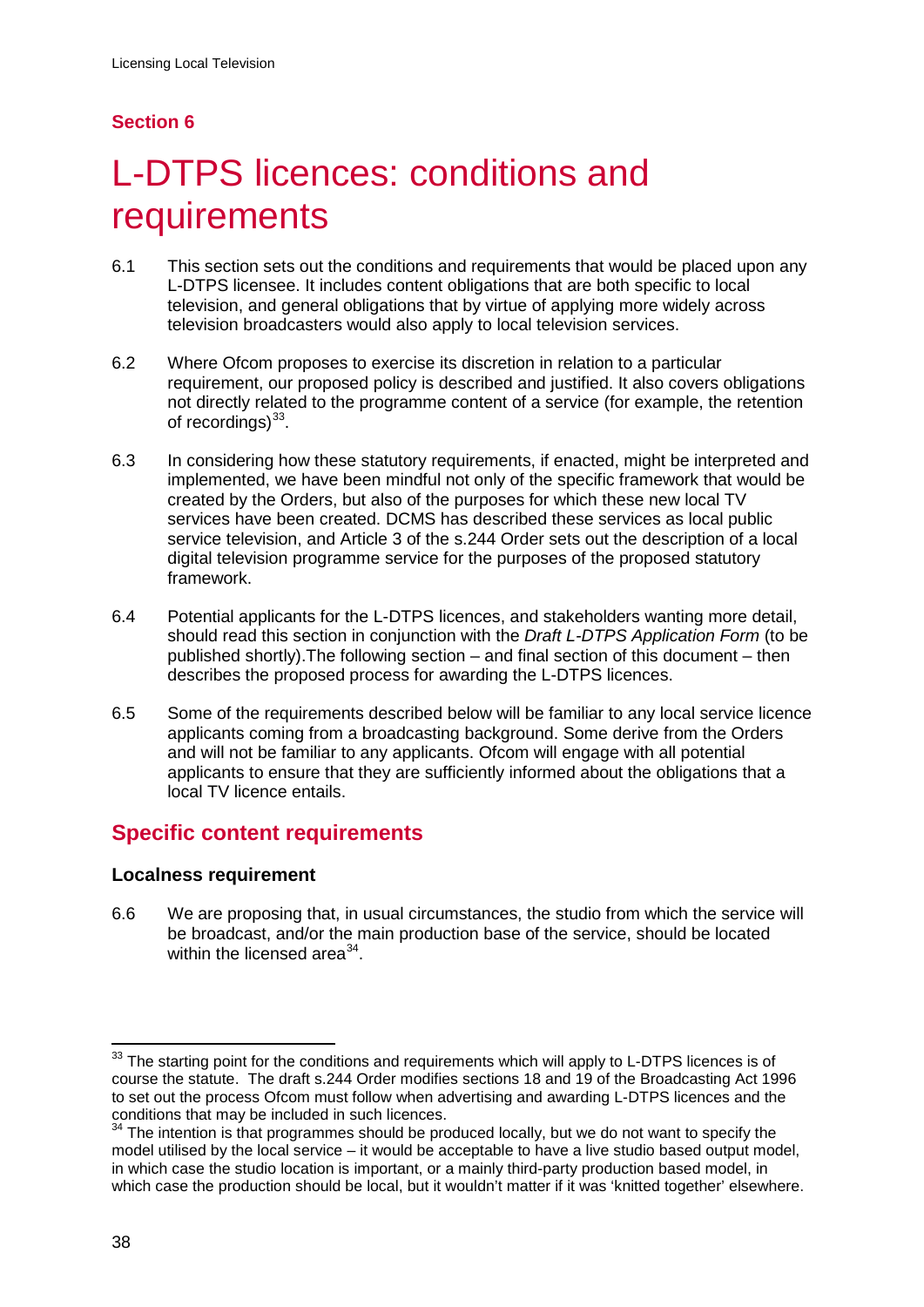- 6.7 This is because we are not persuaded in the general case that a service that is broadcast and/or produced from outside the local area it is seeking to serve, could be sufficiently targeted at the particular needs of the local area.
- 6.8 Under this proposed policy, we would be open to representations making the case otherwise, and would be prepared to enter into written agreement to exempt local services from this requirement, where a good case had been made.

#### **6.9 Consultation question: Do you agree with our proposed localness requirement?**

## **Service description**

 $\overline{a}$ 

- 6.10 Following the licensing criteria set out in the s.244 Order (and described in the following Section) we propose to invite applicants for an L-DTPS to describe their programming output in terms of:
	- the nature of the service they wish to provide;
	- how the service will serve the tastes and interests of the target community; and
	- how the service will broaden the range of local services available in the area.
- 6.11 Our proposed approach will be that applicants would draft their own Programming Commitments as part of the licence application process, and the Order requires that these would be written into the licence of the successful applicant, so that the delivery of these becomes a binding licence condition. In the event that a licensee did not comply with its licence conditions, it could be subject to regulatory action, up to and including licence revocation.
- **6.12 Consultation question: Do you agree with our proposed approach of securing programming output that meets the statutory requirements by inviting applicants to draft Programming Commitments to be written into their licences?**

## **Party Political Broadcasts and local political coverage**

- 6.13 The s.244 Order modifies the Communications Act 2003 such that L-DTPS licensees will be required to carry Party Political Broadcasts. Party Political Broadcasts are effectively spot advertisements produced by political parties themselves. Ofcom has published guidance on this obligation (which is also placed upon national television broadcasters)<sup>[35](#page-41-0)</sup>. We envisage revising the guidance to take account of the requirement on local licensees, and there will be a public consultation on this before any L-DTPS licences are awarded.
- 6.14 There is a wider programming category through which local TV services will be able to engage with the local democratic process. The licence application form will invite applicants specifically to consider what programming they propose to broadcast to facilitate 'civic understanding and fair and well-informed debate through coverage of local news and current affairs' (for example, televised mayoral debates, in locations where there is a directly elected mayor). Like all content, this must comply with the

<span id="page-41-0"></span><sup>&</sup>lt;sup>35</sup> Ofcom rules on Party Political and Referendum Broadcasts, [http://stakeholders.ofcom.org.uk/broadcasting/guidance/programme-guidance/ppbrules/.](http://stakeholders.ofcom.org.uk/broadcasting/guidance/programme-guidance/ppbrules/)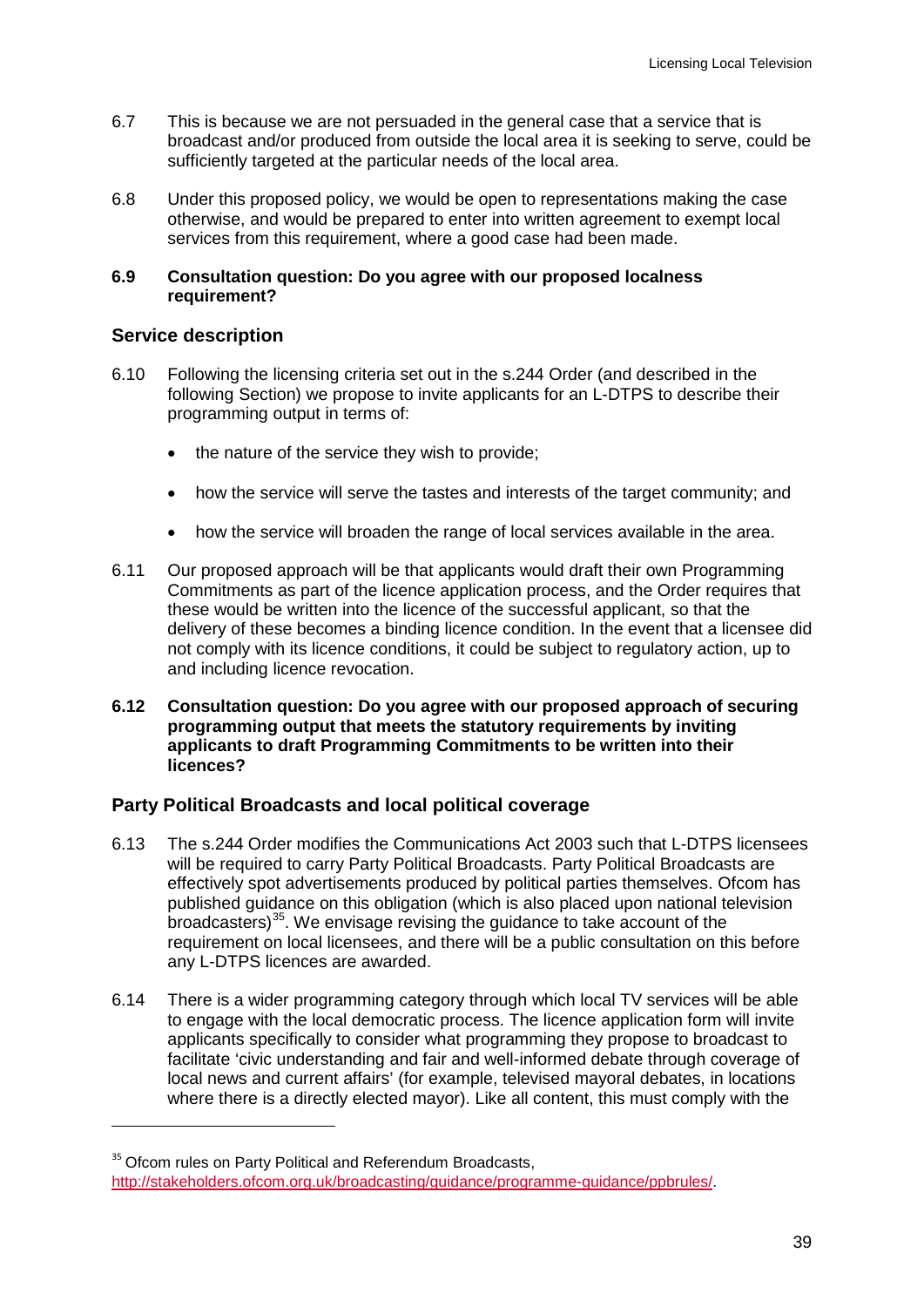Ofcom Broadcasting Code (see below), including a requirement for due impartiality. Ofcom has published separate guidance relating to the rules in the Broadcasting Code on election and referendum coverage<sup>[36](#page-42-0)</sup>.

# **General content regulation**

6.15 All TV broadcast services are subject to general rules derived from the AVMS Directive or UK broadcasting legislation. These are summarised below. There are also a few specific provisions for content regulation on L-DTPS services made in the s.244 Order.

## **Standards**

- 6.16 In relation to editorial standards, licensees will have to comply with Ofcom's Broadcasting Code<sup>[37](#page-42-1)</sup>. This includes in particular, but it not limited to:
	- Requirements for due accuracy and due impartiality, particularly with regard to news and current affairs;
	- Ofcom's rules on fairness;
	- Ofcom's proposed Code on the Prevention of Undue Discrimination between Broadcast Advertisers (this is subject to a forthcoming statement); and
	- The cross-promotion code.
- 6.17 In relation to advertising standards, licensees will have to comply with the UK Code of Broadcast Advertising<sup>[38](#page-42-2)</sup>.
- 6.18 The s.244 Order contains two specific prohibitions for local TV services, which would be written into licences. These are:
	- Pornography; and
	- Longer advertisements, including teleshopping windows, for chat content using premium rate phone calls.
- 6.19 There are no restrictions proposed for the other two video streams, other than any that apply generally.

## **Commercial content**

6.20 Ofcom's Code on the Scheduling of Television Advertising<sup>[39](#page-42-2)</sup> (COSTA) includes rules requiring that all commercial broadcasters:

<span id="page-42-0"></span><sup>&</sup>lt;sup>36</sup> In news reports on elections, licensees must also comply with the rules set out in section 6 of the Ofcom Broadcast Code, guidance on which can be found at http://stakeholders.ofcom.org.uk/binaries/broadcast/guidance/831193/section6.pdf.

<span id="page-42-1"></span><sup>&</sup>lt;sup>37</sup> Broadcasting Code, Ofcom (http://stakeholders.ofcom.org.uk/broadcasting/broadcast-<br>codes/broadcast-code/)<br><sup>38</sup> The UK Code of Draghaet Advertising ROAD and in the code of Draghaet 20

<span id="page-42-2"></span>The UK Code of Broadcast Advertising, BCAP – see http://bcap.org.uk/The-Codes/BCAP-Code.aspx. Ofcom has delegated the Broadcast Committee on Advertising Practice, to set the rules for broadcast advertising, and the Advertising Standards Authority to enforce them.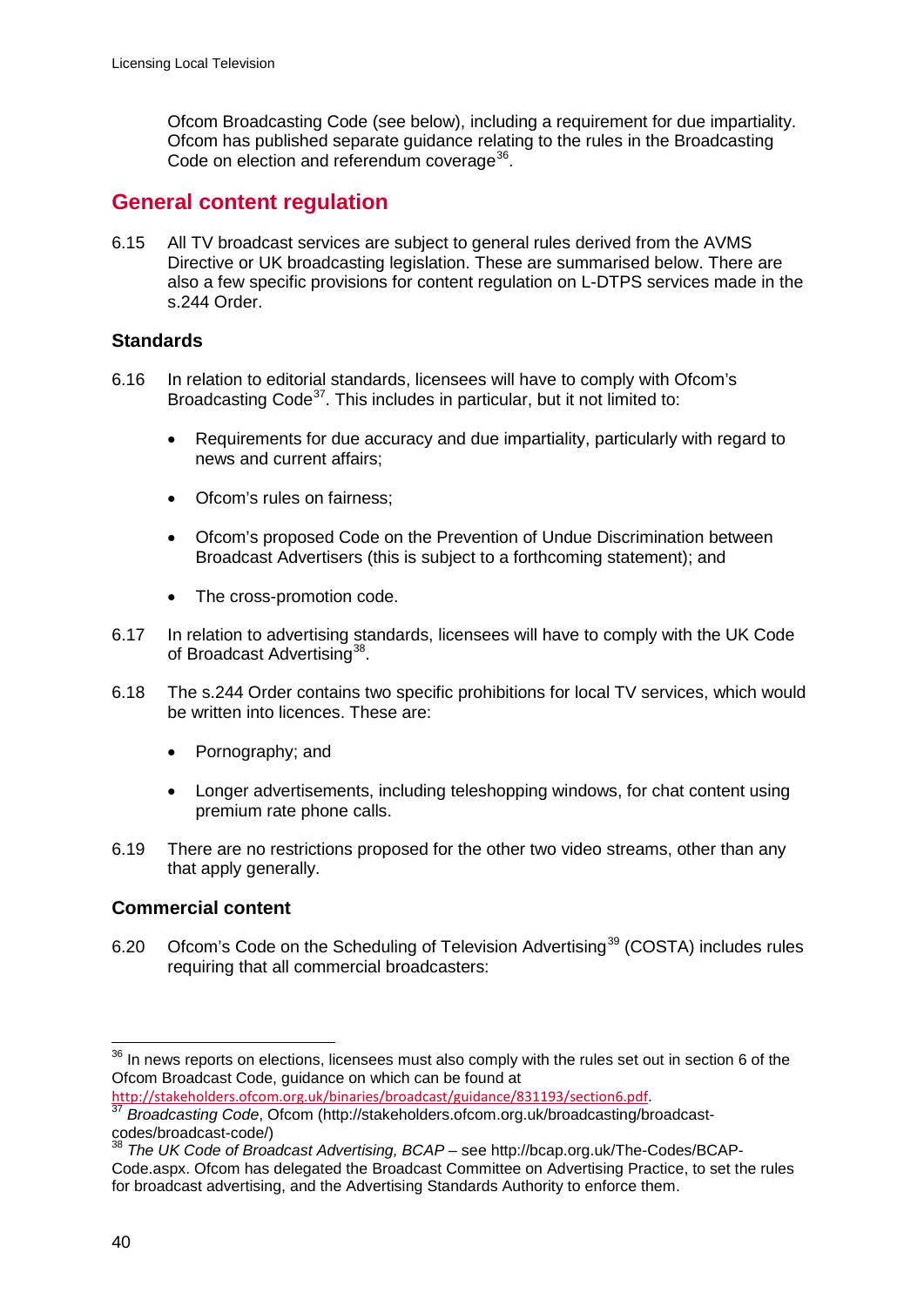- schedule no more advertising in any hour or in total across the day than is permitted;
- ensure that advertising and teleshopping is readily distinguishable from editorial content, and does not prejudice its integrity; and
- minimise isolated advertising spots(other than in live transmissions such as sports events);
- ensure there are no advertising breaks in broadcasts of religious services, Parliamentary proceedings, and Royal ceremonies.
- 6.21 We anticipate that most if not all local TV services will be broadcast only on DTT via the local TV multiplex, and of these, most will therefore not be receivable outside the UK. Whether a channel is receivable outside the UK or not determines whether the UK may exempt it from the advertising minutage restrictions set out in the AVMS directive. We propose to exempt all local TV services that are not receivable outside the UK from these restrictions. However, if a service is receivable outside the UK (e.g. because it is broadcast by satellite) it will not benefit from this exemption.
- 6.22 Regardless of where a local TV service can be received, there will be no limit to the amount of teleshopping a local TV service may schedule, provided it is able to meet its Programming Commitments.

#### **Access requirements**

- 6.23 Ofcom's Code on Television Access Services<sup>[40](#page-43-0)</sup>sets outs the requirements on subtitling, sign language and audio description ('television access services') that apply to television services licensed in accordance with the Communications Act 2003, the Broadcasting Act 1996, or the Broadcasting Act 1990.
- 6.24 This code applies to all broadcasters, but television services achieving an average audience share of all UK households over a 12 month period of 0.05% or less are excluded from providing television access services (based on the current number of UK households, this equates to an audience of 140,000 households).It is possible that all local TV services would be exempt as a result of their audience share. For any that are not, then the existing rules will apply.

#### **Production requirements**

- 6.25 There is a requirement under s.309 of the Communications Act for digital programme service licensees, which would include local TV operators, to fulfil a 10% independent production quota. In its recent statement, *Local TV: Making the Vision Happen*, the Government indicated it would consider whether it is appropriate for this quota to apply to local TV services as it currently does to nationwide broadcasters. The Government will set out its proposals for further consultation in due course.
- 6.26 The AVMS directive also includes quotas of European works and European independent works, but allows the UK (like any other EU Member State) to exempt local TV channels that do not form part of a national network from these obligations. Ofcom proposes to apply this exemption to local TV services.

<sup>39</sup> *Code on the Scheduling of Television Advertising*, Ofcom – see

<sup>(</sup>http://stakeholders.ofcom.org.uk/binaries/broadcast/other-codes/tacode.pdf <sup>40</sup> http://stakeholders.ofcom.org.uk/binaries/broadcast/other-codes/ctas.pdf

<span id="page-43-0"></span>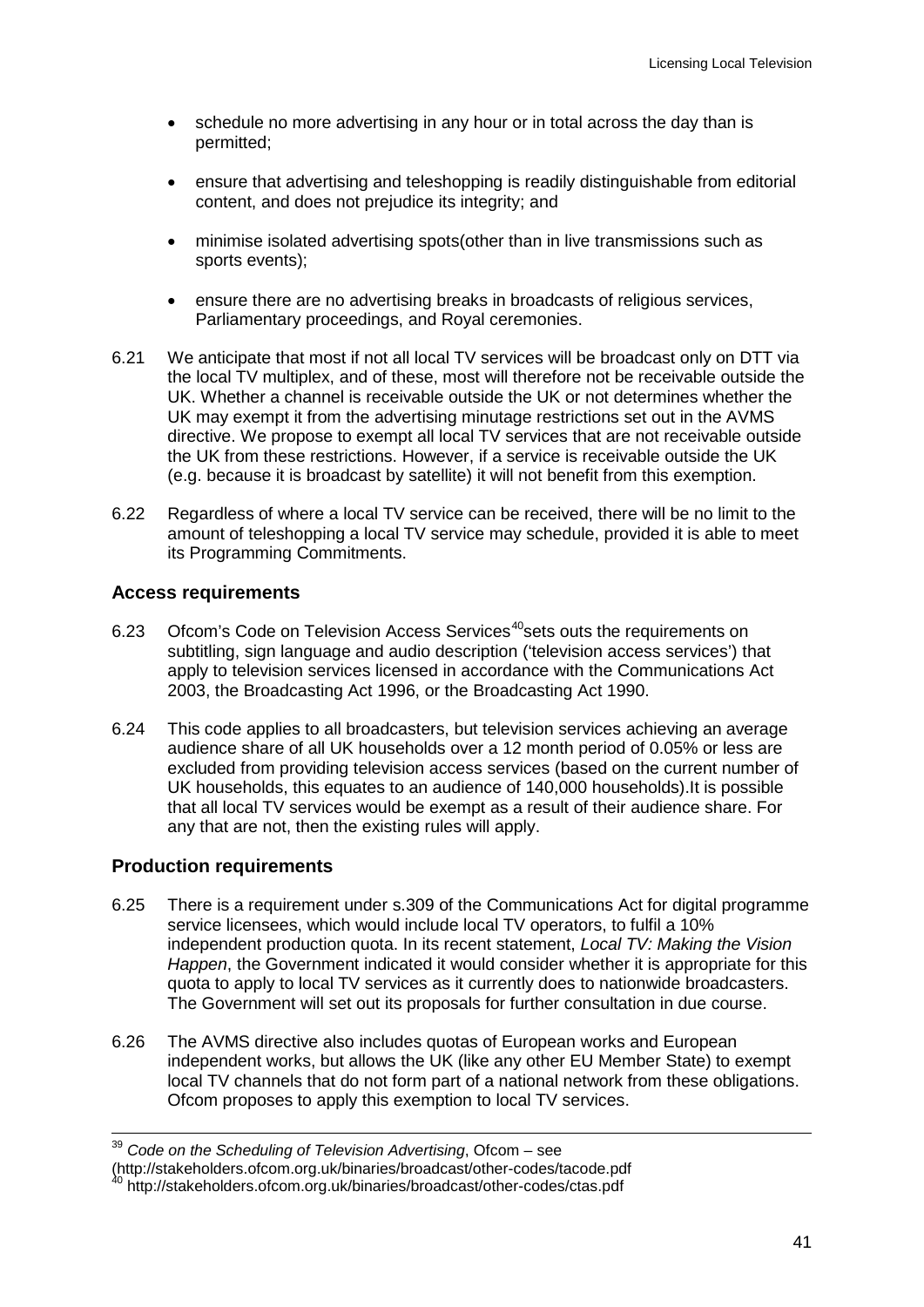# **Technical licence terms**

#### **Obligation to provide service**

- 6.27 An L-DTPS licensee will be obliged to make the service available to be broadcast on the local multiplex at all times, and in a technical format specified by Ofcom. The technical details of this will be made clear in the licence application.
- 6.28 We will propose an interface point, likely to be at the relevant transmitter site, and technical delivery of a broadcast-suitable stream to that point will be the responsibility of the L-DTPS licensee.

#### **Timetable of service launch**

- 6.29 We propose that licensed local services should have a target of commencing broadcasting within two years of licence award. This is when we would expect most if not all of the locations to be built out by the multiplex operator.
- 6.30 We hope there will be scope at some locations to begin broadcasting earlier, if the L-DTPS licensee and the local multiplex licensee are both ready to do so at an earlier date. Ofcom anticipates that the launch date will be something that the L-DTPS licensee and the local multiplex licensee can come to an agreement on, and does not propose to take a regulatory role beyond confirming the technical plan of the successful multiplex licence applicant, which will specify build-out dates for all locations that the multiplex must cover.
- 6.31 We propose to make it a condition of each award of an L-DTPS licence that the service must be broadcasting within three years, unless by that time the multiplex operator has not built out coverage at the relevant location. (We do not consider it likely that coverage would not be built out within three years, and have set out an expectation in Section 4 above that coverage should be built out within two years, but there may be factors outside the multiplex operator's control, for example unusual weather conditions, which impact upon this.)

#### **6.32 Consultation question: is our proposed approach to service roll-out timetable the right one?**

## **Licence duration and termination**

- 6.33 The s.244 Order gives Ofcom the power to grant an L-DTPS licence for a period of up to 12 years. We propose to grant L-DTPS licences for a duration such as to make them coterminous with the local multiplex licence, which we are proposing to award for a full 12 years. This means that the first local services to launch would have licences for a full 12 years, but that local services launching subsequently would have correspondingly shorter licences.
- 6.34 The Orders do not make any provision for the renewal or extension of L-DTPS licences, so there is no practical alternative to this; the L-DTPS licensees would be in breach of their must-provide conditions at the point of the local multiplex licence ending, and Ofcom would be obliged to revoke them anyway.
- 6.35 We would anticipate that Government will make provisions during the next 12 years for renewal of both L-DTPS and local multiplex licences, but it may be too early to say what the most appropriate distribution platform will be for this type of service, more than 12 years into the future.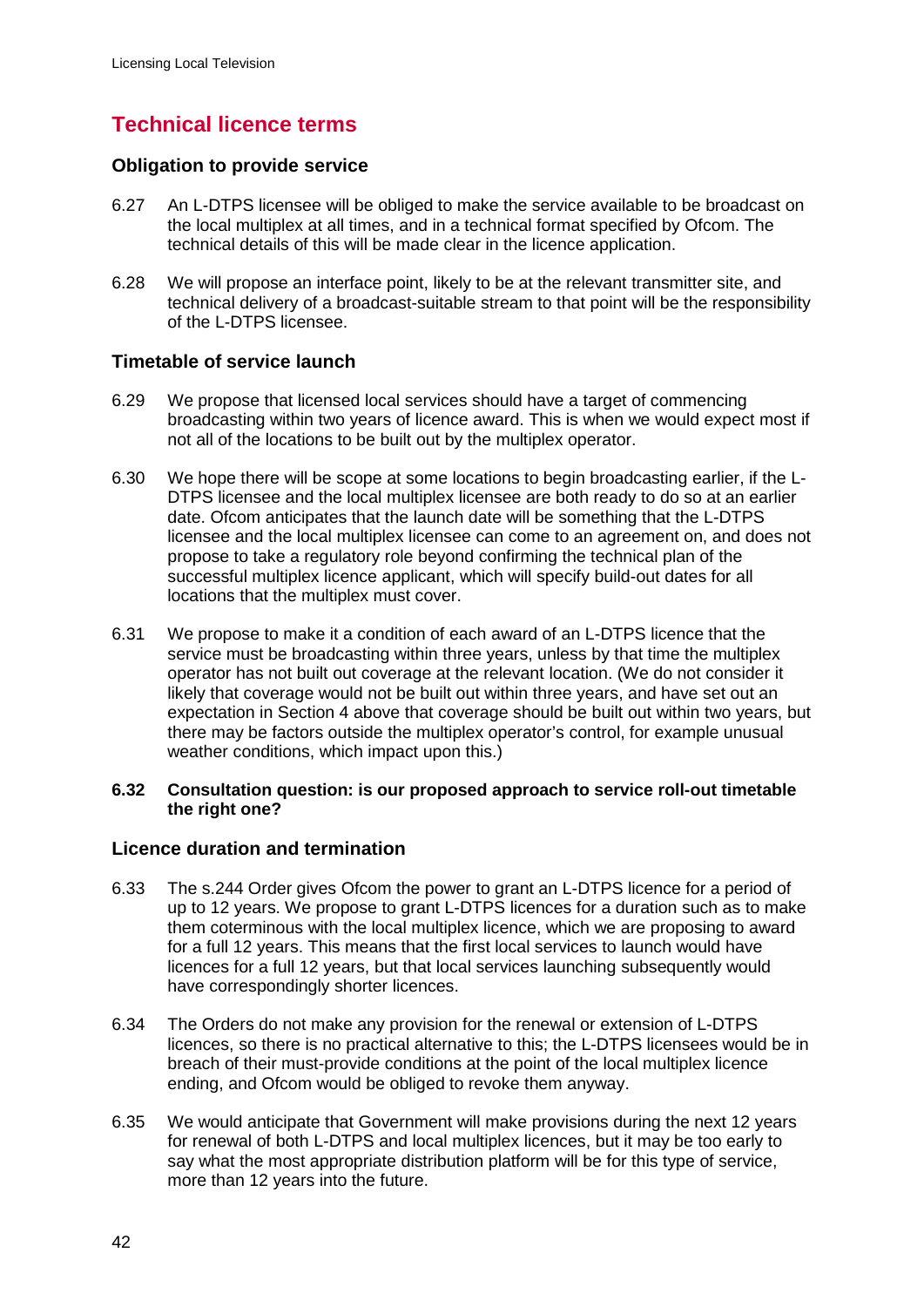## **Retention of recordings**

- 6.36 Under the Broadcasting Act 1990, all licensed television broadcasters are required to retain recordings of their output. Ofcom has some discretion over the period for which recordings should be retained after broadcast; existing policy is that TLCS licensees (i.e. licensed TV services on any platform except DTT) have to retain recordings for 60 days; DTPS licensees (i.e. broadcasting on DTT) for 90 days.
- 6.37 Although L-DTPS licences are a subset of DTPS licences, we are conscious of the cost of keeping recordings, and the small scale of some local TV operations, and therefore propose requiring recordings to be kept for 60 days.
- 6.38 This requirement applies to all broadcast output, and not just to certain types of programming.

## **Eligibility**

- 6.39 An L-DTPS licence should be held by the entity which legally will be deemed the provider of the service: the person 'with general control over which programmes and other services and facilities are comprised in the service (whether or not he has control of the content of individual programmes or of the broadcasting or distribution of the service)'<sup>[41](#page-45-0)</sup>.
- 6.40 There are no specific restrictions in the s.244 Order on who may hold an L-DTPS licence; the general statutory framework applies. This specifies that the following are disqualified from holding a licence or from controlling a licensee:
	- a local authority (other than in specific circumstances);
	- a political body;
	- a religious body (except by specific Ofcom determination);
	- an advertising agency or any company controlled by one.
- 6.41 In particular, there are no restrictions on other local media companies holding an LDTPS licence<sup>[42](#page-45-1)</sup>.

# **Other obligations**

## **Annual returns**

- 6.42 So that Ofcom can report on this emerging sector, and to minimise the amount of active compliance work we need to do, with its burden on licensees, we propose that L-DTPS licensees should complete a short annual return, reporting on their programming output during the past year.
- 6.43 We propose that this return should be short and factual, with an emphasis on quantitative information suitable for aggregation across the sector. The proposed scope of this return is set out in Table 2 below.

<span id="page-45-1"></span><span id="page-45-0"></span><sup>&</sup>lt;sup>41</sup> See http://licensing.ofcom.org.uk/binaries/tv/service-provider.pdf<br><sup>42</sup> The Media Ownership (Radio and Cross Media) Order 2011, which removed all local cross-media ownership rules, came into effect on 15 June 2011. See

http://www.legislation.gov.uk/uksi/2011/1503/contents/made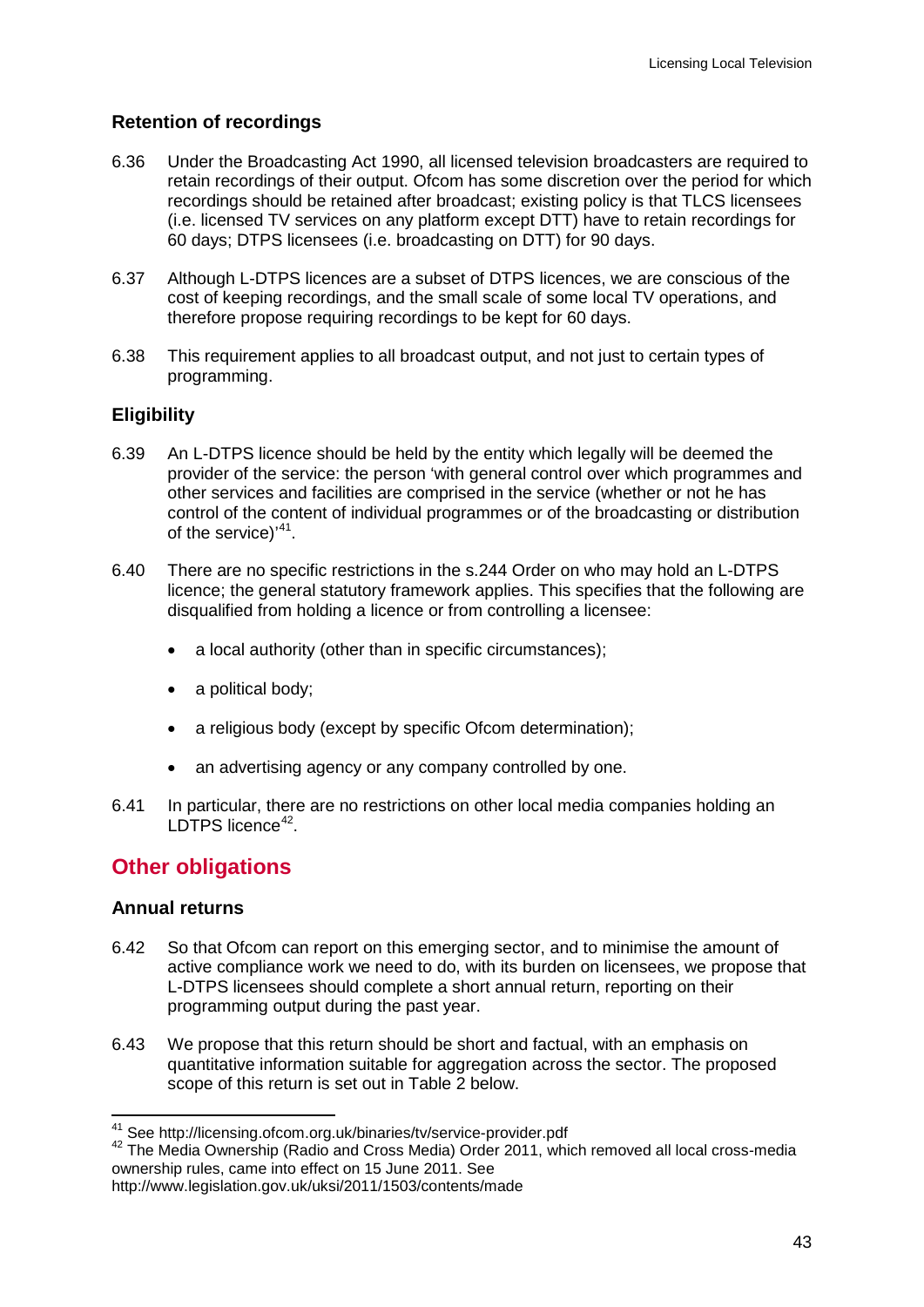6.44 Ofcom will also need to collect information on licensees' relevant turnover, in order to calculate fees (see below).

## **Table 2: Proposed scope of annual return by L-DTPS licensees**

| Average daily hours of transmission:                                                          |
|-----------------------------------------------------------------------------------------------|
| Weekdays                                                                                      |
| Weekends                                                                                      |
| Average daily hours of editorial programming (by slot time)                                   |
| Weekdays                                                                                      |
| Weekends                                                                                      |
| Average daily hours of teleshopping and long form advertising content (by slot time)          |
| Average hourly advertising minutage in:                                                       |
| peak (6pm to 11pm)                                                                            |
| off-peak (11pm to 6pm)                                                                        |
| Average daily hours (and spending) of local programming (by slot time):                       |
| first run originations                                                                        |
| first-run acquisitions                                                                        |
| repeats (broken down into originations and acquisitions)                                      |
| Proportion of first-run hours/spend on programmes that are produced within licensed area      |
| Average number of live hours (and spend) per week (by slot time) (and % that are news)        |
| Average hours (and spend) of news programming per week (by slot time)                         |
| Average hours (and spend) of current affairs per week (by slot time) – first-runs and repeats |
| Licence commitments, and performance against them                                             |
| licence commitment 1                                                                          |
| licence commitment 2                                                                          |
| licence commitment 3                                                                          |
| Description of type and amount of local programming not comprised within news and current     |
| affairs                                                                                       |

#### **6.45 Consultation question: Do you agree with our proposed approach to annual returns?**

#### **Promotion of equal opportunities and training**

6.46 If the licensee (and any other companies within the same group) has more than 20 employees, then Ofcom has an obligation under the Communications Act 2003 to require it to make arrangements to promote equal opportunities and training, and to report annually. However, it should be noted that the Government has announced its intention to repeal this provision of the Act, and has introduced legislation to this effect. It is therefore possible that this requirement will have ceased to apply before L-DTPS licences are granted.

#### **Interaction between L-DTPS licensees and a mutual entity**

- 6.47 The s.244 Order requires that L-DTPS licence holders must co-operate with each other and with the local multiplex licensee, to facilitate the provision of local TV.
- 6.48 They are also required, if notified by Ofcom, to participate in the formation of an entity intended to facilitate the provision of local TV services. The Government's vision for an organisation comprising all local TV operators is set out in the DCMS's publication *Local TV: Making the Vision Happen*. Ofcom intends to interpret this requirement in line with that vision, and to notify L-DTPS licence holders to that effect.
- 6.49 They are also required, in co-operation with that entity, to seek to measure the number of views of the service.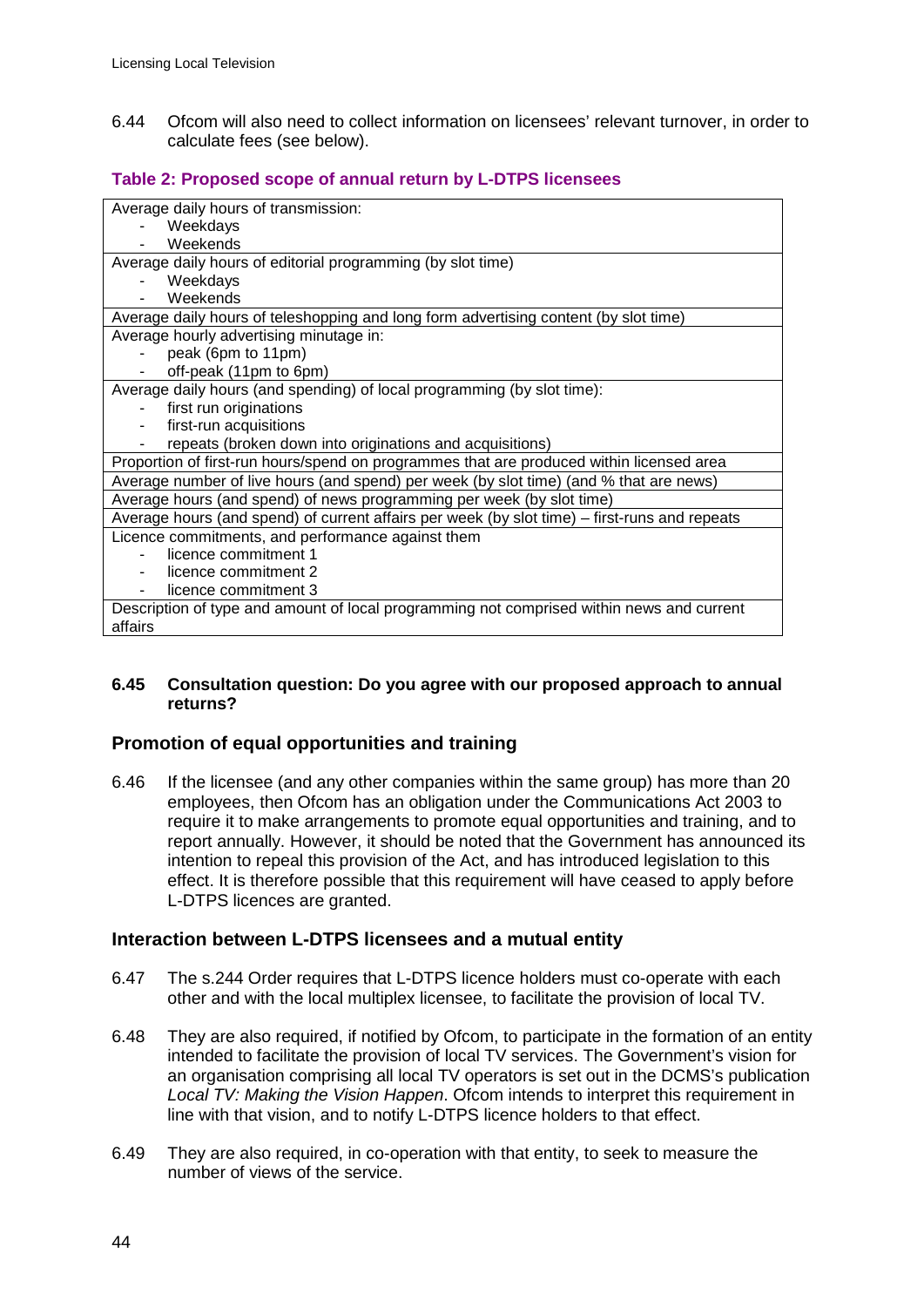- 6.50 Finally, they are required to encourage that entity to apply or negotiate for a local multiplex licence, should one become available.
- 6.51 We will insert licence conditions to secure these things.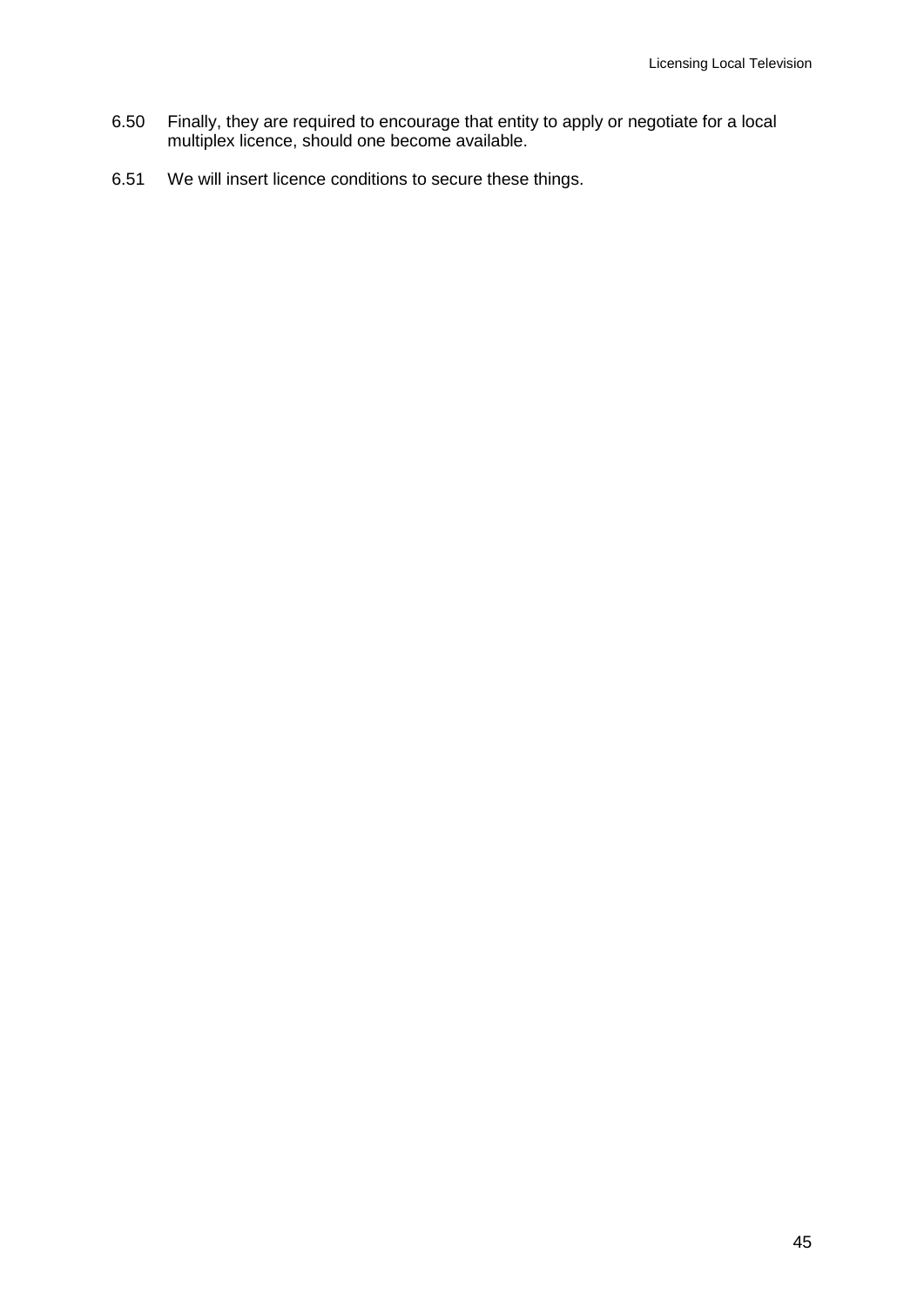## **Section 7**

# <span id="page-48-0"></span>L-DTPS licences: licensing process

# **Application form**

- 7.1 Full details of how applications should be presented will be set out in the licence advertisement and application form. Applicants are required to follow the instructions set out in the form, for example regarding word limits.
- 7.2 Generally, the form has been designed for applicants to demonstrate how they will meet the statutory criteria for licence award, but to be no more burdensome than necessary. It should be sufficient to describe the proposed service, without producing accompanying audio-visual material.

## **Approach to assessment**

- 7.3 Ofcom's approach to licensing will be first to establish that any applicant meets the necessary minimum criteria, and then to distinguish between applicants on a basis of how they compare on the statutory criteria that we must have regard to.
- 7.4 The s.244 Order sets out three criteria that relate to the service, and one that relates to the ability of the prospective licensee to maintain the proposed service. We are proposing that the former would be demonstrated and enforced through programming commitments; and the latter we will judge through financial analysis of the proposed service's business model.
- 7.5 The service-related criteria are:
	- Meeting the needs of the local area;
	- Broadening the range of TV programmes available in the local area;
	- Increasing the and range of programmes made in and about the local area.

## **Programming commitments**

- 7.6 In order to demonstrate that they meet these criteria, we propose asking applicants to draft their programming commitments, and to consider their answers to the following questions:
	- What are the proposed programming elements of your service and what will be the balance between the different elements of that programming?
	- How many hours a day / week of local programming do you intend to broadcast?
	- How many hours a day / week of first run local programming do you intend to broadcast?
	- What types of content other than first run local programming do you intend to broadcast?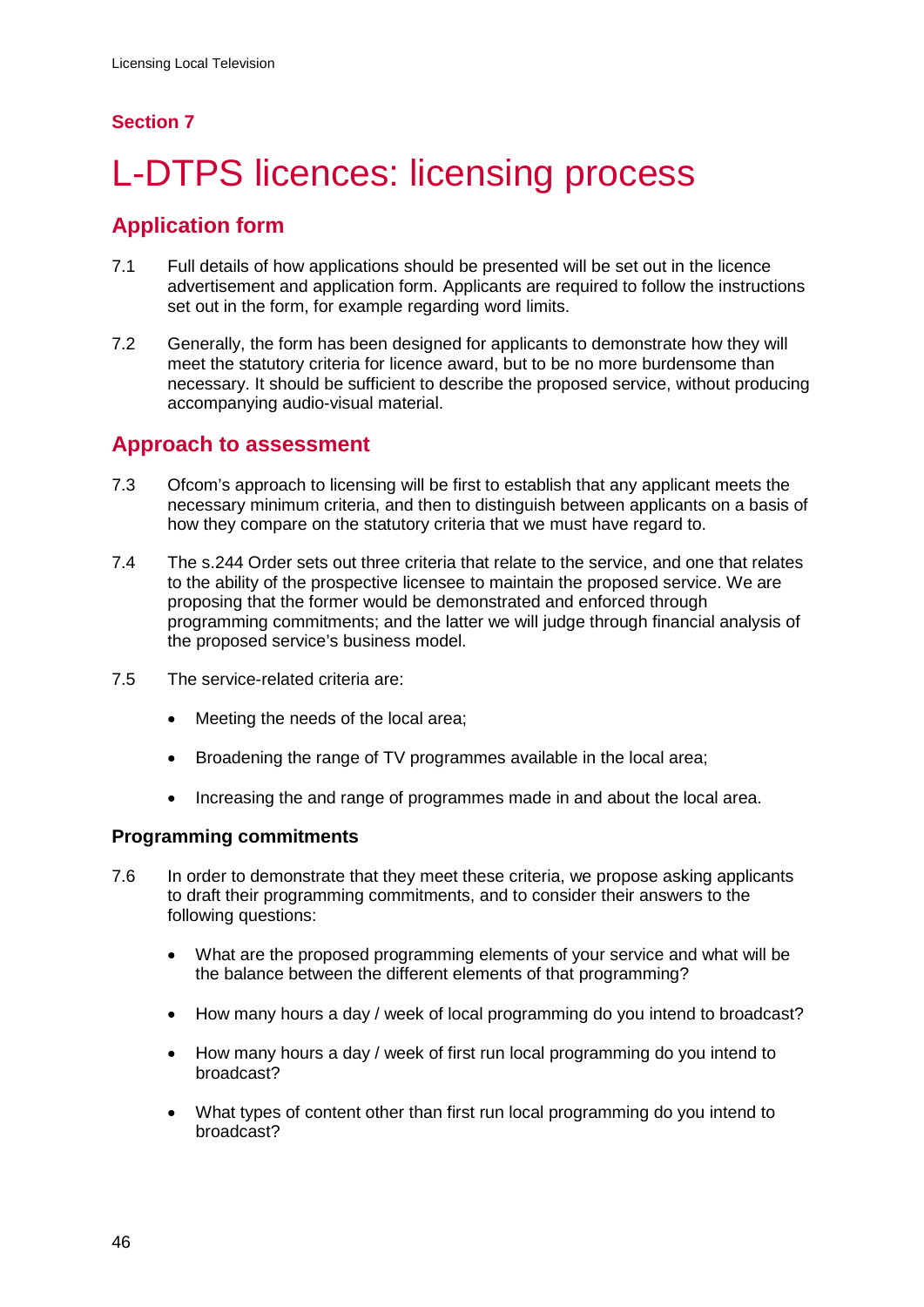- Do you intend to broadcast live output? If so when and how much do you propose to do?
- Will you broadcast in languages other than English (what languages and how much)?
- How much of your output will be original i.e. produced for your service alone?
- Will your local programming be locally produced?
- How much do you intend to repeat local material?
- 7.7 We recognise that there is likely to be a wide range of organisations interested in running local TV services, with an equally wide range of creative visions for the programming. We do not wish to be prescriptive, beyond setting in place a licensing and regulatory system to deliver the objectives laid out in, and the purposes underpinning, the s.244 Order. We also do not wish to encourage an approach that may encourage local services towards a lowest common denominator. For these reasons we do not propose to specify minimum content quantities, for example in terms of hours of a certain type of programming.
- 7.8 Although we are not setting quantitative requirements, we consider news to be the most important type of local television content, and applicants should propose a reasonable provision of news and current affairs, bearing in mind the public subsidy and public purposes of local TV. As a guide, we would be unlikely to consider less than one hour in total of broadcast news per day to be too burdensome for even the smallest licensee.
- 7.9 We are proposing the that following guidance notes and definitions will be in the application form:

*News: As the licence is for a local television service, the most important element of news provision should be local news. Local news should be high-quality, relevant, timely and accurate, as well as complying fully with the requirements of the Broadcasting Code, including due impartiality. A station should be able to react on-air to major local events in a timely manner. Bulletins should seek to reflect the interests and concerns of listeners living in the area. Local news stories should be up to date and regularly refreshed. Simply localising UK-wide news (e.g. conducting vox pop interviews in one area and playing them out as if from another or inserting local place names into UK-wide stories) without local news/information generation would not be regarded as fulfilling local news requirements. While local sports stories can make a significant contribution to delivering localness, and can represent an important part of a local station's editorial mix, local sports news would not be regarded as being a substitute for local news stories. Similarly, entertainment news may be relevant locally but should not be the main ingredient of local news bulletins or a substitute for more serious local news stories.* 

*Current affairs: A current affairs programme is one that contains explanation and/or analysis of current events and issues, including material dealing with political or industrial controversy or with current public policy. Current affairs content is also required to be duly impartial.*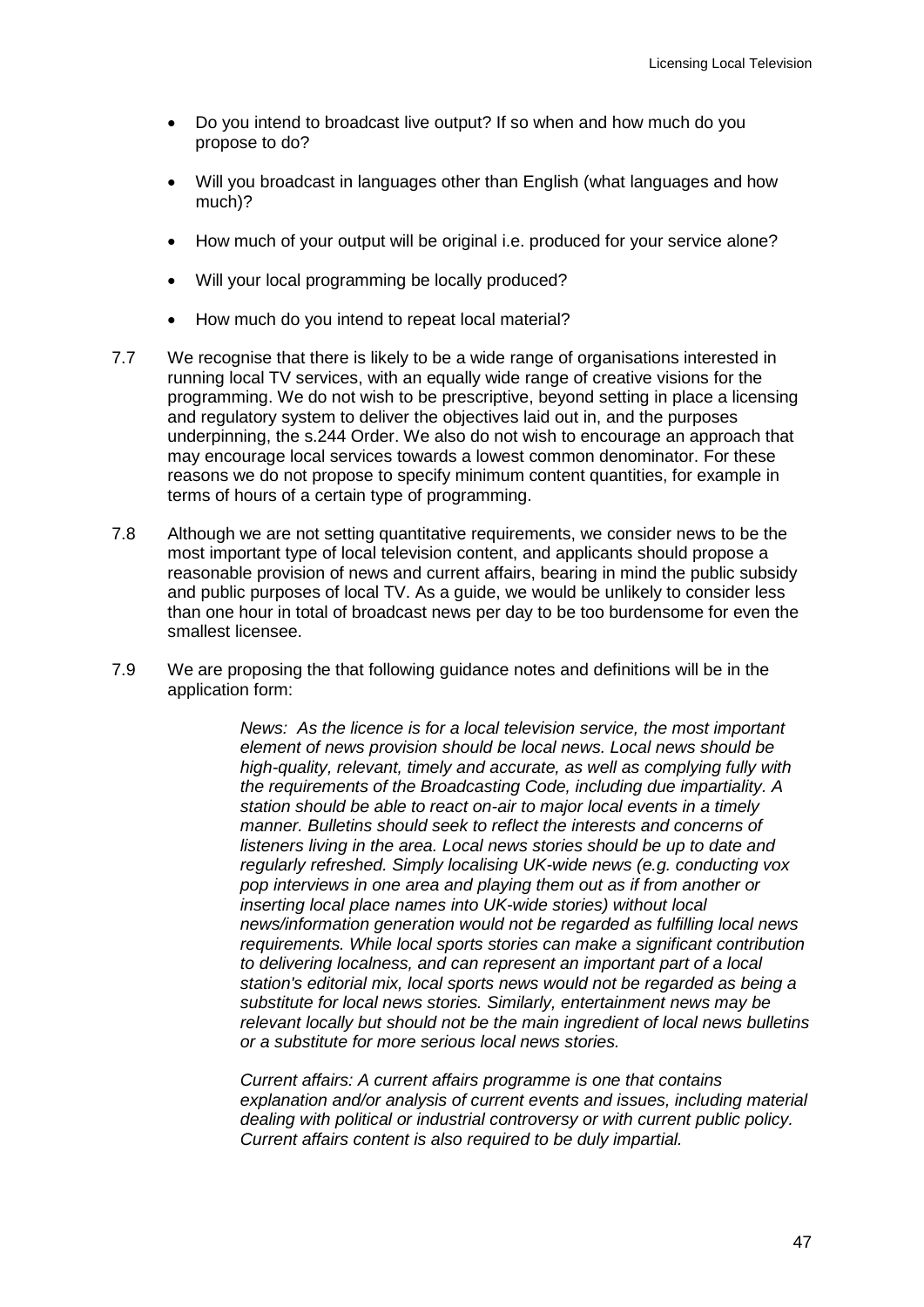- 7.10 Applicants should state in their programming commitments how much and which elements of their proposed local programming will be broadcast during 'peak time', which is between 6.30pm and 10.30pm. They should also set out whether and how much they intend to broadcast material produced by a different organisation.
- 7.11 In explaining how their service caters for local tastes and interests, we will ask applicants to address the following questions:
	- How will the programming facilitate civic understanding and fair and well-informed debate through coverage of local news and current affairs? As well as news coverage applicants may also wish to consider local political coverage as set out below.
	- How will the programming reflect the lives and concerns of communities and cultural interest and traditions in that area?
	- What elements of local programming will be provided which will inform, educate and entertain (and which is not otherwise available through a digital programme service which is available across the UK)?
- 7.12 We will judge commitments in the context of the scale of operation, and resources available. In other words, a larger operation with more resources would be expected to have greater ambitions than a smaller one.

#### **7.13 Consultation question: Do you agree with our proposed guidance around Programming Commitments, including our guidance on news and current affairs?**

#### **Ability to maintain service**

- 7.14 Ofcom needs to consider whether an applicant has the ability to establish and maintain the proposed service. This includes having sufficient financial and other resources.
- 7.15 The application form therefore includes questions on what broadcasting and other activities are planned, the cost and resources required, how the applicant intends to fund these, and what human resources are involved, as well as information on key staff and the management structure, including the group's and individual members' relevant experience.
- 7.16 Applicants need to submit a clear business plan to show how they will set up their service and maintain it once on air. Without a well thought-through business plan it is unlikely that an applicant will be able to demonstrate its ability to maintain the proposed service.
- 7.17 We require financial information budgets and funding for set-up and the first three years of operation only, but there should be a clear strategy to sustain the service for the duration of the licence.
- 7.18 We anticipate that analysis of a business plan would include scrutiny of three main components:
	- Revenue or other income estimates. We would seek to understand the applicants income sources, and expect them to breakdown the possible income streams to enable us to understand the assumptions used.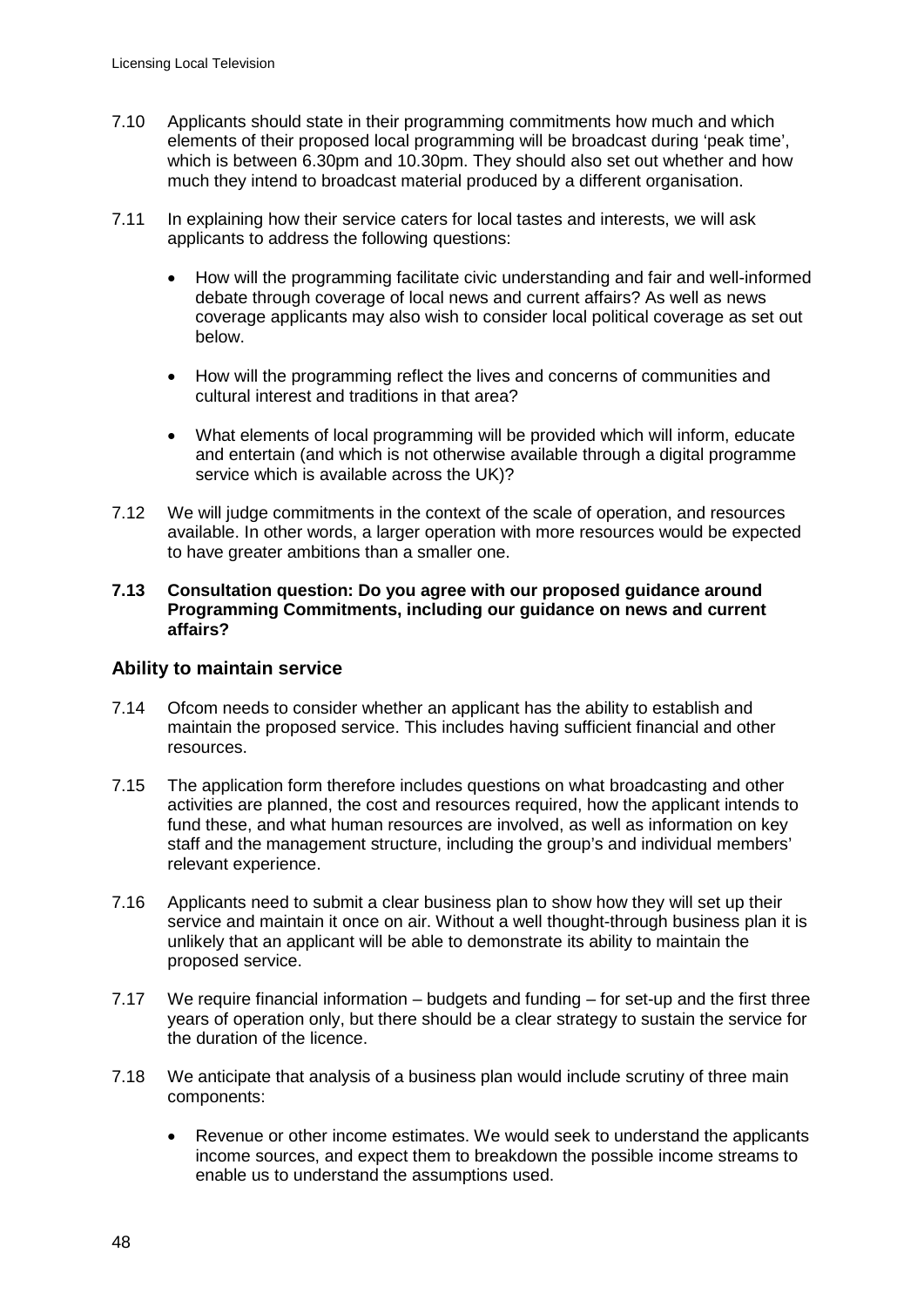- Cost estimates. We would like to review the applicant's cost forecast to ensure that all the relevant costs have been captured and that costs have been forecast in a fair and reasonable way.
- Ability to sustain operation. We would like to ensure that the applicant has access to sufficient borrowing arrangements or funds that will enable them to sustain operation throughout the licence period.
- 7.19 Typically for broadcasting licence applications, Ofcom would conduct benchmarking exercises using existing services (e.g. commercial radio services), in order to test a proposed business plan. In the case of local TV, we anticipate that some combination of local commercial and community radio, and television businesses both local and national, may go some way towards providing benchmarks, but not give as a reliable an indicator as in a sector where analogous businesses are established.

#### **7.20 Consultation question: Do you agree with our approach to assessing L-DTPS applicants' ability to maintain service?**

#### **Launch date**

- 7.21 We are asking applicants to propose a specific launch date for their services as part of the application.
- 7.22 A launch date will only be achievable in practice if the multiplex licensee has built out coverage to the location in question by that date. Because we are proposing to run the process for awarding the local multiplex licence and the first batch of L-DTPS licences in parallel, the build-out schedule of the multiplex will not be known at the time of submitting L-DTPS licence applications.
- 7.23 When the local multiplex licence is awarded, the proposed build-out schedule will be compared with the proposed launch dates for the services that will be carried. We anticipate that the multiplex operator will amend the build-out plan to align with proposed service launch dates as far as possible.

## **Contingent applications**

- 7.24 Each application for a specific local service licence must be considered on its own merits, with reference to the statutory criteria for licence award. Ofcom will not advertise licences for multiple locations, and cannot accept applications for specific locations that are contingent upon the outcome of other applications.
- 7.25 When considering applications for licences beyond the first tranche of locations, we recognise that if an applicant operates one or more existing local services, then synergies between those and the proposed new service may form part of the application case.

# **L-DTPS licence fees**

7.26 Ofcom's *Statement of Charging Principles[43](#page-51-0)* sets out our approach to setting fees generally.

<span id="page-51-0"></span><sup>43</sup> http://stakeholders.ofcom.org.uk/binaries/consultations/socp/statement/charging\_principles.pdf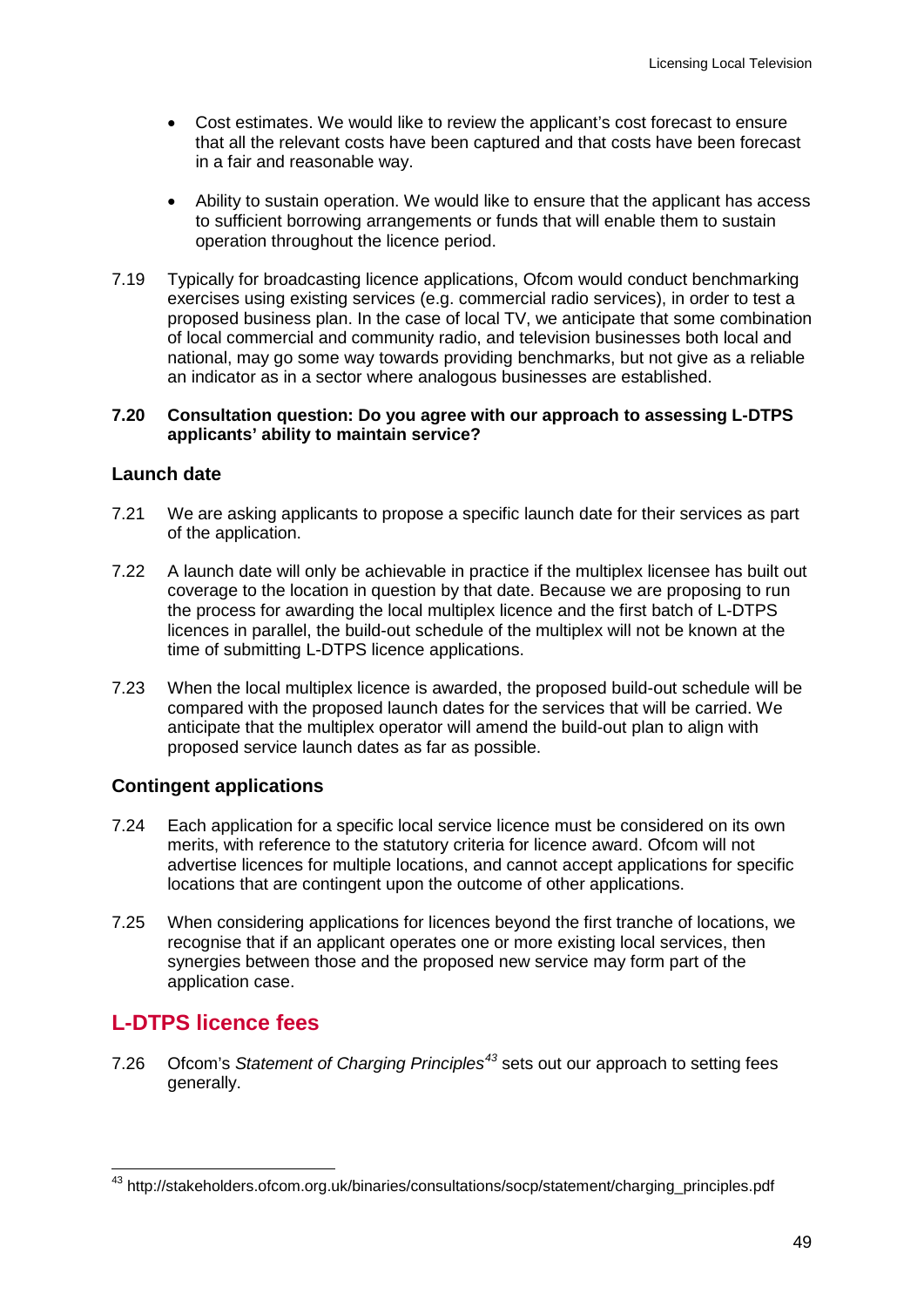- 7.27 Ofcom publishes licence fees annually, for different categories of licensee. The L-DTPS licence is a type of DTPS licence; therefore Ofcom proposes to apply its fees for DTPS licences.
- 7.28 Because of the PSB purposes of local TV, Ofcom proposes that the *Category A - PSB* fees should apply.
- 7.29 There are two types of fee to be paid by broadcast licensees:
	- An application fee payable by all applicants (this includes an application to transfer or vary a licence, as well as to be granted a licence);
	- An ongoing annual fee payable by licence holders.
- 7.30 Application fees are shown in Table 3.

#### **Table 3: Application fees**

|                | Tariff for $2011/12$ (£) | <b>Transfers/Variations (£)</b> |
|----------------|--------------------------|---------------------------------|
| L-DTPS licence | 2.500                    | 1.000                           |

- 7.31 The annual fees are calculated on a basis of the licensee's Relevant Turnover<sup>[44](#page-52-0)</sup> generated in a specific calendar year.
- 7.32 The tariffs are progressive in that licensees pay proportionally more in fees as their Relevant Turnover increases, based on a cumulative sliding scale<sup>[45](#page-52-1)</sup>. There is a maximum Relevant Turnover cap of £300m, beyond which no fee is payable.
- 7.33 For reference, the 2011/12 tariff table is set out in Table 4 below but will change each year depending on market size and the regulation costs to be recovered.
- 7.34 There is a minimum annual fee of £1,000, so any licensee generating revenue below a certain threshold (approximately £800,000) will just pay the minimum.

#### **7.35 Consultation question: Is this approach to fees for local TV services the right one?**

|      |   | <b>Relevant Turnover</b> | % of revenue payable as annual fee |
|------|---|--------------------------|------------------------------------|
| £0m  | ٠ | £10m                     | 0.12326%                           |
| £10m |   | £35m                     | 0.18489%                           |
| £35m |   | £75m                     | 0.27733%                           |
| £75m |   | £300m                    | 0.41600%                           |
| Over |   | £300m                    | $0.0\%$                            |

#### **Table 4: Category A - PSB licence fees (2011/12 tariff tables)**

<span id="page-52-0"></span><sup>&</sup>lt;sup>44</sup> The definition and guidance for Relevant Turnover is in the Statement of Charging Principles http://stakeholders.ofcom.org.uk/binaries/consultations/socp/statement/charging\_principles.pdf Chapter 4 and Annex B specifically are relevant to the Television Sector

<span id="page-52-1"></span><sup>45</sup> e.g. for Category A licensees, 0.12326% is charged on the first £10m of Relevant Turnover; 0.18489% on the next £25m; 0.27733% on the next £40m and 0.41600% on the next £225m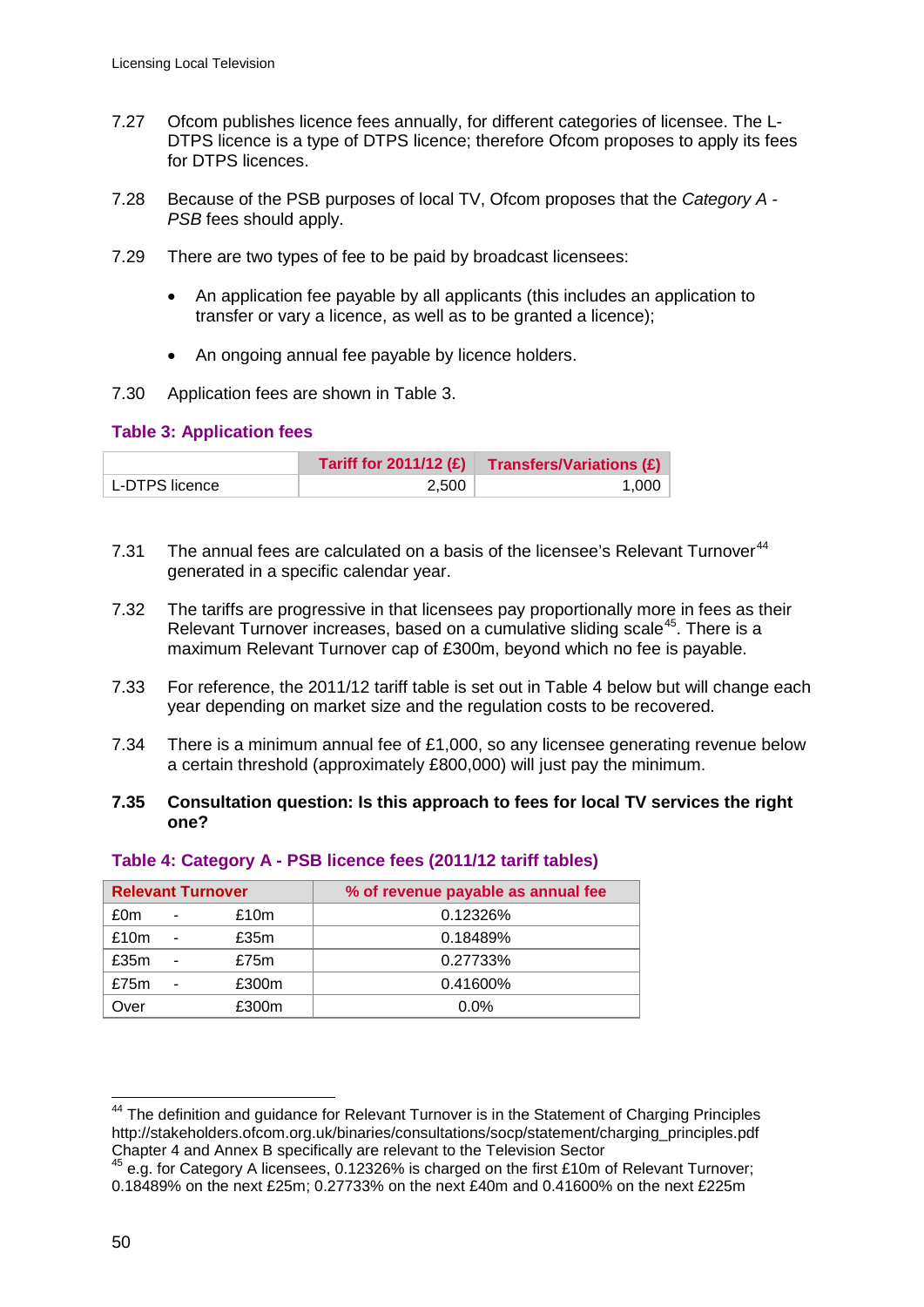**Annex 1**

# <span id="page-53-0"></span>Responding to this consultation

# **How to respond**

- A1.1 Ofcom invites written views and comments on the issues raised in this document, to be made **by 5pm on 19 March 2012**.
- A1.2 Ofcom strongly prefers to receive responses using the online web form at [https://stakeholders.ofcom.org.uk/consultations/local-tv/howtorespond/form,](https://stakeholders.ofcom.org.uk/consultations/local-tv/howtorespond/form) as this helps us to process the responses quickly and efficiently. We would also be grateful if you could assist us by completing a response cover sheet (see Annex 3), to indicate whether or not there are confidentiality issues. This response coversheet is incorporated into the online web form questionnaire.
- A1.3 For larger consultation responses particularly those with supporting charts, tables or other data - please email [local.tv@ofcom.org.uk](mailto:local.tv@ofcom.org.uk) attaching your response in Microsoft Word format, together with a consultation response coversheet.
- A1.4 Responses may alternatively be posted or faxed to the address below, marked with the title of the consultation.

Licensing Local Television – Consultation Response Radio Content and Broadcast Licensing **Ofcom** Riverside House 2A Southwark Bridge Road London SE1 9HA

Fax: 020 7783 4033

- A1.5 Note that we do not need a hard copy in addition to an electronic version. Ofcom will acknowledge receipt of responses if they are submitted using the online web form but not otherwise.
- A1.6 It would be helpful if your response could include direct answers to the questions asked in this document, which are listed together at Annex 4. It would also help if you can explain why you hold your views and how Ofcom's proposals would impact on you.

# **Further information**

A1.7 If you want to discuss the issues and questions raised in this consultation, or need advice on the appropriate form of response, please contact local.tv@ofcom.org.uk.

# **Confidentiality**

A1.8 We believe it is important for everyone interested in an issue to see the views expressed by consultation respondents. We will therefore usually publish all responses on our website, [www.ofcom.org.uk,](http://www.ofcom.org.uk/) ideally on receipt. If you think your response should be kept confidential, can you please specify what part or whether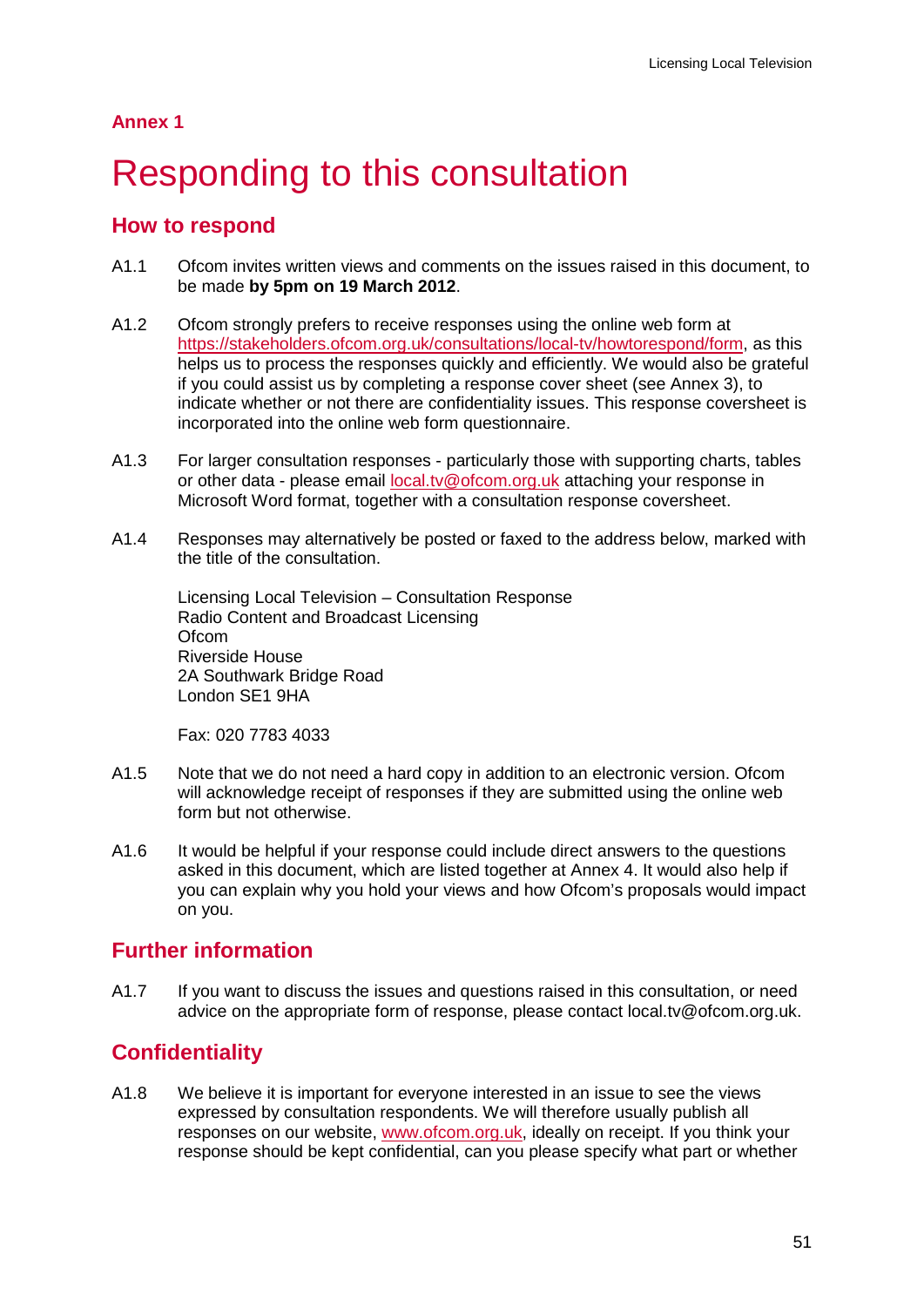all of your response should be kept confidential, and specify why. Please also place such parts in a separate annex.

- A1.9 If someone asks us to keep part or all of a response confidential, we will treat this request seriously and will try to respect this. But sometimes we will need to publish all responses, including those that are marked as confidential, in order to meet legal obligations.
- A1.10 Please also note that copyright and all other intellectual property in responses will be assumed to be licensed to Ofcom to use. Ofcom's approach on intellectual property rights is explained further on its website at <http://www.ofcom.org.uk/about/accoun/disclaimer/>

## **Next steps**

- A1.11 Following the end of the consultation period, Ofcom intends to publish a statement as soon as possible.
- A1.12 Please note that you can register to receive free mail Updates alerting you to the publications of relevant Ofcom documents. For more details please see: [http://www.ofcom.org.uk/static/subscribe/select\\_list.htm](http://www.ofcom.org.uk/static/subscribe/select_list.htm)

# **Ofcom's consultation processes**

- A1.13 Ofcom seeks to ensure that responding to a consultation is easy as possible. For more information please see our consultation principles in Annex 2.
- A1.14 If you have any comments or suggestions on how Ofcom conducts its consultations, please call our consultation helpdesk on 020 7981 3003 or e-mail us at [consult@ofcom.org.uk](mailto:consult@ofcom.org.uk) . We would particularly welcome thoughts on how Ofcom could more effectively seek the views of those groups or individuals, such as small businesses or particular types of residential consumers, who are less likely to give their opinions through a formal consultation.
- A1.15 If you would like to discuss these issues or Ofcom's consultation processes more generally you can alternatively contact Graham Howell, Secretary to the Corporation, who is Ofcom's consultation champion:

Graham Howell **Ofcom** Riverside House 2a Southwark Bridge Road London SE1 9HA

Tel: 020 7981 3601

Email [Graham.Howell@ofcom.org.uk](mailto:Graham.Howell@ofcom.org.uk)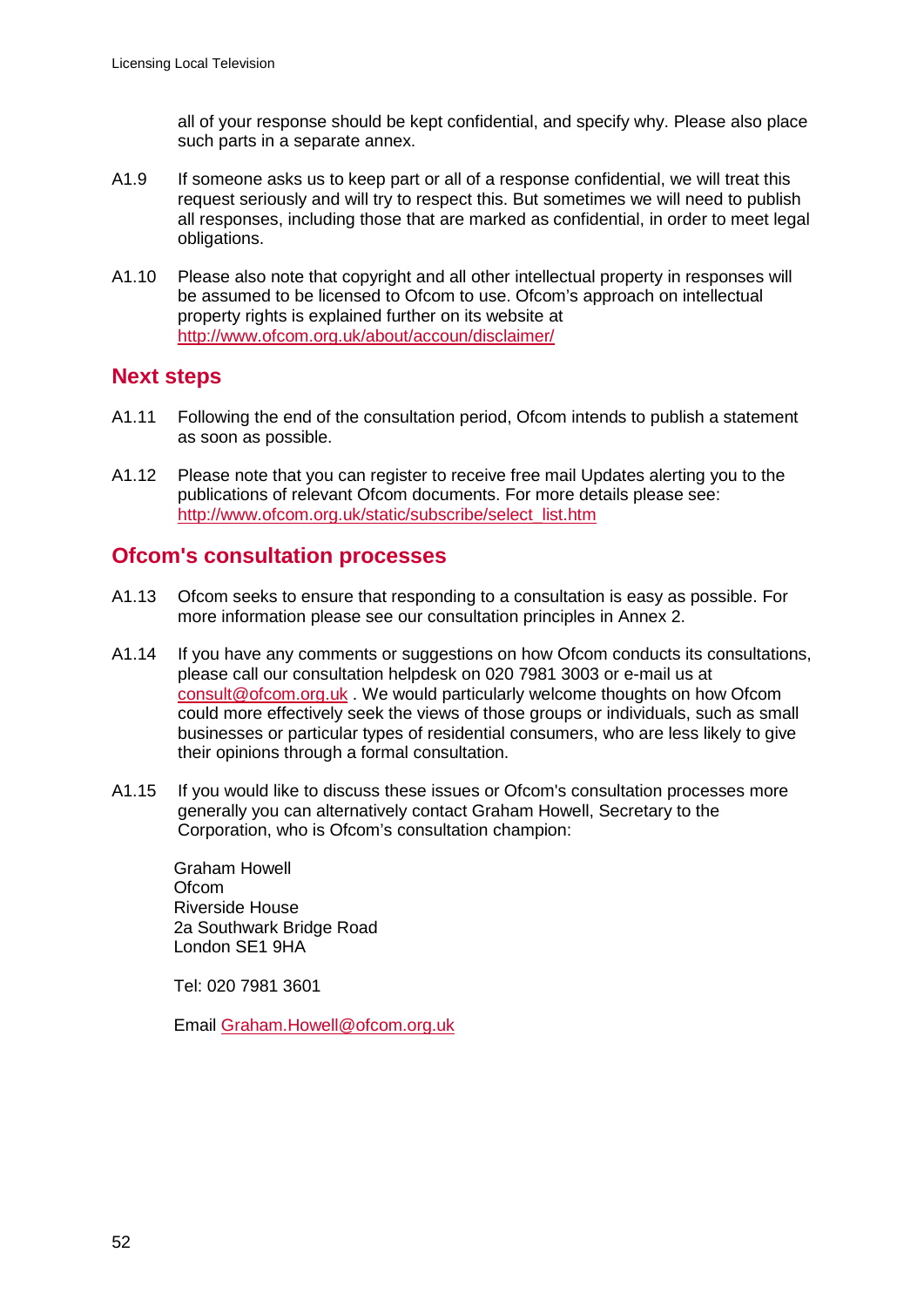# **Annex 2**

# <span id="page-55-0"></span>**Ofcom's consultation principles**

A2.1 Ofcom has published the following seven principles that it will follow for each public written consultation:

# **Before the consultation**

A2.2 Where possible, we will hold informal talks with people and organisations before announcing a big consultation to find out whether we are thinking in the right direction. If we do not have enough time to do this, we will hold an open meeting to explain our proposals shortly after announcing the consultation.

# **During the consultation**

- A2.3 We will be clear about who we are consulting, why, on what questions and for how long.
- A2.4 We will make the consultation document as short and simple as possible with a summary of no more than two pages. We will try to make it as easy as possible to give us a written response. If the consultation is complicated, we may provide a shortened Plain English Guide for smaller organisations or individuals who would otherwise not be able to spare the time to share their views.
- A2.5 We will consult for up to 10 weeks depending on the potential impact of our proposals.
- A2.6 A person within Ofcom will be in charge of making sure we follow our own guidelines and reach out to the largest number of people and organisations interested in the outcome of our decisions. Ofcom's 'Consultation Champion' will also be the main person to contact with views on the way we run our consultations.
- A2.7 If we are not able to follow one of these principles, we will explain why.

# **After the consultation**

A2.8 We think it is important for everyone interested in an issue to see the views of others during a consultation. We would usually publish all the responses we have received on our website. In our statement, we will give reasons for our decisions and will give an account of how the views of those concerned helped shape those decisions.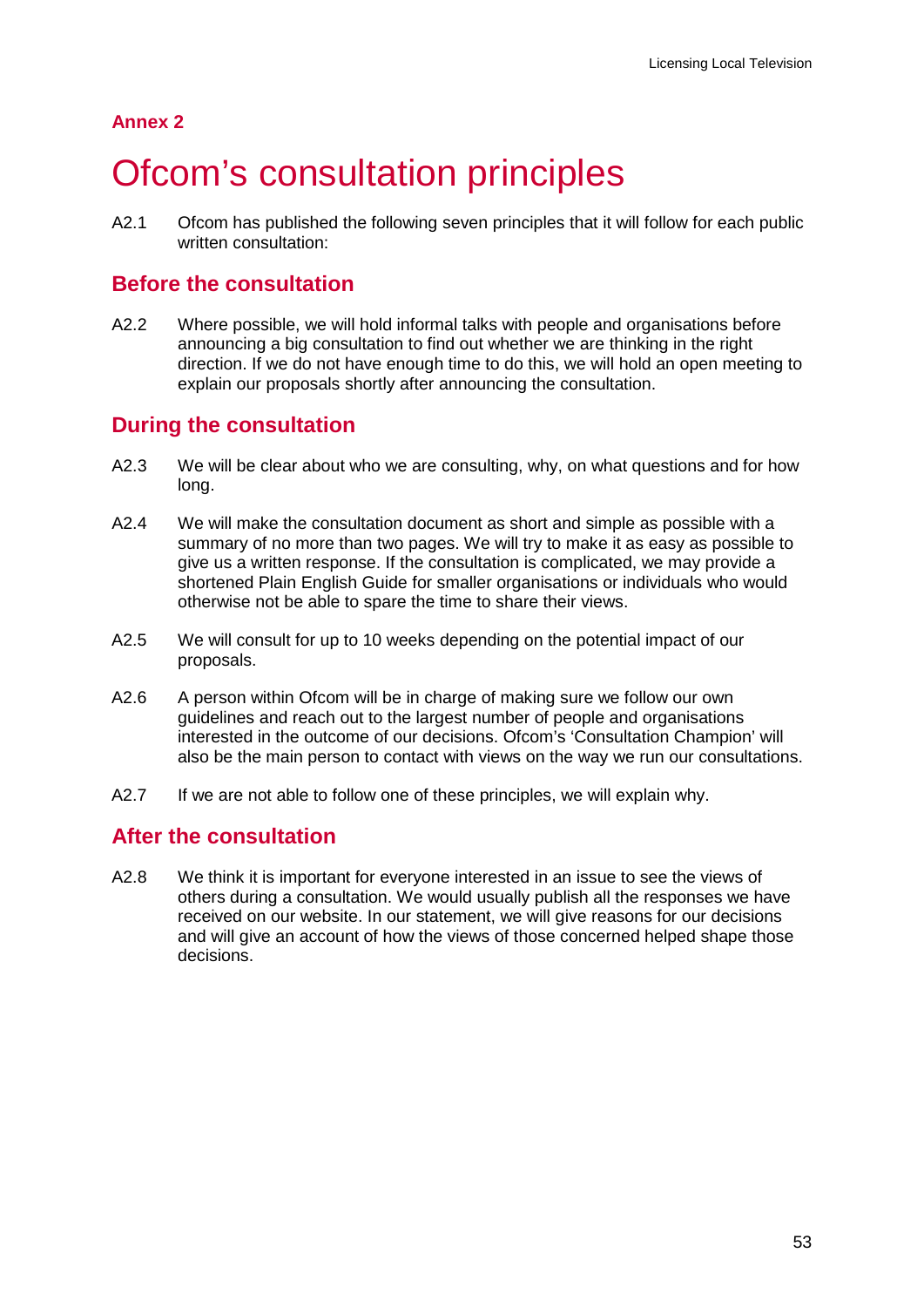# **Annex 3**

# <span id="page-56-0"></span>3 Consultation response cover sheet

- A3.1 In the interests of transparency and good regulatory practice, we will publish all consultation responses in full on our website, [www.ofcom.org.uk.](http://www.ofcom.org.uk/)
- A3.2 We have produced a coversheet for responses (see below) and would be very grateful if you could send one with your response (this is incorporated into the online web form if you respond in this way). This will speed up our processing of responses, and help to maintain confidentiality where appropriate.
- A3.3 The quality of consultation can be enhanced by publishing responses before the consultation period closes. In particular, this can help those individuals and organisations with limited resources or familiarity with the issues to respond in a more informed way. Therefore Ofcom would encourage respondents to complete their coversheet in a way that allows Ofcom to publish their responses upon receipt, rather than waiting until the consultation period has ended.
- A3.4 We strongly prefer to receive responses via the online web form which incorporates the coversheet. If you are responding via email, post or fax you can download an electronic copy of this coversheet in Word or RTF format from the 'Consultations' section of our website at [www.ofcom.org.uk/consult/.](http://www.ofcom.org.uk/consult/)
- A3.5 Please put any parts of your response you consider should be kept confidential in a separate annex to your response and include your reasons why this part of your response should not be published. This can include information such as your personal background and experience. If you want your name, address, other contact details, or job title to remain confidential, please provide them in your coversheet only, so that we don't have to edit your response.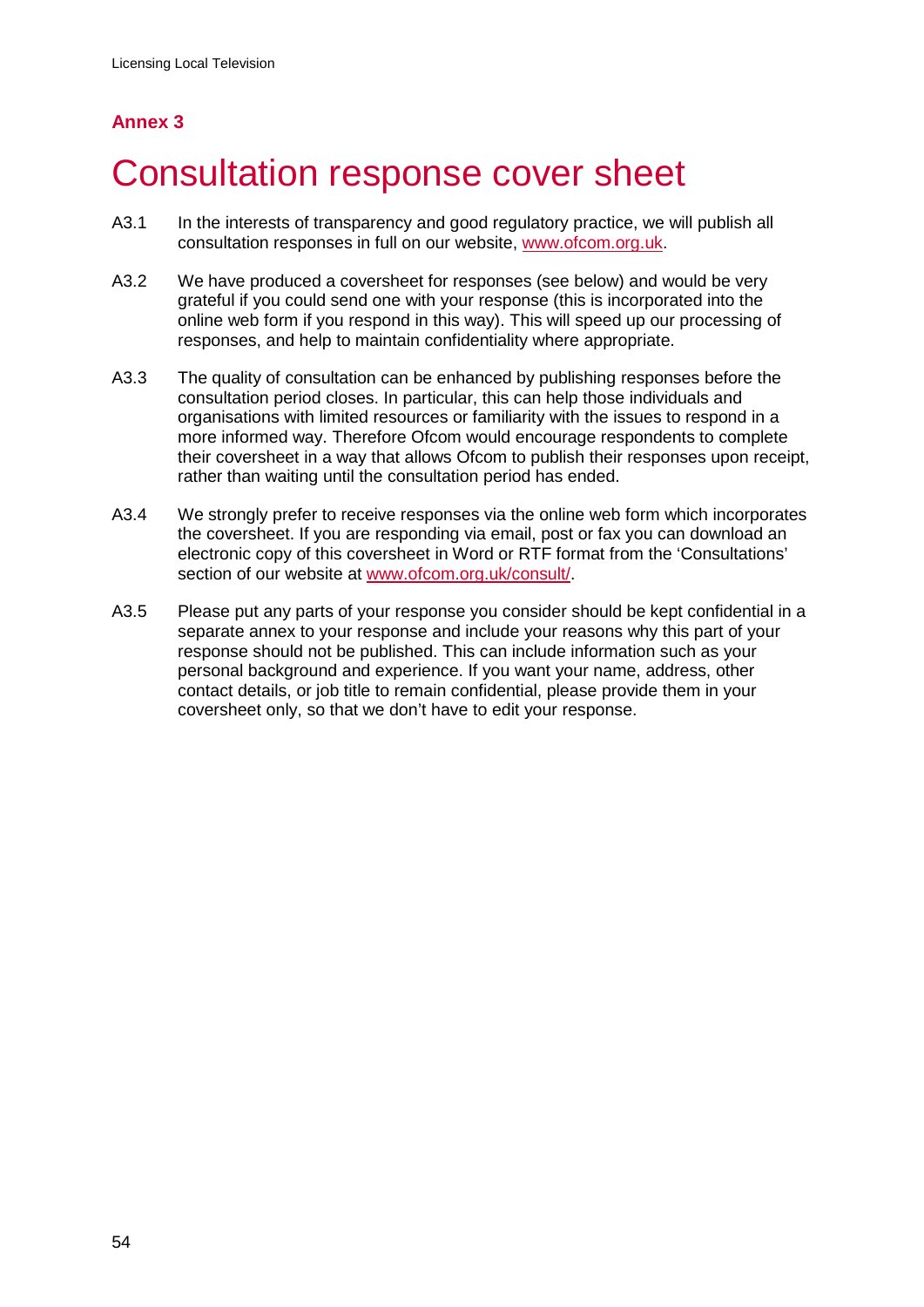# **Cover sheet for response to an Ofcom consultation**

| <b>BASIC DETAILS</b>                                                                                                                                                                                                                                                                                                                                                                                                                                                |
|---------------------------------------------------------------------------------------------------------------------------------------------------------------------------------------------------------------------------------------------------------------------------------------------------------------------------------------------------------------------------------------------------------------------------------------------------------------------|
| Consultation title:                                                                                                                                                                                                                                                                                                                                                                                                                                                 |
| To (Ofcom contact):                                                                                                                                                                                                                                                                                                                                                                                                                                                 |
| Name of respondent:                                                                                                                                                                                                                                                                                                                                                                                                                                                 |
| Representing (self or organisation/s):                                                                                                                                                                                                                                                                                                                                                                                                                              |
| Address (if not received by email):                                                                                                                                                                                                                                                                                                                                                                                                                                 |
| <b>CONFIDENTIALITY</b>                                                                                                                                                                                                                                                                                                                                                                                                                                              |
| Please tick below what part of your response you consider is confidential, giving your<br>reasons why                                                                                                                                                                                                                                                                                                                                                               |
| Nothing Name/contact details/job title                                                                                                                                                                                                                                                                                                                                                                                                                              |
| Organisation<br>Whole response                                                                                                                                                                                                                                                                                                                                                                                                                                      |
| Part of the response<br>If there is no separate annex, which parts?                                                                                                                                                                                                                                                                                                                                                                                                 |
| If you want part of your response, your name or your organisation not to be published, can<br>Ofcom still publish a reference to the contents of your response (including, for any<br>confidential parts, a general summary that does not disclose the specific information or<br>enable you to be identified)?                                                                                                                                                     |
| <b>DECLARATION</b>                                                                                                                                                                                                                                                                                                                                                                                                                                                  |
| I confirm that the correspondence supplied with this cover sheet is a formal consultation<br>response that Ofcom can publish. However, in supplying this response, I understand that<br>Ofcom may need to publish all responses, including those which are marked as confidential,<br>in order to meet legal obligations. If I have sent my response by email, Ofcom can disregard<br>any standard e-mail text about not disclosing email contents and attachments. |
| Ofcom seeks to publish responses on receipt. If your response is<br>non-confidential (in whole or in part), and you would prefer us to<br>publish your response only once the consultation has ended, please tick here.                                                                                                                                                                                                                                             |
| Name<br>Signed (if hard copy)                                                                                                                                                                                                                                                                                                                                                                                                                                       |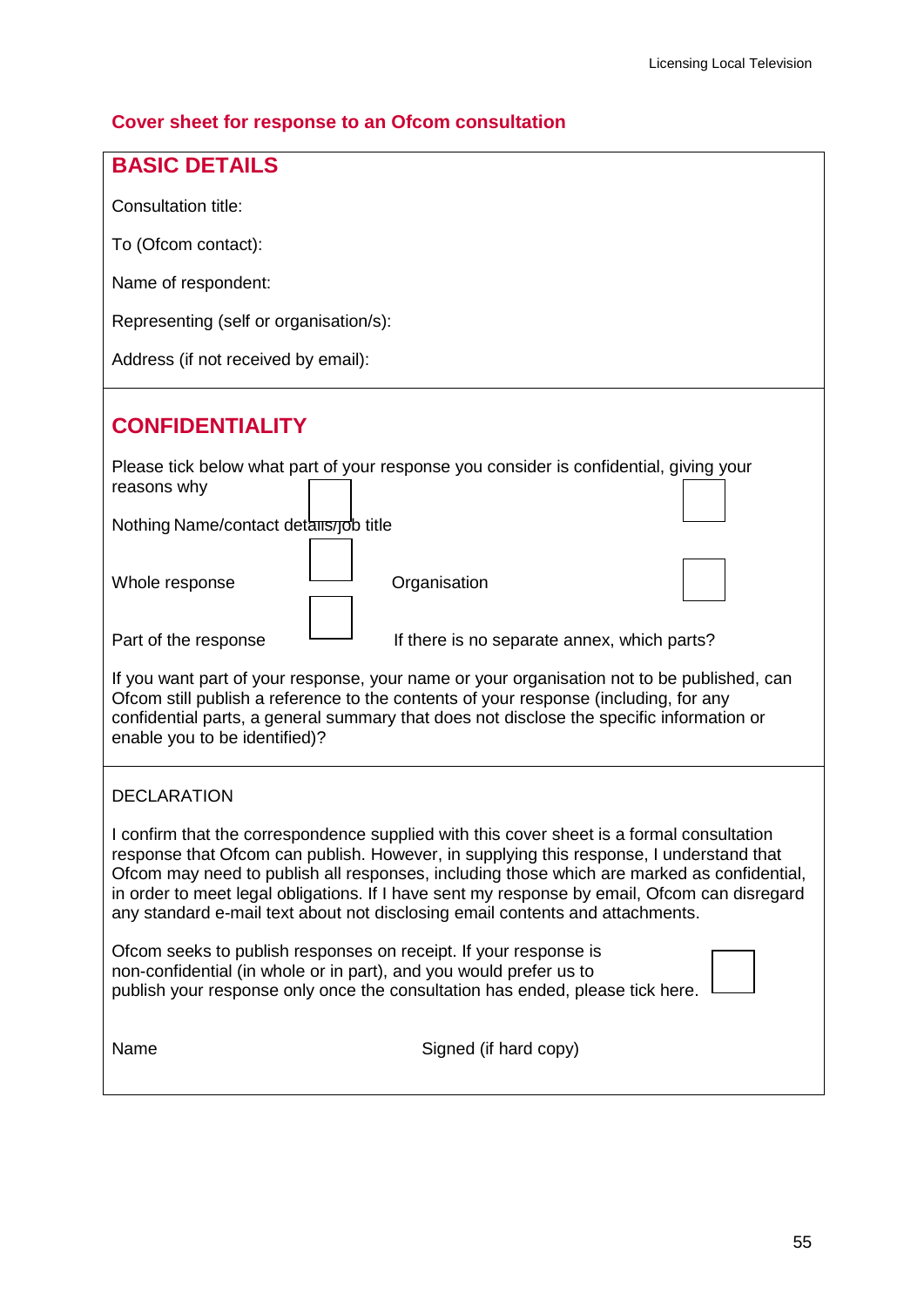# **Annex 4**

# <span id="page-58-0"></span>**Consultation questions**

# **4. Local multiplex licence: conditions and requirements**

- A4.1 Do you agree that 20 locations should be set as a minimum roll-out obligation?
- A4.2 Are the 20 proposed locations in our minimum roll-out list the right ones?
- A4.3 Are the 24 locations the ones, from our list of 65 sites where local TV is technically possible, where there is a demand from local service operators? Should any locations be added to, or subtracted from, this list?
- A4.4 Do you agree with our approach to selecting sites for the second phase of local service licensing: inviting the multiplex applicants to select from the further list of locations where there is demand from potential service providers?
- A4.5 Consultation question: Do you agree with our proposed approach to building out and substituting further areas, in the second phase of licensing?
- A4.6 Do you agree with our approach to dealing with requests for extension to coverage?
- A4.7 Is our proposed approach to multiplex roll-out timetable the right one?
- A4.8 Do you agree with Ofcom's proposal to advertise a multiplex licence for the maximum 12 year duration, but to be open to other models, provided they deliver certainty for broadcast licensees and a viable build out?
- A4.9 Do you agree with our approach to technical standards? Do you have any views on the choice of transmission mode or encoding standards?

# **5. Local multiplex licence: licensing process**

A4.10 Do you agree with the criteria for assessing proposals from applicants for the multiplex licence?

# **6. L-DTPS licences: conditions and requirements**

- A4.11 Do you agree with our proposed localness requirement?
- A4.12 Do you agree with our proposed approach of securing programming output that meets the statutory requirements by inviting applicants to draft Programming Commitments to be written into their licences?
- A4.13 Is our proposed approach to service roll-out timetable the right one?
- A4.14 Do you agree with our proposed approach to annual returns?

# **7. L-DTPS licences: licensing process**

A4.15 Do you agree with our proposed guidance around Programming Commitments, including our guidance on news and current affairs?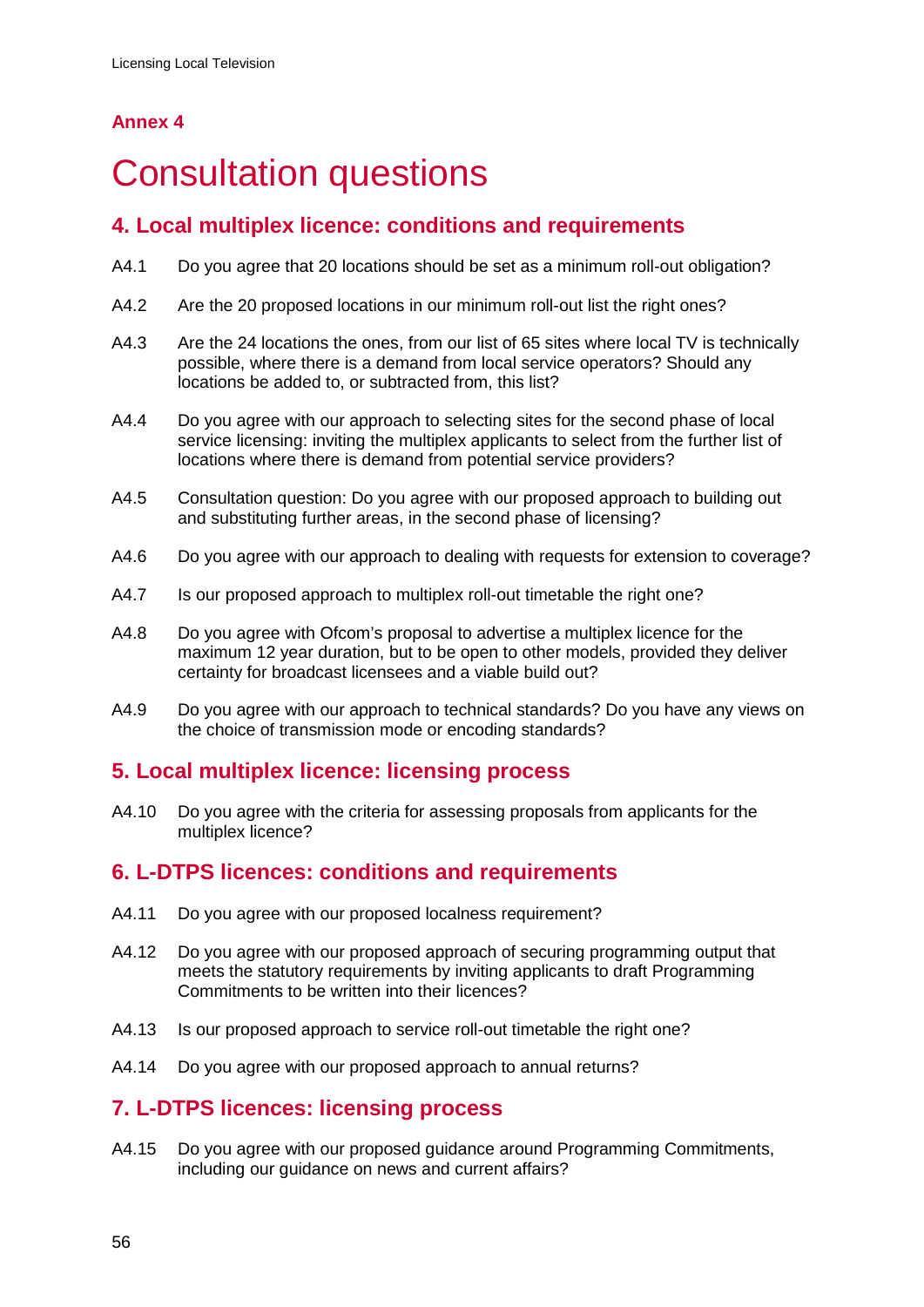- A4.16 Do you agree with our approach to assessing L-DTPS applicants' ability to maintain service?
- A4.17 Is this approach to fees for local TV services the right one?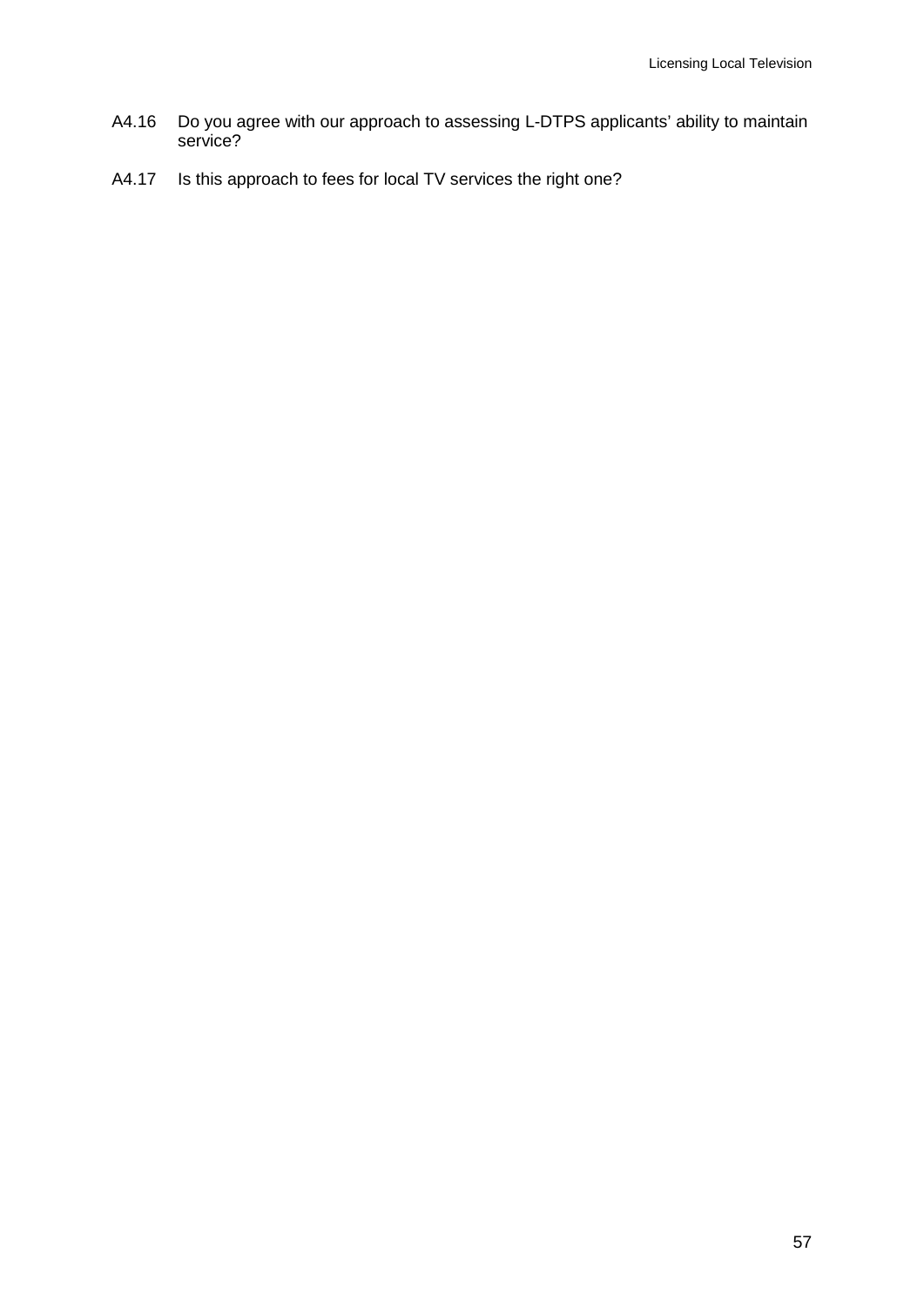# **Annex 5**

# <span id="page-60-0"></span>**Glossary**

| <b>Expression</b>  | <b>Meaning</b>                                                                                                                                                                                                                                                                                                 |
|--------------------|----------------------------------------------------------------------------------------------------------------------------------------------------------------------------------------------------------------------------------------------------------------------------------------------------------------|
| 1990 Act           | Broadcasting Act 1990 (1990 c 42)                                                                                                                                                                                                                                                                              |
| 1996 Act           | Broadcasting Act 1996 (1996 c 55)                                                                                                                                                                                                                                                                              |
| 2003 Act           | Communications Act 2003 (2003 c 21)                                                                                                                                                                                                                                                                            |
| s.5 Order          | The Wireless Telegraphy Act 2006 (Directions to OFCOM) Order                                                                                                                                                                                                                                                   |
| s.244 Order        | The Local Digital Television Programme Services Order                                                                                                                                                                                                                                                          |
| s.310 Order        | Code of Practice for Electronic Programme Guides (Addition of a Programme<br>Service) Order                                                                                                                                                                                                                    |
| 600 MHz band       | A range of frequencies being cleared by digital switchover between 550 MHz and<br>606 MHz                                                                                                                                                                                                                      |
| 800 MHz band       | A range of frequencies being cleared by switchover between 790 MHz and 865<br>MHz that is expected to be used by mobile broadband services                                                                                                                                                                     |
| <b>Committee</b>   | The [Name] Committee to whom the Ofcom Board has delegated authority to<br>discharge our functions in relation to matters covered by this Notice: the Terms of<br>Reference for this Committee will be published on our website                                                                                |
| dBuV/m             | A measure of field strength                                                                                                                                                                                                                                                                                    |
| <b>DPSA</b>        | Digital Preferred Service Area – a prediction of the areas where viewers are<br>expected to be watching a particular transmitter                                                                                                                                                                               |
| <b>DMOL</b>        | DTT Multiplex Operators Ltd – a company jointly owned by the UK-wide DTT<br>multiplex operators, BBC, D3&4, SDN and Arqiva that manages some aspects of<br>cross-platform interoperability including consolidating schedule information from<br>each multiplex to populate the DTT electronic programme guide. |
| <b>DSO</b>         | <b>Digital Switchover</b>                                                                                                                                                                                                                                                                                      |
|                    | Details of the DSO process and timing are available on our website (see<br>http://licensing.ofcom.org.uk/tv-broadcast-licences/current-licensees/dso/ in<br>relation to transmission details)_and certain other DSO related websites, such as<br>www.digitaluk.co.uk and www.digitaltelevision.gov.uk          |
| <b>DTG</b>         | Digital Television Group www.dtg.org.uk                                                                                                                                                                                                                                                                        |
| <b>DTT</b>         | <b>Digital Terrestrial Television</b>                                                                                                                                                                                                                                                                          |
| <b>DVB</b>         | Digital Video Broadcasting (project) - a European consortium of broadcasters<br>and manufacturers that has developed technical standards for digital television.<br>www.dvb.org                                                                                                                                |
| <b>DVB-T</b>       | Digital Video Broadcasting - Terrestrial. A digital television standard developed<br>for terrestrial transmission                                                                                                                                                                                              |
| DVB-T <sub>2</sub> | Digital Video Broadcasting - Terrestrial 2. An updated version of the DVB<br>standard for terrestrial transmission that offers greater capacity than DVB-T for<br>equivalent transmitter powers and coverage.                                                                                                  |
| <b>EPG</b>         | Electronic Programme Guide                                                                                                                                                                                                                                                                                     |
| <b>GE-06</b>       | The last regional Radio Conference held in Geneva in 2006 to agree frequency<br>plans for digital switchover across Europe and North Africa                                                                                                                                                                    |
| <b>GI Spectrum</b> | Geographically Interleaved Spectrum                                                                                                                                                                                                                                                                            |